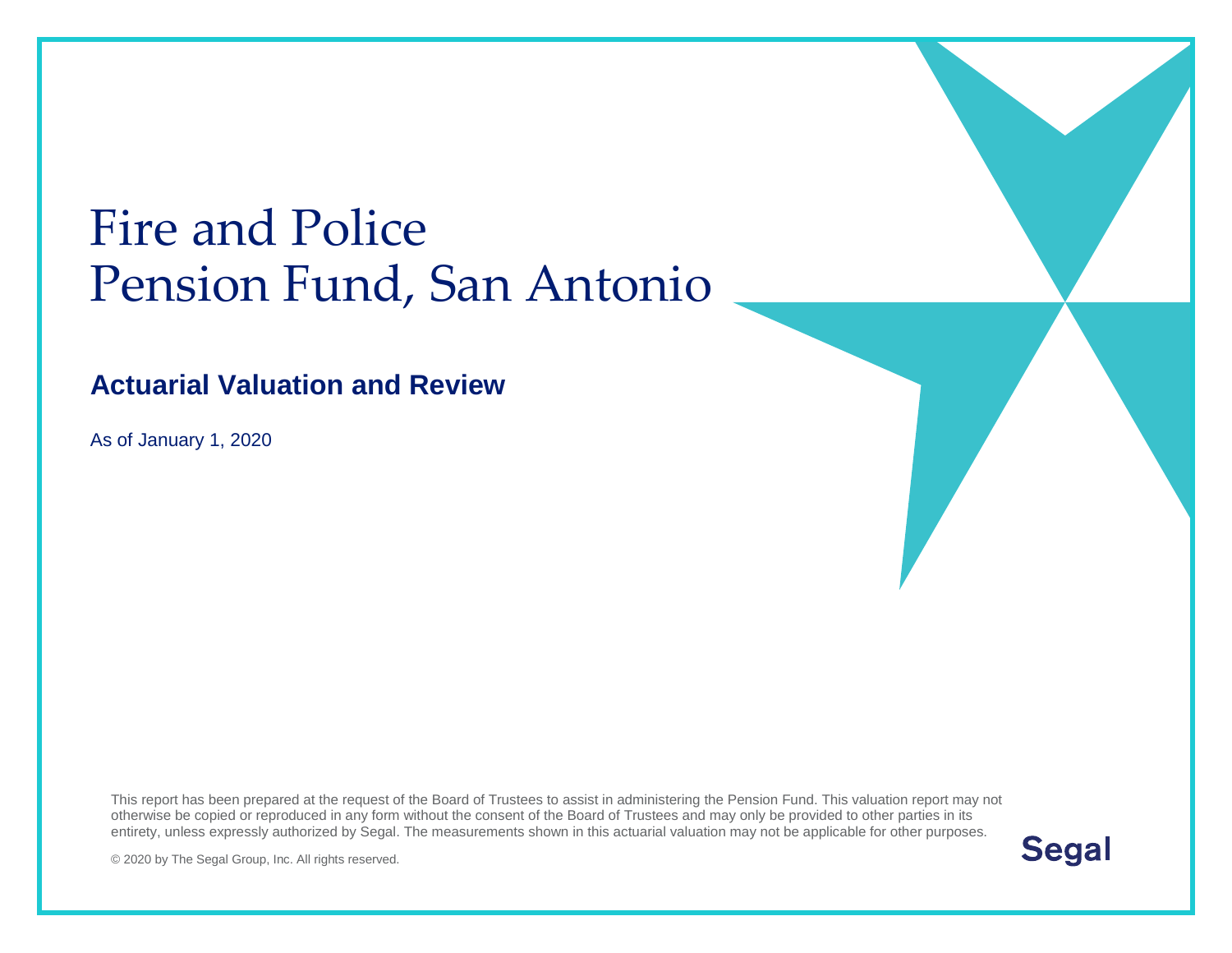

June 22, 2020

Board of Trustees Fire and Police Pension Fund, San Antonio 11603 W. Coker Loop, Suite 201 San Antonio, Texas 78216-3099

Dear Board Members:

We are pleased to submit this Actuarial Valuation and Review as of January 1, 2020. It summarizes the actuarial data used in the valuation, analyzes the preceding year's experience, and establishes the funding requirements for fiscal 2020.

This report was prepared in accordance with generally accepted actuarial principles and practices at the request of the Board to assist in administering the Pension Fund. The census information and financial information on which our calculations were based was prepared by the staff of the Fund. That assistance is gratefully acknowledged.

The actuarial calculations were directed under the supervision of Deborah K. Brigham, FCA, ASA, MAAA, Enrolled Actuary. Ms. Brigham is a member of the American Academy of Actuaries and meets the Qualification Standards of the American Academy of Actuaries to render the actuarial opinion herein. To the best of our knowledge, the information supplied in this actuarial valuation is complete and accurate. Further, in our opinion, the assumptions as approved by the Board are reasonably related to the experience of and the expectations for the Fund.

We look forward to reviewing this report at your next meeting and to answering any questions.

Sincerely, Segal

Leon F. (Rocky) Joyner, Jr., FCA, ASA, MAAA, EA Deborah K. Brigham, FCA, ASA, MAAA, EA Senior Vice President and National Public Sector Retirement Practice Leader

Deborah X. Brigham

Senior Vice President and Consulting Actuary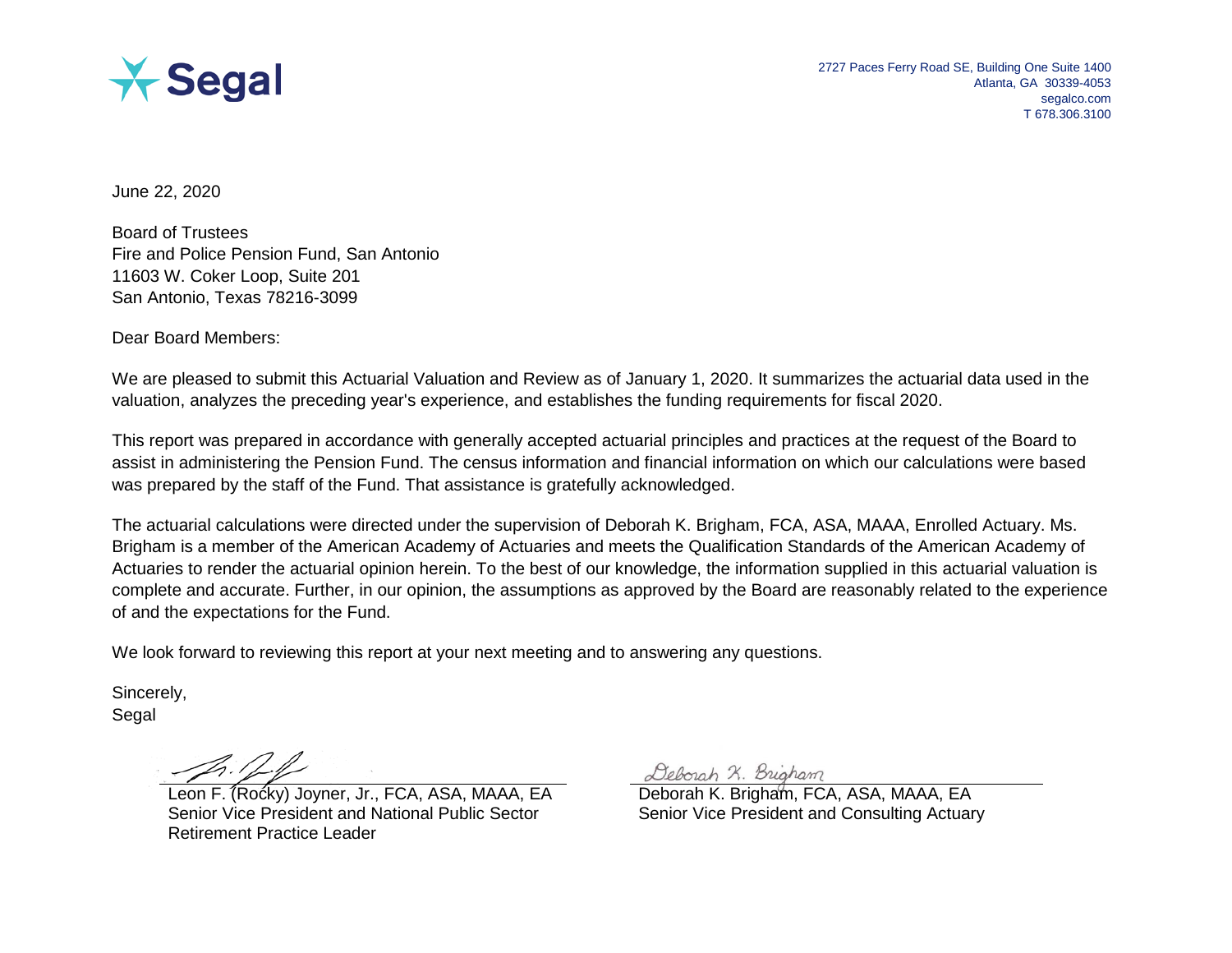# Table of Contents

| Exhibit B: Participants in Active Service as of December 31, 2019 by Age, Years of Service, and Average Payroll 34 |  |
|--------------------------------------------------------------------------------------------------------------------|--|
|                                                                                                                    |  |
|                                                                                                                    |  |
|                                                                                                                    |  |
|                                                                                                                    |  |
|                                                                                                                    |  |
|                                                                                                                    |  |
|                                                                                                                    |  |
|                                                                                                                    |  |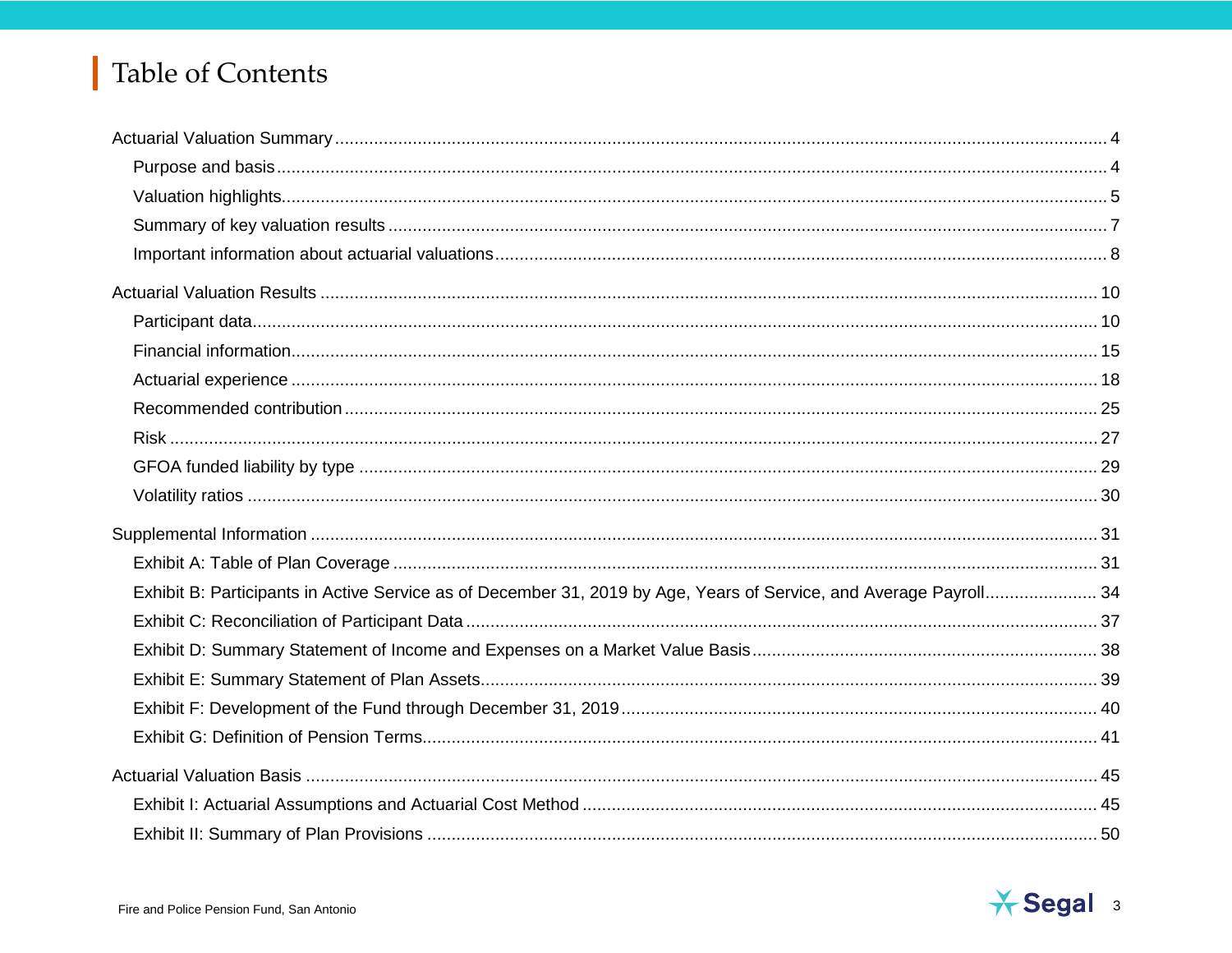# Actuarial Valuation Summary

#### **Purpose and basis**

This report was prepared by Segal to present a valuation of the San Antonio Fire and Police Pension Fund as of January 1, 2020. The valuation was performed to determine whether the assets and contributions/contribution rates are sufficient to provide the prescribed benefits. The measurements shown in this actuarial valuation may not be applicable for other purposes. In particular, the measures herein are not necessarily appropriate for assessing the sufficiency of Fund assets to cover the estimated cost of settling the Fund's benefit obligations. Future actuarial measurements may differ significantly from the current measurements presented in this report due to such factors as the following: plan experience differing from that anticipated by the economic or demographic assumptions; changes in economic or demographic assumptions; increases or decreases expected as part of the natural operation of the methodology used for these measurements; and changes in plan provisions or applicable law.

The contribution requirements presented in this report are based on:

- The benefit provisions of the Pension Fund, as administered by the Board;
- The characteristics of covered active participants, inactive vested participants, and retired participants and beneficiaries as of December 31, 2019, provided by the Fund;
- The assets of the Plan as of December 31, 2019, provided by the Fund;
- Economic assumptions regarding future salary increases and investment earnings;
- Other actuarial assumptions regarding employee terminations, retirement, death, etc. and
- The funding policy adopted by the Board.

The assumptions and methods used to value the Plan were set by the Board of Trustees, based on recommendations made by Segal following a 4.25-year experience study for the period ended December 31, 2018.

Certain disclosure information required by GASB Statements No. 67 for the Pension Fund's financial statements as of December 31, 2019 and by GASB Statement No. 68 for the City's financial statements as of September 30, 2020 is provided in a separate report.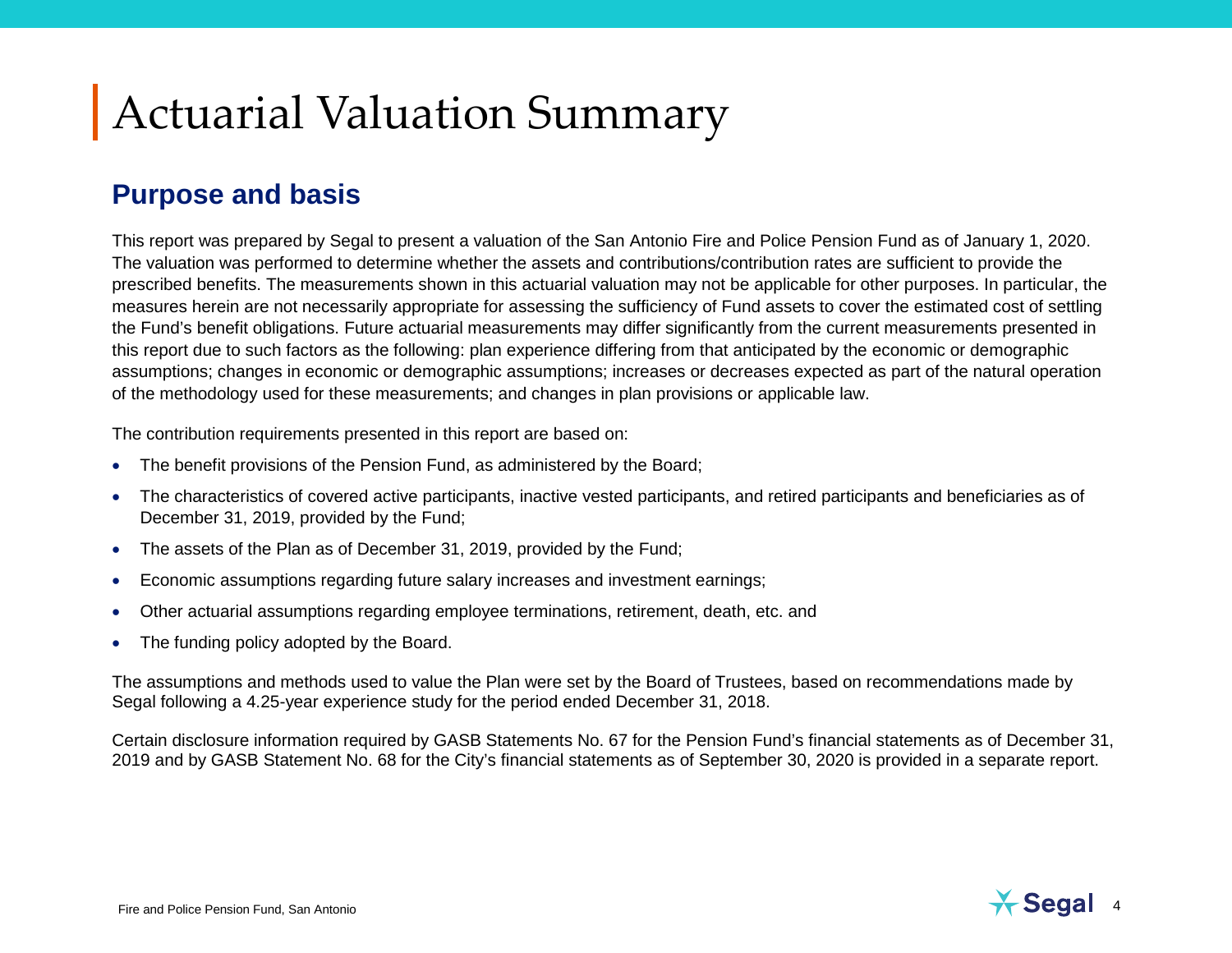#### **Valuation highlights**

*This actuarial valuation is based on plan assets as of December 31, 2019. Due to the COVID-19 pandemic, market conditions have changed significantly since the valuation date. The Fund's actuarial status does not reflect short-term fluctuations of the market, but rather is based on the market values on the last day of the Plan Year. While it is impossible to determine how the market will perform over the next several months, and how that will affect the results of next year's valuation, Segal is available to prepare projections of potential outcomes upon request.* 

- 1. The Board's Actuarial Funding Policy for the Pension Fund was updated in March 2020. The policy sets a goal of attaining 100% funding by December 31, 2044, or 25 years from this valuation date. Segal strongly recommends an actuarial funding method that targets 100% funding of the actuarial accrued liability, and the policy adopted by the Fund meets this standard. The Board Recommended Contribution (BRC) under the funding policy is comprised of the normal cost plus an amortization of the unfunded actuarial accrued liability on a level percentage of payroll method. The amortization of the unfunded liability for the recommended contribution in this report is based on 20 years, less than the 25-year target.
- 2. The recommended contribution rate for the upcoming year is 33.76% of projected payroll, a decrease of 0.27% of pay from the last valuation's recommended rate of 34.03%. As a dollar amount, the recommended contribution has increased from \$114.0 million to \$115.3 million. An annual increase in recommended dollar amount is expected, since the amortization method targets a rate that will remain level as a percentage of payroll, and payroll is assumed to grow.
- 3. The City is expected to continue to contribute 24.64% of pay, and members are expected to contribute 12.32%, for a total of 36.96% of pay. The total normal cost is 23.25% of payroll and is fully covered by the 36.96% contribution rate. Since the actual budgeted contributions are greater than the recommended amount, the unfunded liability is effectively being amortized over a period of 13.69 years as a level percent of pay. This is a 0.20-year decrease in the effective period from 13.89 in the prior valuation. If all assumptions are met in the future, 100% funding is projected in the 2033 Plan Year, well before 2044, and therefore the Fund is in compliance with the provisions of the Board's funding policy. The Fund also continues to meet the requirements of the State Pension Review Board (PRB) for actuarial soundness, and no Funding Soundness Restoration Plan is required.
- 4. Included in this valuation for the first time are a variety of assumption changes as recommended in the October 1, 2014 December 31, 2018 experience study for the Fund. The study was presented to the Board in December 2019. Changes were made to the salary scale, payroll growth rate, mortality table, retirement rates, BackDROP utilization, turnover rates, disability rates and other demographic assumptions. In addition to the experience study updates, the administrative expense assumption was increased from \$3,200,000 to \$3,400,000 in this valuation. Details of the new assumptions are summarized in Section 4, Exhibit I. Overall, the assumption changes decreased the normal cost by \$5.2 million, increased the unfunded actuarial accrued liability (UAAL) by \$20.4 million and decreased the recommended contribution by approximately \$2.4 million, or 0.44% of projected payroll.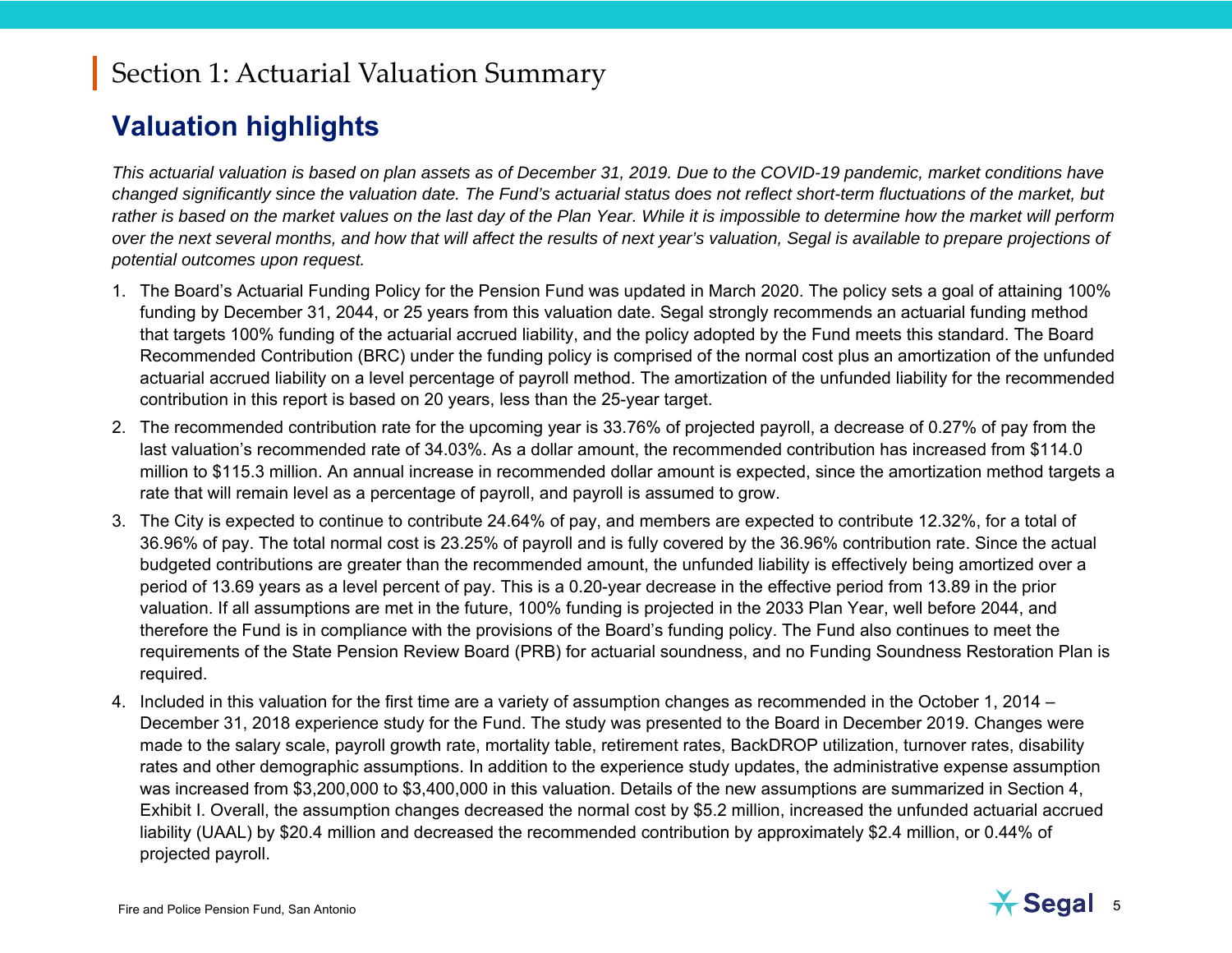- 5. The funded ratio (the ratio of the actuarial value of assets to actuarial accrued liability) is 87.64%, compared to the prior year funded ratio of 87.94%. This ratio is one measure of funding status, and its history is a measure of funding progress. Using the market value of assets, the funded ratio is 86.99%, compared to 80.42% as of the prior valuation date. These measurements are not necessarily appropriate for assessing the sufficiency of Fund assets to cover the estimated cost of settling the Fund's benefit obligation or the need for or the amount of future contributions.
- 6. The rate of return on the market value of assets was 15.03% for the 2019 plan year. The return on the actuarial value of assets was 5.89% for the same period, due to the partial recognition of the prior year's investment loss under the asset smoothing method. Since 5.89% is less than the assumed rate of 7.25%, there was an actuarial investment loss this year.
- 7. The total actuarial experience loss for 2019 is \$12.3 million, or 0.3% of actuarial accrued liability. The actuarial investment loss amounted to \$44.0 million, but this was partially offset by gains due to demographic experience and actual contributions greater than the recommended amount.
- 8. This report constitutes an actuarial valuation for the purpose of determining the actuarially determined contribution under the Plan's funding policy and measuring the progress of that funding policy. The Net Pension Liability (NPL) and Pension Expense under Governmental Accounting Standards Board (GASB) Statements No. 67 and No. 68, for inclusion in the Fund's financial statements as of December 31, 2019 and the City's financial statements as of September 30, 2020, will be provided separately.
- 9. Since the actuarial valuation results are dependent on a given set of assumptions, there is a risk that emerging results may differ significantly as actual experience proves to be different from the assumptions. Segal has not been engaged to perform a detailed analysis of the potential range of the impact of risk relative to the Fund's future financial condition, but a brief discussion of some risks that may affect the Fund is included in Section 2. It is our understanding that the Board hired NEPC to complete an assetliability study earlier this year that provided insight into some of the potential risks.
- 10. The City of San Antonio and the San Antonio Professional Firefighters Association came to terms on a new collective bargaining agreement in February 2020. Since that agreement was reached after the valuation date of this report, the impact is not reflected in these results. The previous contract had expired in 2014, and firefighter pay rates had not increased since that time; this contributed to some experience gains for the Fund in recent years. The new agreement provides wage increases as well as lump sums to firefighters over the next five years. It does not provide for retroactive pay, and therefore we do not anticipate an experience loss resulting from a significant jump in salaries next year. The 5% lump sum payable to the firefighters in 2020 will affect the liabilities, however, and we will evaluate the impact as part of the 2021 valuation process.

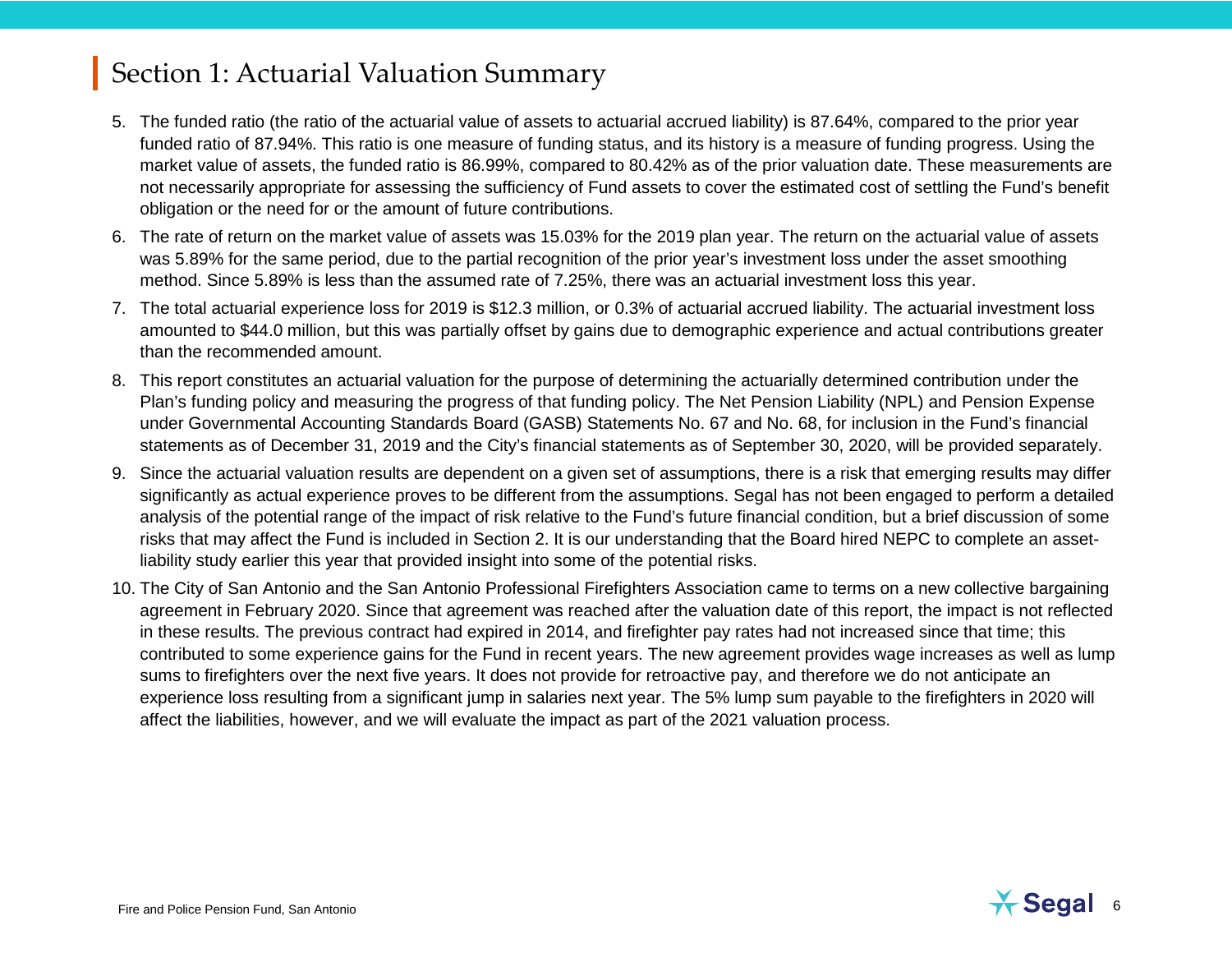## **Summary of key valuation results**

|                          |                                                                          | 2020            | 2019            |
|--------------------------|--------------------------------------------------------------------------|-----------------|-----------------|
| <b>Contributions for</b> | • Recommended contribution                                               | \$115,252,139   | \$114,008,928   |
| plan year beginning      | • Recommended contribution as a percent of payroll                       | 33.76%          | 34.03%          |
| January 1:               | • Actual contributions                                                   |                 | \$121,523,943   |
|                          | • Actual contribution rate                                               | 36.96%          | 36.96%          |
|                          | • Effective amortization period                                          | 13.69 years     | 13.89 years     |
| <b>Actuarial accrued</b> | • Retired participants and beneficiaries                                 | \$2,120,961,569 | \$2,000,711,128 |
| liability for plan year  | • Inactive vested participants <sup>1</sup>                              | 1,712,775       | 575,115         |
| beginning January 1:     | • Active participants                                                    | 1,793,719,675   | 1,746,585,796   |
|                          | • Inactive participants due a refund of employee contributions           | 2,129,777       | 1,378,821       |
|                          | Total<br>$\bullet$                                                       | 3,918,523,796   | 3,749,250,860   |
|                          | • Normal cost including administrative expenses and adjusted for timing  | 79,380,993      | 81,832,563      |
| Assets for plan year     | • Market value of assets (MVA)                                           | \$3,408,690,035 | \$3,015,158,660 |
| beginning January 1:     | • Actuarial value of assets (AVA)                                        | 3,434,094,746   | 3,297,010,974   |
|                          | • Actuarial value of assets as a percentage of market value of assets    | 100.75%         | 109.35%         |
| <b>Funded status for</b> | • Unfunded actuarial accrued liability on market value of assets         | \$509,833,761   | \$734,092,200   |
| plan year beginning      | • Funded percentage on MVA basis                                         | 86.99%          | 80.42%          |
| January 1:               | • Unfunded actuarial accrued liability on actuarial value of assets      | \$484,429,050   | \$452,239,886   |
|                          | • Funded percentage on AVA basis                                         | 87.64%          | 87.94%          |
| <b>Key assumptions</b>   | • Net investment return                                                  | 7.25%           | 7.25%           |
|                          | • Inflation rate                                                         | 3.00%           | 3.00%           |
|                          | • Payroll increase                                                       | 3.00%           | 3.50%           |
| Demographic data for     | • Number of retired participants and beneficiaries                       | 2,858           | 2,779           |
| plan year beginning      | • Number of inactive vested participants                                 |                 |                 |
| January 1:               | • Number of active participants                                          | 4,081           | 4,042           |
|                          | • Number of inactive participants due a refund of employee contributions | 35              | 19              |
|                          | <b>Total payroll</b><br>$\bullet$                                        | \$321,760,368   | \$320,420,347   |
|                          | Average payroll                                                          | 78,844          | 79,273          |
|                          | • Projected payroll                                                      | \$341,384,778   | \$335,065,889   |

<sup>1</sup>Participants with 20 or more years of service who are on indefinite suspension are included as inactive vested participants entitled to retirement benefits, rather than inactive participants due a refund on contributions.

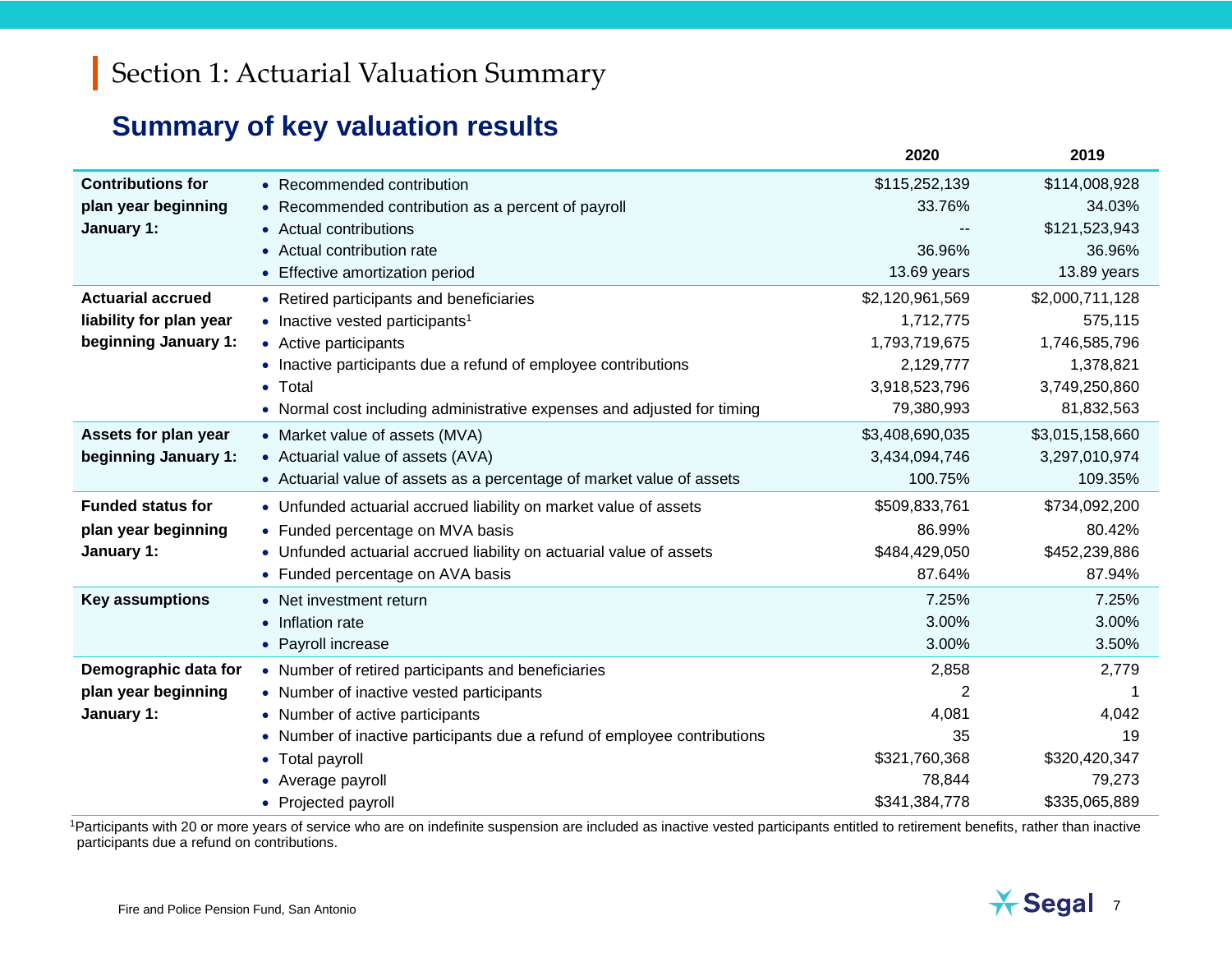#### **Important information about actuarial valuations**

An actuarial valuation is a budgeting tool with respect to the financing of future projected obligations of a pension plan. It is an estimated forecast – the actual long-term cost of the plan will be determined by the actual benefits and expenses paid and the actual investment experience of the plan.

In order to prepare a valuation, Segal relies on a number of input items. These include:

| <b>Plan of benefits</b>      | Plan provisions define the rules that will be used to determine benefit payments, and those rules, or the<br>interpretation of them, may change over time. Even where they appear precise, outside factors may change how<br>they operate. It is important to keep Segal informed with respect to plan provisions and administrative procedures,<br>and to review the plan summary included in our report to confirm that Segal has correctly interpreted the plan of<br>benefits.                                                                                                                                                                                                                                                                                                                                                                                                                                                                                                                                                                                                                                                                                                                                                             |
|------------------------------|------------------------------------------------------------------------------------------------------------------------------------------------------------------------------------------------------------------------------------------------------------------------------------------------------------------------------------------------------------------------------------------------------------------------------------------------------------------------------------------------------------------------------------------------------------------------------------------------------------------------------------------------------------------------------------------------------------------------------------------------------------------------------------------------------------------------------------------------------------------------------------------------------------------------------------------------------------------------------------------------------------------------------------------------------------------------------------------------------------------------------------------------------------------------------------------------------------------------------------------------|
| <b>Participant data</b>      | An actuarial valuation for a plan is based on data provided to the actuary by the Fund. Segal does not audit such<br>data for completeness or accuracy, other than reviewing it for obvious inconsistencies compared to prior data and<br>other information that appears unreasonable. It is important for Segal to receive the best possible data and to be<br>informed about any known incomplete or inaccurate data.                                                                                                                                                                                                                                                                                                                                                                                                                                                                                                                                                                                                                                                                                                                                                                                                                        |
| <b>Assets</b>                | The valuation is based on the market value of assets as of the valuation date, as provided by the Fund. The Fund<br>uses an "actuarial value of assets" that differs from market value to gradually reflect year-to-year changes in the<br>market value of assets in determining the contribution requirements.                                                                                                                                                                                                                                                                                                                                                                                                                                                                                                                                                                                                                                                                                                                                                                                                                                                                                                                                |
| <b>Actuarial assumptions</b> | In preparing an actuarial valuation, Segal projects the benefits to be paid to existing plan participants for the rest<br>of their lives and the lives of their beneficiaries. This projection requires actuarial assumptions as to the probability<br>of death, disability, withdrawal, and retirement of each participant for each year. In addition, the benefits projected<br>to be paid for each of those events in each future year reflect actuarial assumptions as to salary increases and<br>cost-of-living adjustments. The projected benefits are then discounted to a present value, based on the assumed<br>rate of return that is expected to be achieved on the plan's assets. There is a reasonable range for each<br>assumption used in the projection and the results may vary materially based on which assumptions are selected.<br>It is important for any user of an actuarial valuation to understand this concept. Actuarial assumptions are<br>periodically reviewed to ensure that future valuations reflect emerging plan experience. While future changes in<br>actuarial assumptions may have a significant impact on the reported results that does not mean that the previous<br>assumptions were unreasonable. |

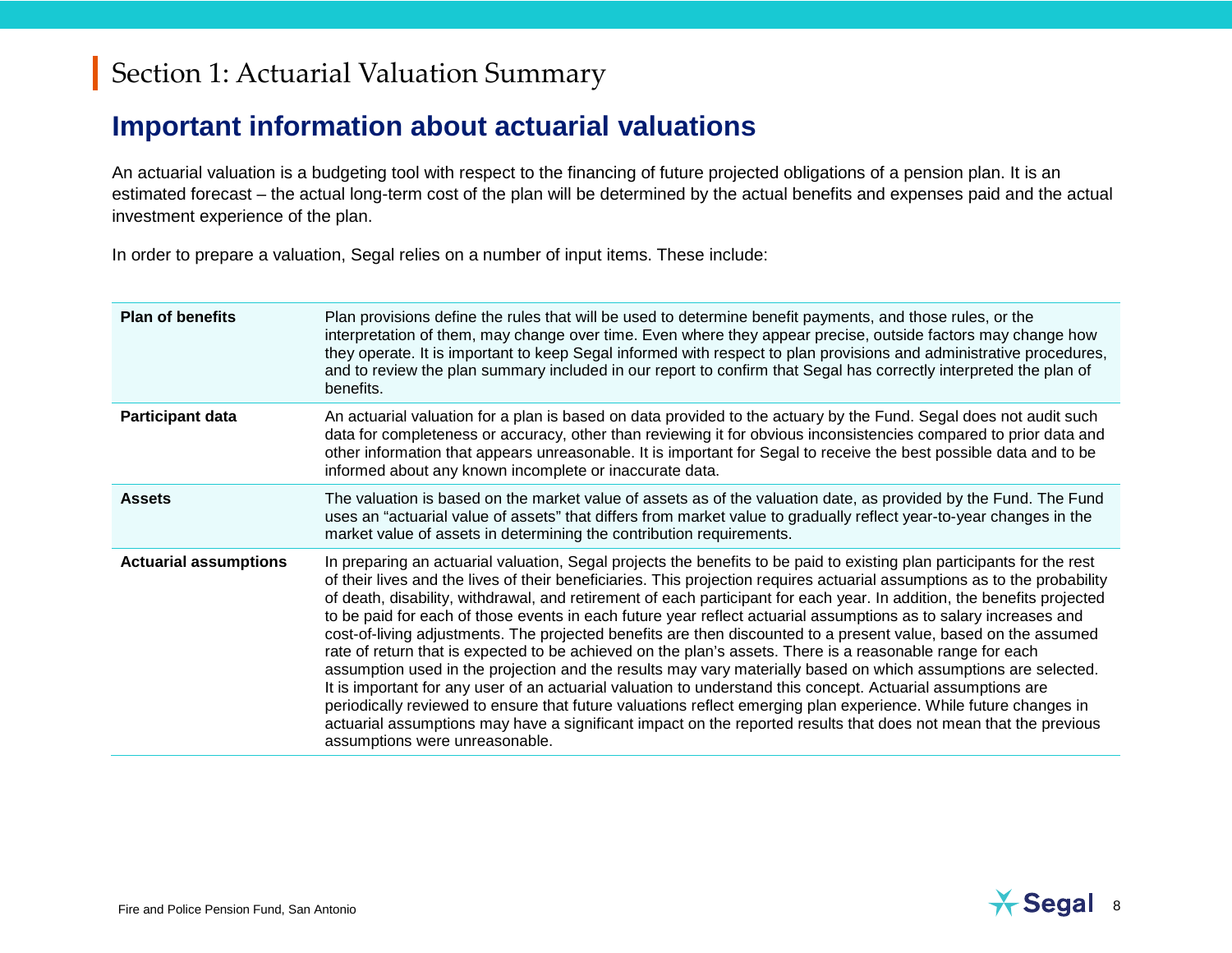The user of Segal's actuarial valuation (or other actuarial calculations) should keep the following in mind:

The actuarial valuation is prepared at the request of the Board. Segal is not responsible for the use or misuse of its report, particularly by any other party.

An actuarial valuation is a measurement of the plan's assets and liabilities at a specific date. Accordingly, except where otherwise noted, Segal did not perform an analysis of the potential range of future financial measures. The actual long-term cost of the plan will be determined by the actual benefits and expenses paid and the actual investment experience of the plan.

Actuarial results in this report are not rounded, but that does not imply precision.

If the Fund is aware of any event or trend that was not considered in this valuation that may materially change the results of the valuation, Segal should be advised, so that we can evaluate it.

Segal does not provide investment, legal, accounting, or tax advice. Segal's valuation is based on our understanding of applicable guidance in these areas and of the plan's provisions, but they may be subject to alternative interpretations. The Board should look to their other advisors for expertise in these areas.

As Segal has no discretionary authority with respect to the management or assets of the Fund, it is not a fiduciary in its capacity as actuaries and consultants with respect to the Fund.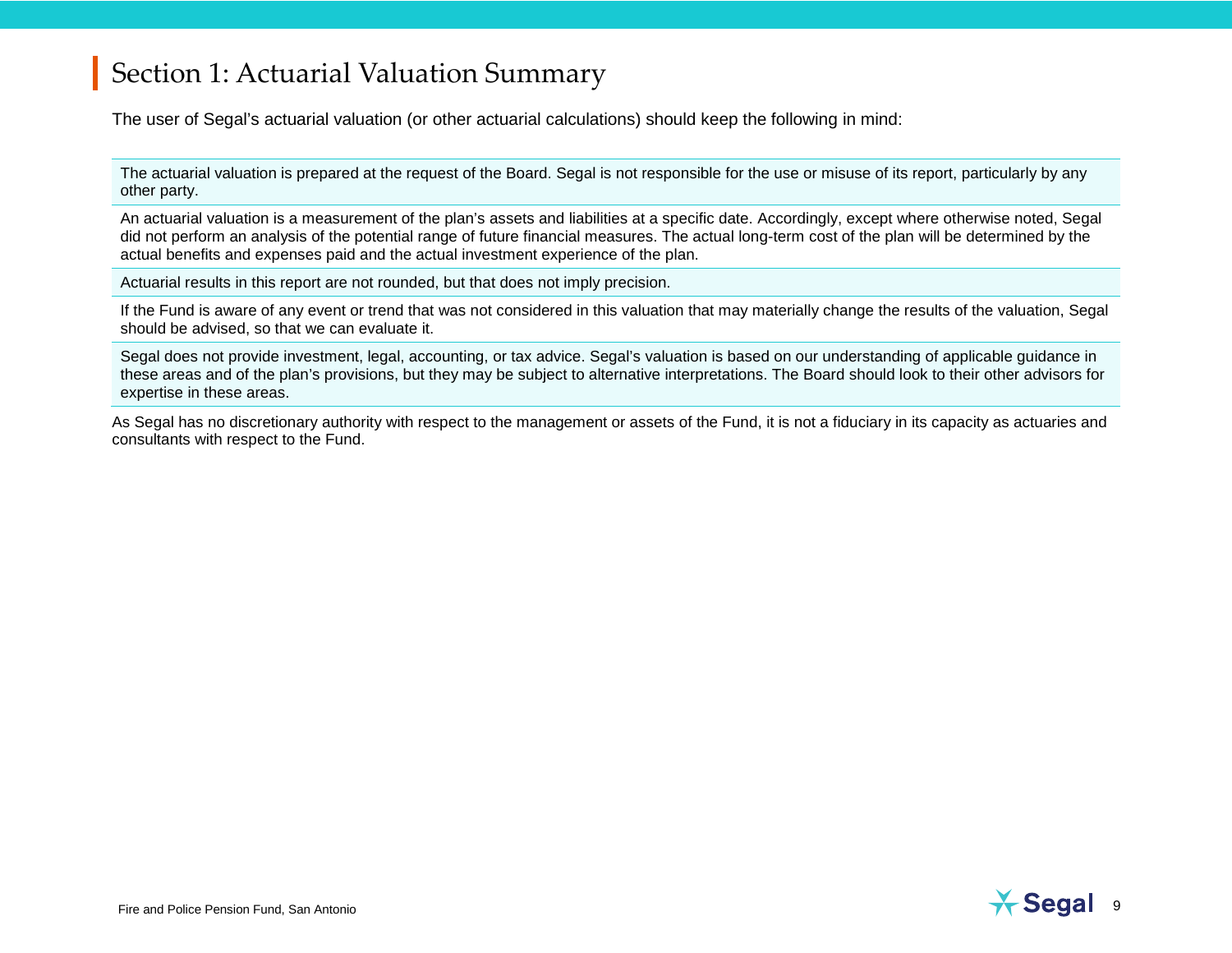# Actuarial Valuation Results

#### **Participant data**

The Actuarial Valuation and Review considers the number and demographic characteristics of covered participants, including active participants, inactive vested participants, retired participants and beneficiaries.

This section presents a summary of significant statistical data on these participant groups.

More detailed information for this valuation year and the preceding valuation can be found in *Section 3, Exhibits A, B,* and *C*.

| <b>Year Ended</b><br>December 31 <sup>1</sup> | <b>Active</b><br><b>Participants</b> | <b>Inactive Vested</b><br>Participants <sup>2</sup> | <b>Retired</b><br><b>Participants</b><br>and<br><b>Beneficiaries</b> | <b>Total Non-</b><br><b>Actives</b> | Ratio of<br><b>Non-Actives</b><br>to Actives |
|-----------------------------------------------|--------------------------------------|-----------------------------------------------------|----------------------------------------------------------------------|-------------------------------------|----------------------------------------------|
| 2010                                          | 3,808                                | - -                                                 | 2,150                                                                | 2,150                               | 0.56                                         |
| 2011                                          | 3,904                                | - -                                                 | 2,182                                                                | 2,182                               | 0.56                                         |
| 2012                                          | 3,925                                | $ -$                                                | 2,255                                                                | 2,255                               | 0.57                                         |
| 2013                                          | 3,955                                | $ -$                                                | 2,317                                                                | 2,317                               | 0.59                                         |
| 2014                                          | 3,944                                | - -                                                 | 2,373                                                                | 2,373                               | 0.60                                         |
| 2015                                          | 3,815                                | - -                                                 | 2,478                                                                | 2,478                               | 0.65                                         |
| 2016                                          | 3,787                                | $ -$                                                | 2,634                                                                | 2,634                               | 0.70                                         |
| 2017                                          | 3,906                                | 3                                                   | 2,719                                                                | 2,722                               | 0.70                                         |
| 2018                                          | 4,042                                |                                                     | 2,779                                                                | 2,780                               | 0.69                                         |
| 2019                                          | 4,081                                | 2                                                   | 2,858                                                                | 2,860                               | 0.70                                         |

#### Participant Population: 2010 – 2019

1Prior to 2016, valuation cycles reflect 12-month periods ending September 30.

2The chart excludes terminated participants due a refund of employee contributions. Beginning with the 2018 valuation, participants with 20 or more years of service who are on indefinite suspension are included as inactive vested participants entitled to retirement benefits.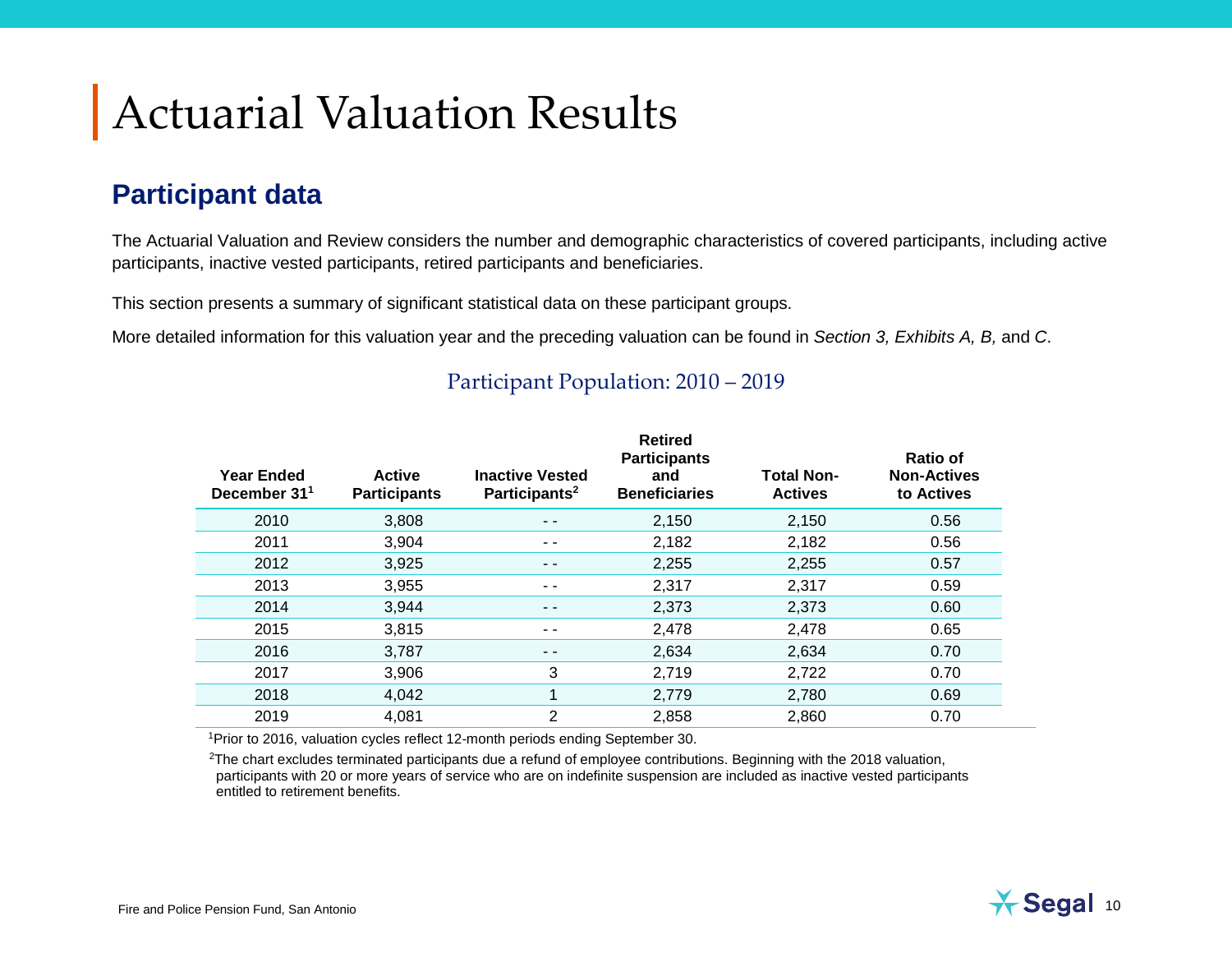#### **Active participants**

Plan costs are affected by the age, years of service and payroll of active participants. In this year's valuation, there were 4,081 active participants with an average age of 41.9, average years of service of 14.2 years and average payroll of \$78,844. The 4,042 active participants in the prior valuation had an average age of 41.9, average service of 14.3 years and average payroll of \$79,273.

The number of active Firefighters decreased from 1,778 to 1,750 as of December 31, 2019. Their average age in this valuation is 42.1, their average years of service is 14.6, and their average salary is \$76,792. In the last valuation, these averages were 41.6, 14.1, and \$76,785, respectively.

The number of active Police Officers increased from 2,264 to 2,331 as of December 31, 2019. The average age of this group decreased from 42.3 to 41.8, the average service decreased from 14.4 to 14.0, and the average salary decreased from \$81,227 to \$80,384.



Distribution of Active Participants as of December 31, 2019

Actives by Age Actives by Years of Service

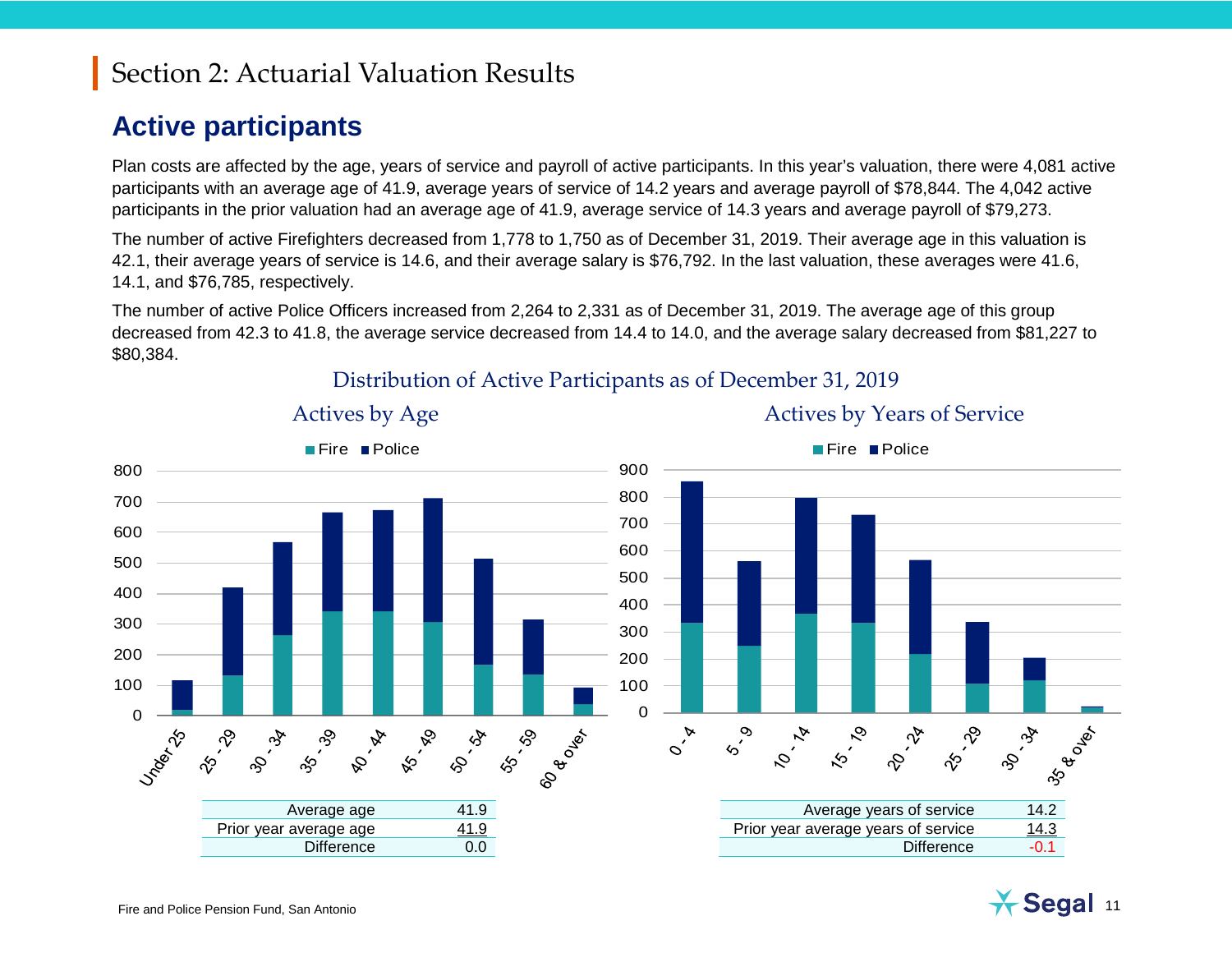#### **Inactive participants**

In this year's valuation, there were 2 participants with a vested right to a deferred or immediate vested benefit. In addition, there were 35 participants entitled to a return of their employee contributions.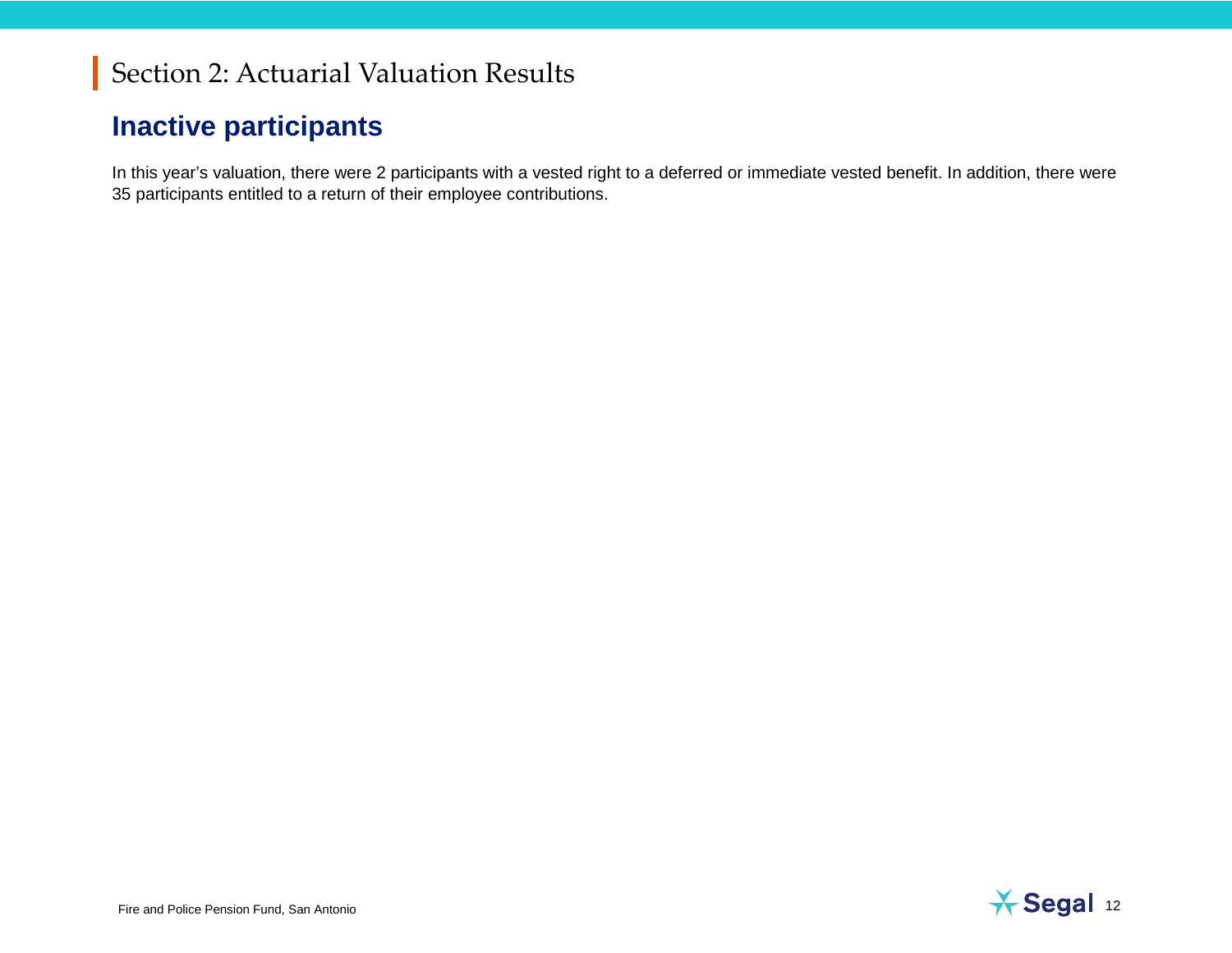### **Retired participants and beneficiaries**

As of December 31, 2019, 2,377 retired participants and 481 beneficiaries were receiving total monthly benefits of \$12,607,264. For comparison, in the previous valuation, there were 2,296 retired participants and 483 beneficiaries receiving monthly benefits of \$11,896,666. The 2019 retiree count includes 136 former spouses receiving benefits and the beneficiary count includes 31 dependent children receiving benefits. In the prior valuation there were 127 former spouses and 35 dependent children receiving benefits.

As of December 31, 2019, the average monthly benefit for retired participants and beneficiaries is \$4,411, compared to \$4,281 in the previous valuation. The average age for retired participants and beneficiaries is 68.3 in the current valuation, compared with 68.1 in the prior valuation.

#### Distribution of Pensioners and Beneficiaries as of December 31, 2019

#### Pensioners and Beneficiaries by Type and Monthly Amount





Pensioners and Beneficiaries by

Fire and Police Pension Fund, San Antonio **13 Auction Concernsion Concernsion** Fund, San Antonio 13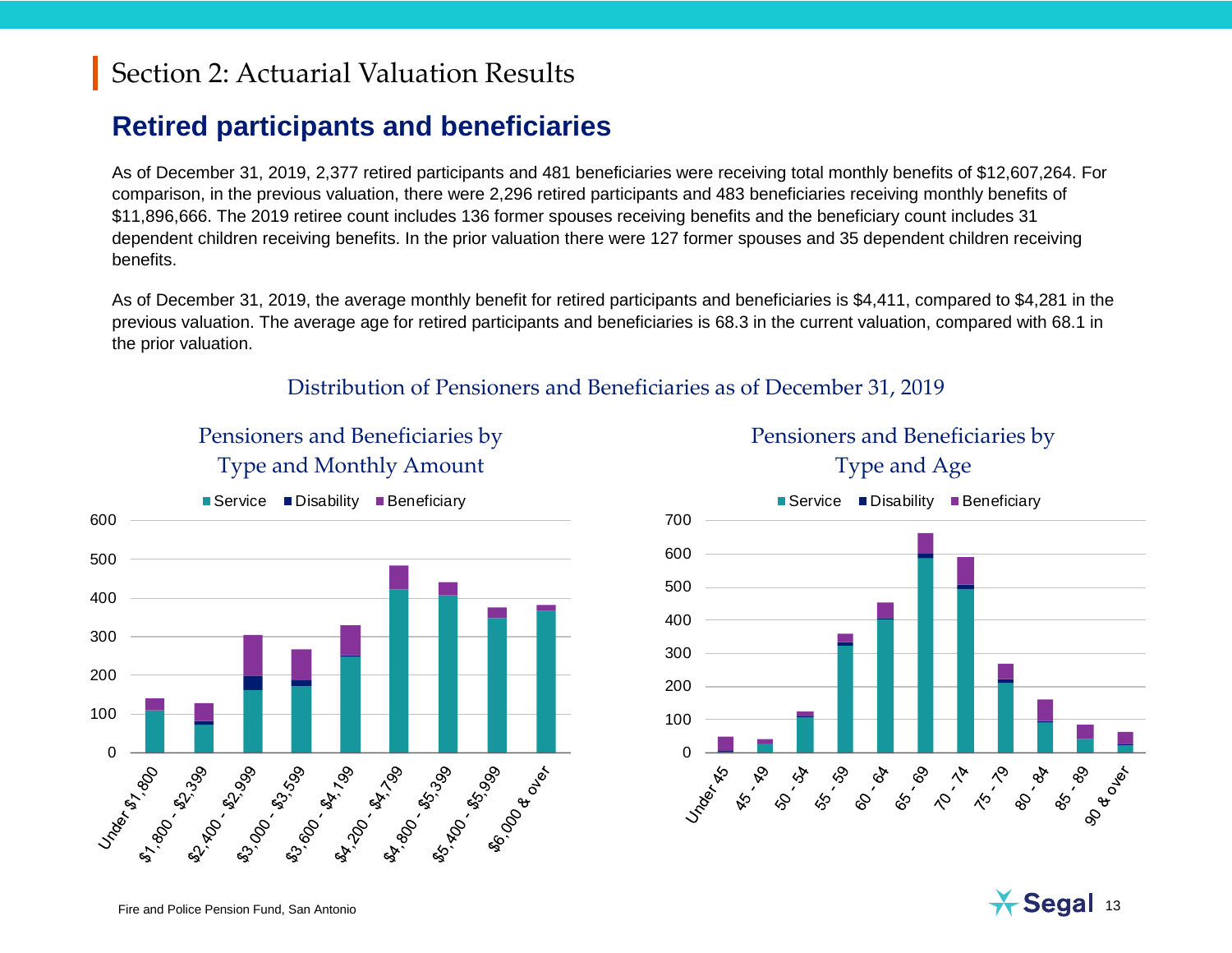#### **Historical plan population**

The chart below demonstrates the progression of the active population over the last ten years. The chart also shows the growth among the retired population over the same time period.

|                                               |       | <b>Active Participants</b> |                           | <b>Retired Participants and Beneficiaries</b> |                |                                     |  |
|-----------------------------------------------|-------|----------------------------|---------------------------|-----------------------------------------------|----------------|-------------------------------------|--|
| <b>Year Ended</b><br>December 31 <sup>1</sup> | Count | Average<br>Age             | Average<br><b>Service</b> | Count                                         | Average<br>Age | Average<br>Monthly<br><b>Amount</b> |  |
| 2010                                          | 3,808 | 40.7                       | 13.4                      | 2,150                                         | 65.9           | \$3,491                             |  |
| 2011                                          | 3,904 | 40.9                       | 13.4                      | 2,182                                         | 66.3           | 3,573                               |  |
| 2012                                          | 3,925 | 41.2                       | 13.6                      | 2,255                                         | 66.7           | 3,712                               |  |
| 2013                                          | 3,955 | 41.5                       | 13.9                      | 2,317                                         | 67.1           | 3,796                               |  |
| 2014                                          | 3,944 | 41.9                       | 14.3                      | 2,373                                         | 67.4           | 3,879                               |  |
| 2015                                          | 3,815 | 42.4                       | 14.8                      | 2,478                                         | 67.4           | 3,951                               |  |
| 2016                                          | 3,787 | 42.4                       | 14.8                      | 2,634                                         | 67.5           | 4,049                               |  |
| 2017                                          | 3,906 | 42.1                       | 14.5                      | 2,719                                         | 67.8           | 4,160                               |  |
| 2018                                          | 4,042 | 41.9                       | 14.3                      | 2,779                                         | 68.1           | 4,281                               |  |
| 2019                                          | 4,081 | 41.9                       | 14.2                      | 2,858                                         | 68.3           | 4,411                               |  |

#### Participant Data Statistics: 2010 – 2019

1Prior to 2016, the valuation cycle was for the 12-month period ending September 30.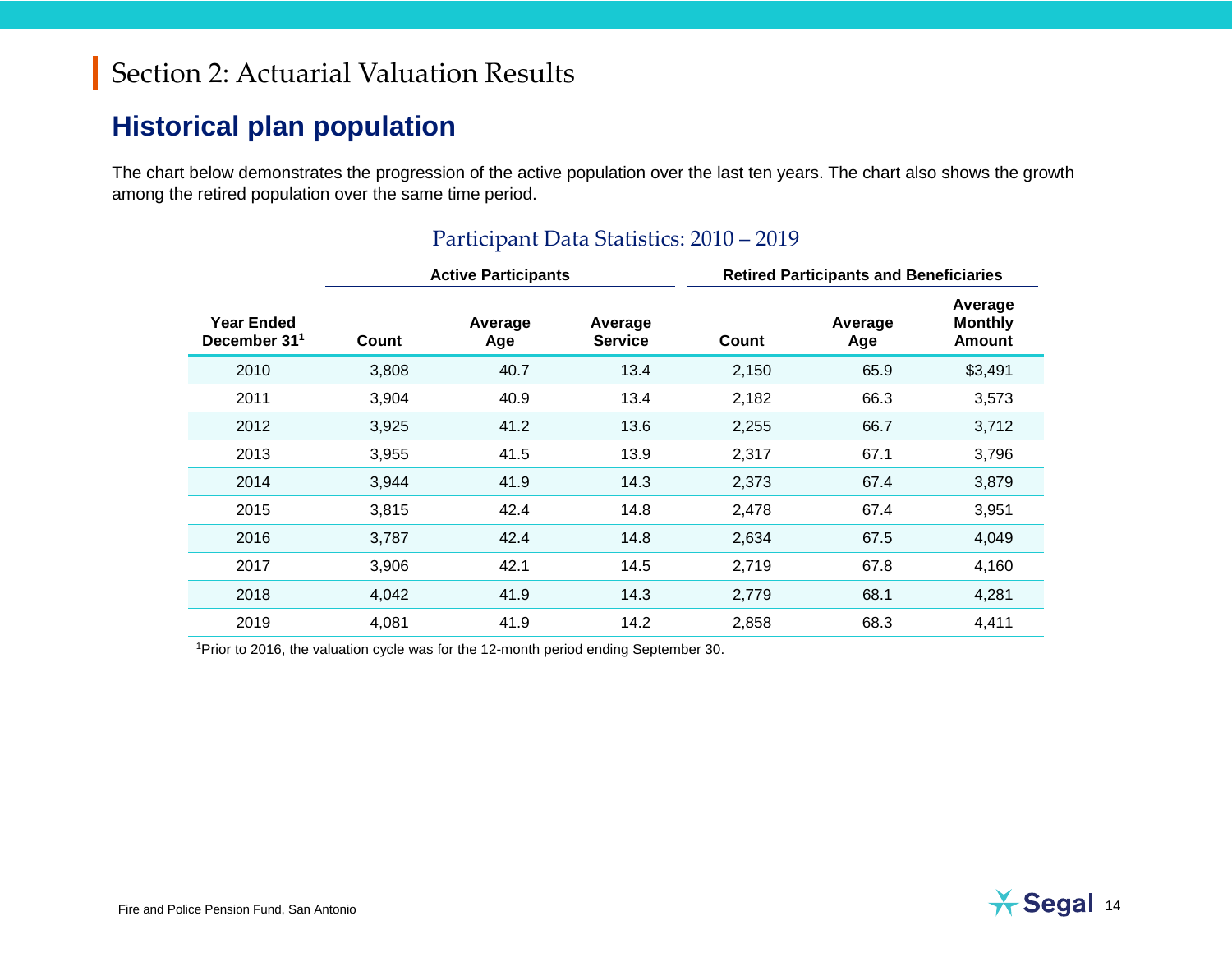#### **Financial information**

Retirement plan funding anticipates that, over the long term, both contributions (less administrative expenses) and investment earnings (less investment fees) will be needed to cover benefit payments. Retirement plan assets change as a result of the net impact of these income and expense components.

Additional financial information, including a summary of transactions for the valuation year, is presented in *Section 3, Exhibits D, E*  and *F*.





\*The cash flows shown for 2016 reflect a 15-month period, due to the change in Plan Year from a September 30 year-end to a December 31, year-end.

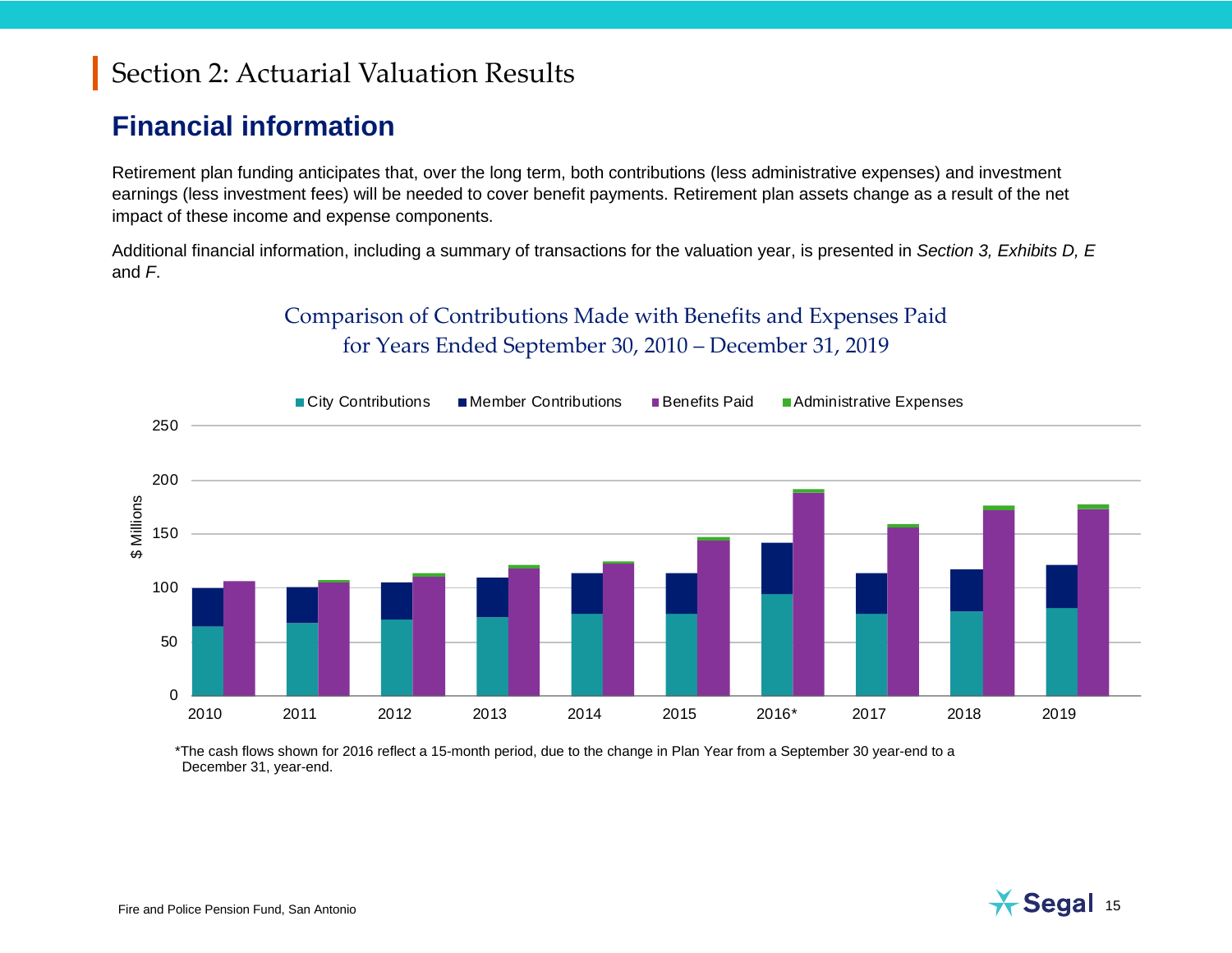It is desirable to have level and predictable plan costs from one year to the next. For this reason, the Board has approved an asset valuation method that gradually adjusts to market value. Under this valuation method, the full value of market fluctuations is not recognized in a single year and, as a result, the asset value and the plan costs are more stable. The amount of the adjustment to recognize market value is treated as income, which may be positive or negative. Realized and unrealized gains and losses are treated equally and, therefore, the sale of assets has no immediate effect on the actuarial value.

With the 2018 valuation, the actuarial value of assets was reset to market value, and asset method was revised to reflect a five-year smoothing method with a 20% corridor. Market value gains and losses will be recognized prospectively over a five-year period.

#### Determination of Actuarial Value of Assets for Year Ended December 31, 2019

|                                                                                                                                                                                                                                                                                                                                                                    | Market value of assets, December 31, 2019                            |                     |                 |                     | \$3,408,690,035 |  |
|--------------------------------------------------------------------------------------------------------------------------------------------------------------------------------------------------------------------------------------------------------------------------------------------------------------------------------------------------------------------|----------------------------------------------------------------------|---------------------|-----------------|---------------------|-----------------|--|
|                                                                                                                                                                                                                                                                                                                                                                    |                                                                      | Original            | <b>Percent</b>  | <b>Unrecognized</b> |                 |  |
| $\mathbf{2}$                                                                                                                                                                                                                                                                                                                                                       | Calculation of unrecognized return                                   | Amount <sup>1</sup> | <b>Deferred</b> | Amount <sup>2</sup> |                 |  |
|                                                                                                                                                                                                                                                                                                                                                                    | Year ended December 31, 2019<br>(a)                                  | \$232,480,658       | 80%             | \$185,984,526       |                 |  |
|                                                                                                                                                                                                                                                                                                                                                                    | Year ended December 31, 2018<br>(b)                                  | $-352,315,393$      | 60%             | $-211,389,237$      |                 |  |
|                                                                                                                                                                                                                                                                                                                                                                    | Year ended December 31, 2017<br>(c)                                  | N/A                 | 40%             | N/A                 |                 |  |
|                                                                                                                                                                                                                                                                                                                                                                    | Year ended December 31, 2016<br>(d)                                  | N/A                 | 20%             | N/A                 |                 |  |
|                                                                                                                                                                                                                                                                                                                                                                    | Year ended December 31, 2015<br>(e)                                  | N/A                 | 0%              | N/A                 |                 |  |
|                                                                                                                                                                                                                                                                                                                                                                    | Total unrecognized return<br>(f)                                     |                     |                 |                     | $-25,404,711$   |  |
| 3                                                                                                                                                                                                                                                                                                                                                                  | Preliminary actuarial value: (1) - (2f)                              |                     |                 |                     | \$3,434,094,746 |  |
| 4                                                                                                                                                                                                                                                                                                                                                                  | Adjustment to be within 20% corridor                                 |                     |                 |                     | 0               |  |
| 5.                                                                                                                                                                                                                                                                                                                                                                 | Final actuarial value of assets as of December 31, 2019: $(3) + (4)$ |                     |                 |                     | 3,434,094,746   |  |
| Actuarial value as a percentage of market value: $(5) \div (1)$<br>6                                                                                                                                                                                                                                                                                               |                                                                      |                     |                 |                     |                 |  |
|                                                                                                                                                                                                                                                                                                                                                                    | Amount deferred for future recognition <sup>3</sup> : $(1) - (5)$    |                     |                 |                     | $-$25,404,711$  |  |
| <sup>1</sup> Total return minus expected return on a market value basis<br><sup>2</sup> Recognition at 20% per year over five years<br><sup>3</sup> Deferred return as of December 31, 2019 recognized in each of the next four years:<br>(a) Amount recognized on December 31, 2020<br>-\$23,966,947<br>(b) Amount recognized on December 31, 2021<br>-23,966,948 |                                                                      |                     |                 |                     |                 |  |



 $(c)$  Amount recognized on December 31, 2022  $-23,966,948$ (d) Amount recognized on December 31, 2023 46,496,132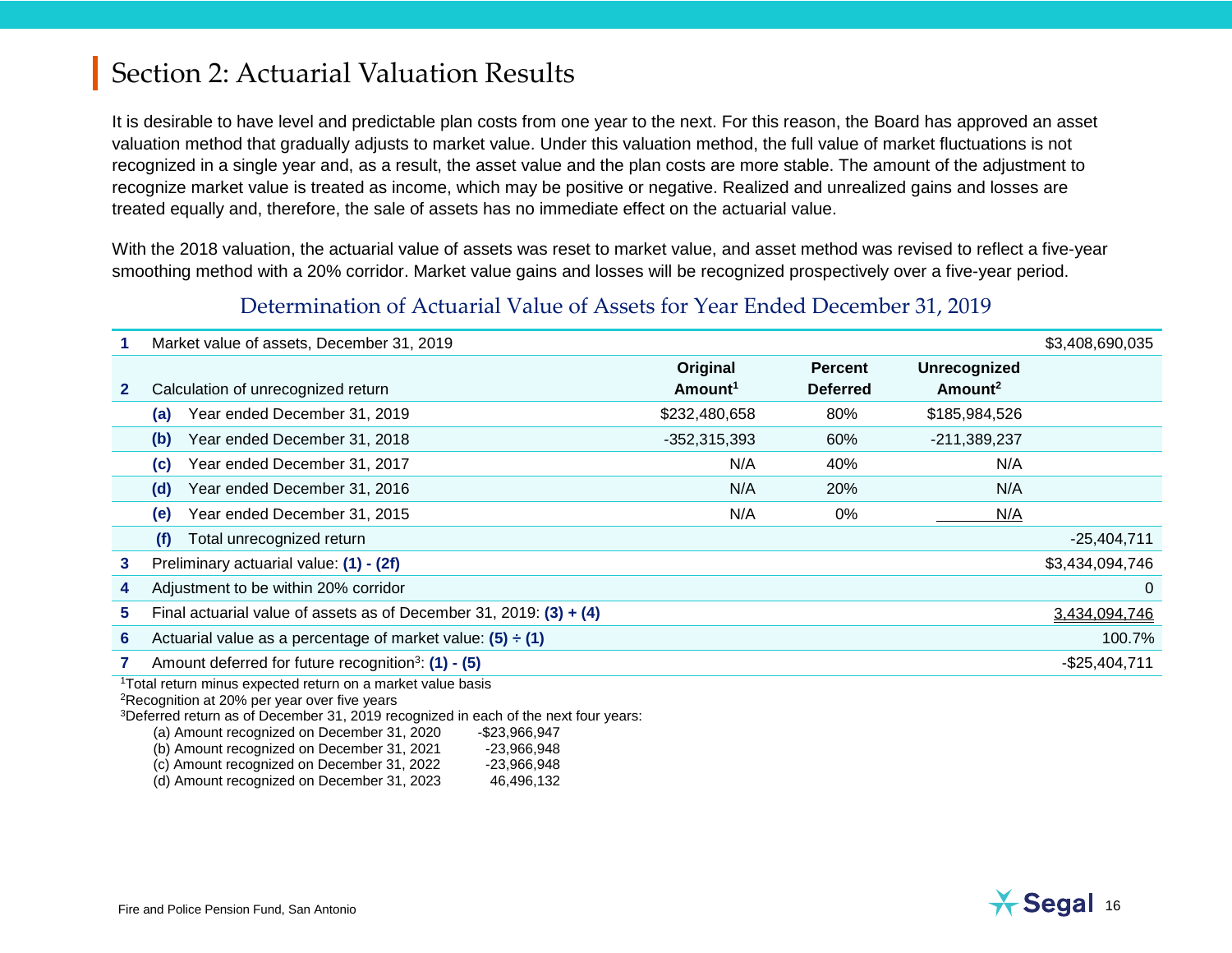Both the actuarial value and market value of assets are representations of the Fund's financial status. As investment gains and losses are gradually taken into account, the actuarial value of assets tracks the market value of assets. The actuarial asset value is significant because the Fund's liabilities are compared to these assets to determine what portion, if any, remains unfunded. Amortization of the unfunded actuarial accrued liability is an important element in determining the contribution requirement.

#### Actuarial Value of Assets vs. Market Value of Assets as of December 31, 2010 – 2019



\*2016 reflects a 15-month period due to the change in Plan Year from a September 30 year-end to a December 31 year-end.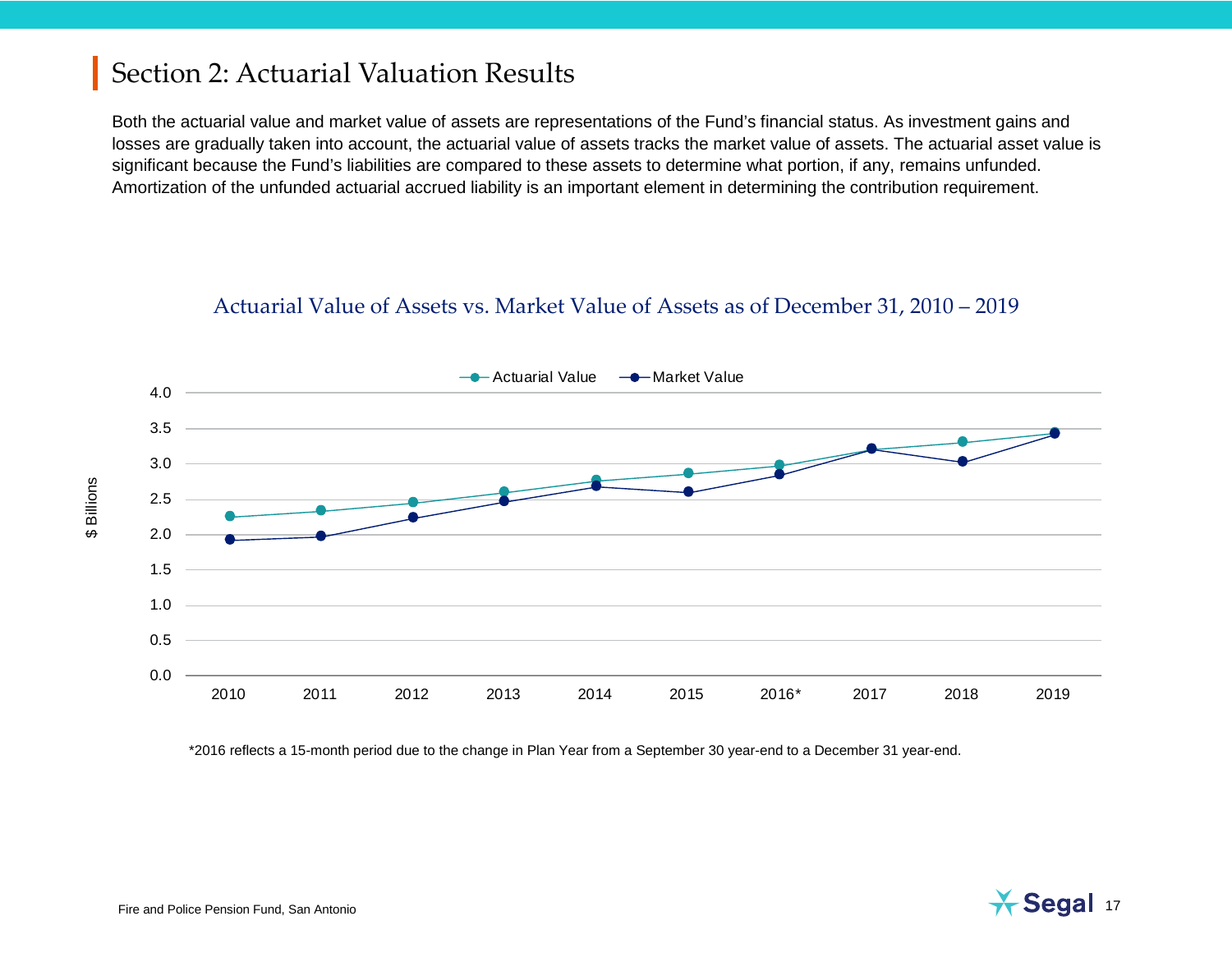#### **Actuarial experience**

To calculate any recommended contribution, assumptions are made about future events that affect the amount and timing of benefits to be paid and assets to be accumulated. Each year actual experience is measured against the assumptions. If overall experience is more favorable than anticipated (an actuarial gain), any contribution requirement will decrease from the previous year. On the other hand, any contribution requirement will increase if overall actuarial experience is less favorable than expected (an actuarial loss).

Taking account of experience gains or losses in one year without making a change in assumptions reflects the belief that the single year's experience was a short-term development and that, over the long term, experience will return to the original assumptions. For contribution requirements to remain stable, assumptions should approximate experience.

If assumptions are changed, the contribution requirement is adjusted to take into account a change in experience anticipated for all future years.

The total loss is \$12,347,008, which includes \$44,401,238 from investment losses \$7,932,008 in contribution gains, and \$24,122,222 in-net gains from all other sources. The net experience variation from individual sources other than investments or contributions was 0.6% of the actuarial accrued liability. A discussion of the major components of the actuarial experience is on the following pages.

#### Actuarial Experience for Year Ended December 31, 2019

| Net loss from investments <sup>1</sup> | -\$44,401,238  |
|----------------------------------------|----------------|
| Net loss from administrative expenses  | -375.712       |
| Net gain from contributions            | 7,932,008      |
| Net gain from other experience         | 24,497,934     |
| Net experience loss: $1 + 2 + 3 + 4$   | $-$12,347,008$ |

<sup>1</sup>Details on next page.

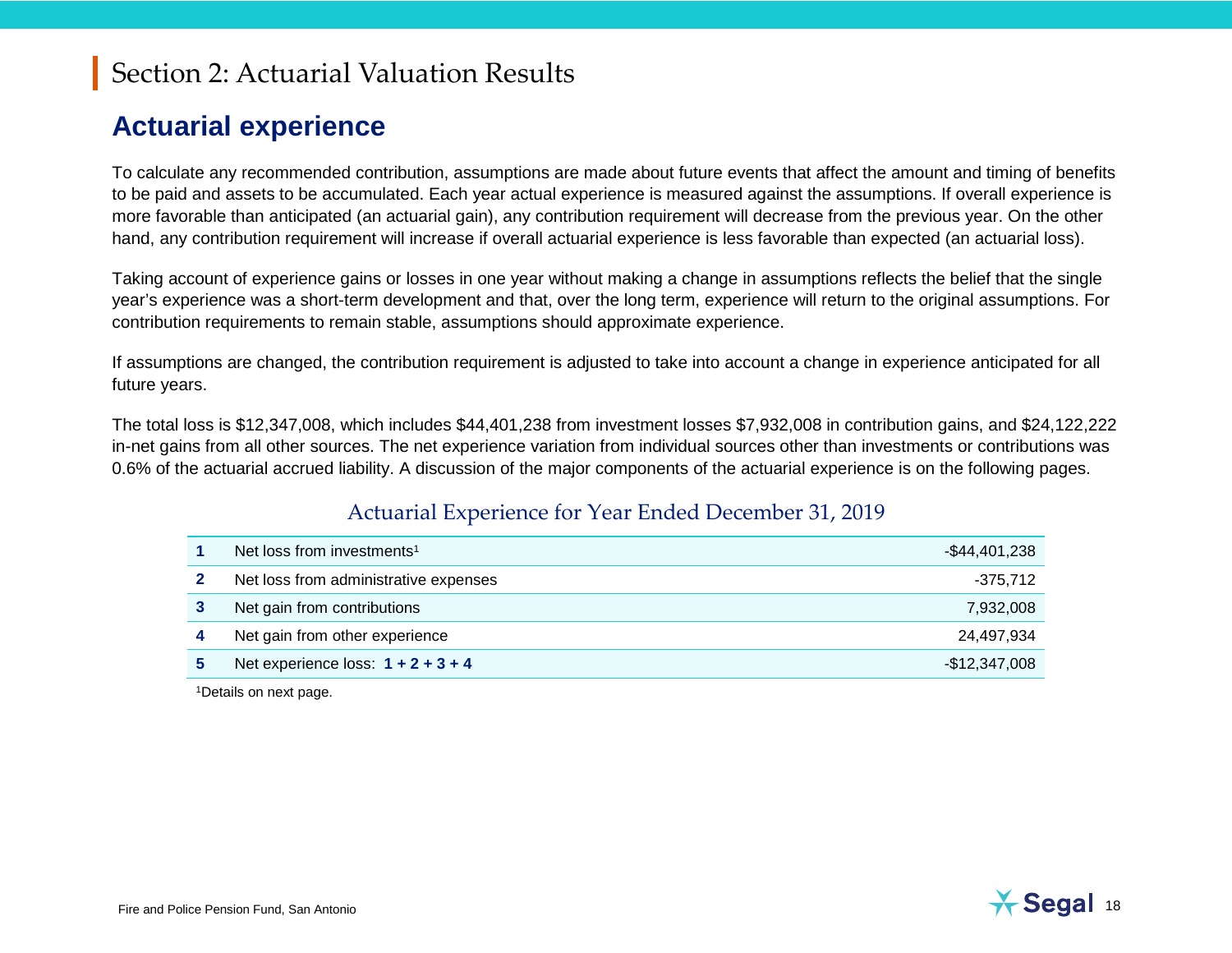#### **Investment experience**

A major component of projected asset growth is the assumed rate of return. The assumed return should represent the expected longterm rate of return, based on the Fund's investment policy. The rate of return on the market value of assets was 15.03% for the year ended December 31, 2019.

For valuation purposes, the assumed rate of return on the actuarial value of assets is 7.25%. The actual rate of return on an actuarial basis for the 2019 plan year was 5.89%. Since the actual return for the year was less than the assumed return, the Fund experienced an actuarial loss during the year ended December 31, 2019 with regard to its investments.

|    |                                   | <b>Year Ended</b><br><b>Year Ended</b><br>December 31, 2019 |                                               | December 31, 2018 |                        |  |  |
|----|-----------------------------------|-------------------------------------------------------------|-----------------------------------------------|-------------------|------------------------|--|--|
|    |                                   | <b>Market Value</b>                                         | <b>Actuarial Value</b><br><b>Market Value</b> |                   | <b>Actuarial Value</b> |  |  |
|    | Net investment income             | \$449,066,512                                               | \$192,618,909                                 | $-$122,694,031$   | \$159,158,283          |  |  |
|    | Average value of assets           | 2,987,391,092                                               | 3,269,243,406                                 | 3, 167, 191, 205  | 3,167,191,205          |  |  |
| 3  | Rate of return: $1 \div 2$        | 15.03%                                                      | 5.89%                                         | $-3.87\%$         | 5.03%                  |  |  |
| 4  | Assumed rate of return            | 7.25%                                                       | 7.25%                                         | 7.25%             | 7.25%                  |  |  |
| 5. | Expected investment income: 2 x 4 | 216,585,854                                                 | 237,020,147                                   | 229,621,362       | 229,621,362            |  |  |
| 6  | Actuarial gain/(loss): 1 - 5      | \$232,480,658                                               | $-$44,401,238$                                | $-$352,315,393$   | $-$70,463,079$         |  |  |

#### Investment Experience

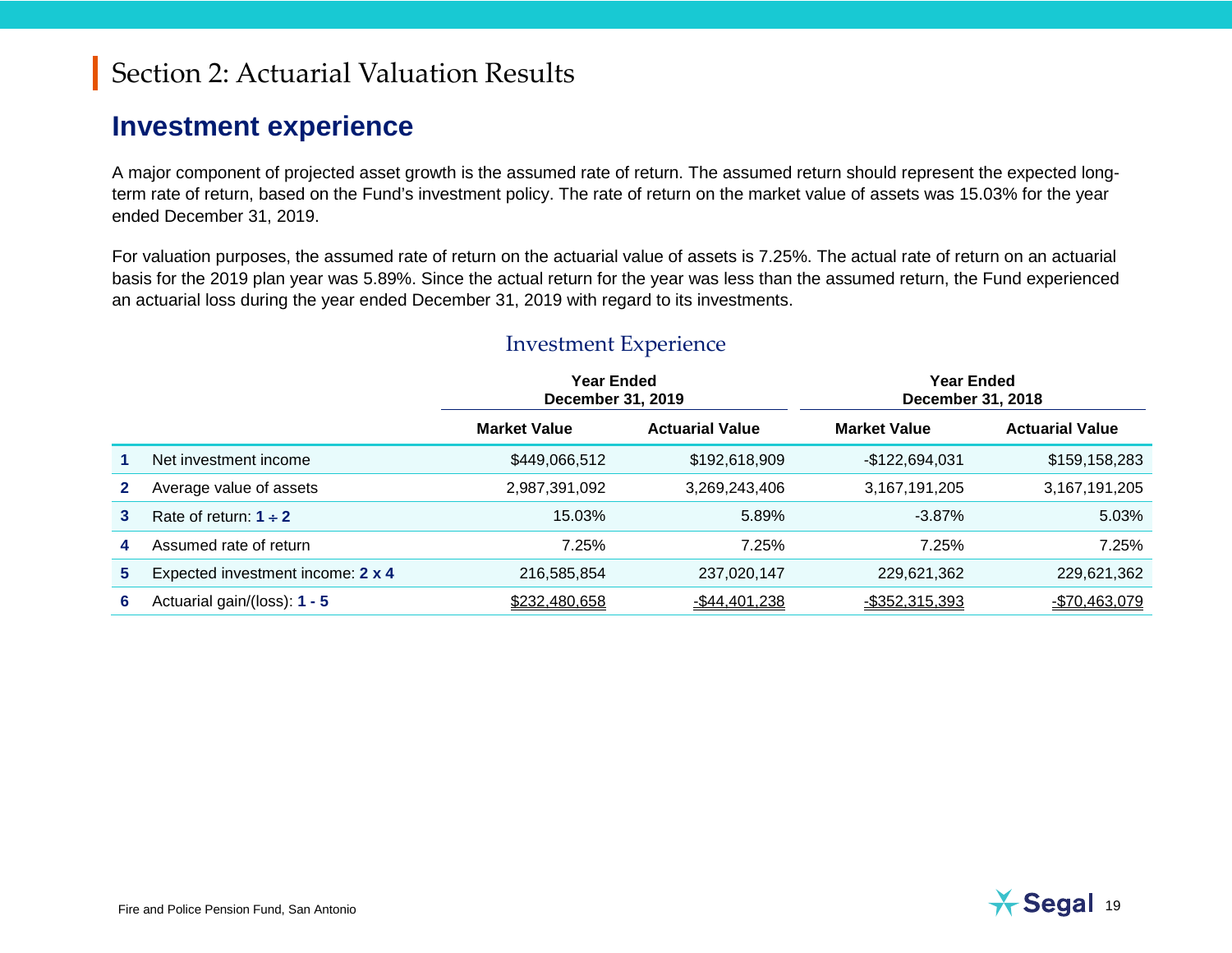Because actuarial planning is long term, it is useful to see how the assumed investment rate of return has followed actual experience over time. The chart below shows the rate of return on an actuarial basis compared to the actual market value investment return for the last 20 years, including averages over select time periods.

| Year<br><b>Ended</b>   |               | <b>Actuarial Value</b><br><b>Investment Return</b> |                | <b>Market Value</b><br><b>Investment Return</b> |                                      | Year<br><b>Actuarial Value</b><br><b>Investment Return</b><br><b>Ended</b> |                | <b>Market Value</b><br><b>Investment Return</b> |         |
|------------------------|---------------|----------------------------------------------------|----------------|-------------------------------------------------|--------------------------------------|----------------------------------------------------------------------------|----------------|-------------------------------------------------|---------|
| <b>September</b><br>30 | Amount        | <b>Percent</b>                                     | Amount         | <b>Percent</b>                                  | <b>December</b><br>31 <sup>1</sup>   | Amount                                                                     | <b>Percent</b> | Amount                                          | Percent |
| 2000                   | \$138,497,891 | 13.35%                                             | \$208,388,392  | 17.52%                                          | 2010                                 | \$90,918,393                                                               | 4.20%          | \$153,829,000                                   | 8.68%   |
| 2001                   | 88,556,000    | 7.44                                               | $-159,851,000$ | $-11.32$                                        | 2011                                 | 86,867,409                                                                 | 3.87           | 54,976,000                                      | 2.87    |
| 2002                   | 53,114,613    | 4.13                                               | $-119,915,000$ | $-9.51$                                         | 2012                                 | 125,396,164                                                                | 5.39           | 266,277,000                                     | 13.54   |
| 2003                   | 82,016,767    | 6.10                                               | 179,311,000    | 15.66                                           | 2013                                 | 152,230,272                                                                | 6.23           | 248, 187, 404                                   | 11.17   |
| 2004                   | 102,912,368   | 7.18                                               | 158,002,000    | 11.87                                           | 2014                                 | 174,857,176                                                                | 6.77           | 223,053,939                                     | 9.07    |
| 2005                   | 130,912,911   | 8.49                                               | 207,914,000    | 13.90                                           | 2015                                 | 139,532,809                                                                | 5.10           | -47,586,525                                     | $-1.79$ |
| 2006                   | 147,923,772   | 8.82                                               | 173,218,000    | 10.15                                           | 2016 <sup>2</sup>                    | 167,460,723                                                                | 6.15           | 287,674,638                                     | 10.87   |
| 2007                   | 190,171,659   | 10.41                                              | 311,238,000    | 16.54                                           | 2017                                 | 224,334,2063                                                               | 7.59           | 407,279,701                                     | 14.48   |
| 2008                   | 105,099,890   | 5.24                                               | $-292,269,000$ | $-13.40$                                        | 2018                                 | 159, 158, 283                                                              | 5.03           | -122,694,031                                    | $-3.87$ |
| 2009                   | 69,854,353    | 3.33                                               | $-100,618,000$ | $-5.36$                                         | 2019                                 | 192,618,909                                                                | 5.89           | 449,066,512                                     | 15.03   |
|                        |               |                                                    |                |                                                 | Most recent five-year average return |                                                                            | 5.95%          |                                                 | 6.82%   |
|                        |               |                                                    |                | Most recent ten-year average return             |                                      |                                                                            | 5.69%          |                                                 | 7.80%   |
|                        |               |                                                    |                |                                                 |                                      | Most recent 15-year average return                                         | 6.03%          |                                                 | 6.58%   |
|                        |               |                                                    |                | Most recent 20-year average return              |                                      | 6.24%                                                                      |                | 6.20%                                           |         |

#### Investment Return – Actuarial Value vs. Market Value: 2000 - 2019

Note: Each year's yield is weighted by the average asset value in that year.

1Prior to 2017, financial information is based on 12-month periods ending September 30.

<sup>2</sup>The amounts for the period ended December 31, 2016 cover the 15 months from October 1, 2015 through December 31, 2016. The actuarial and market returns for the year ended December 31, 2016 were 5.99% and 9.26%, respectively.

3Excludes change in asset method.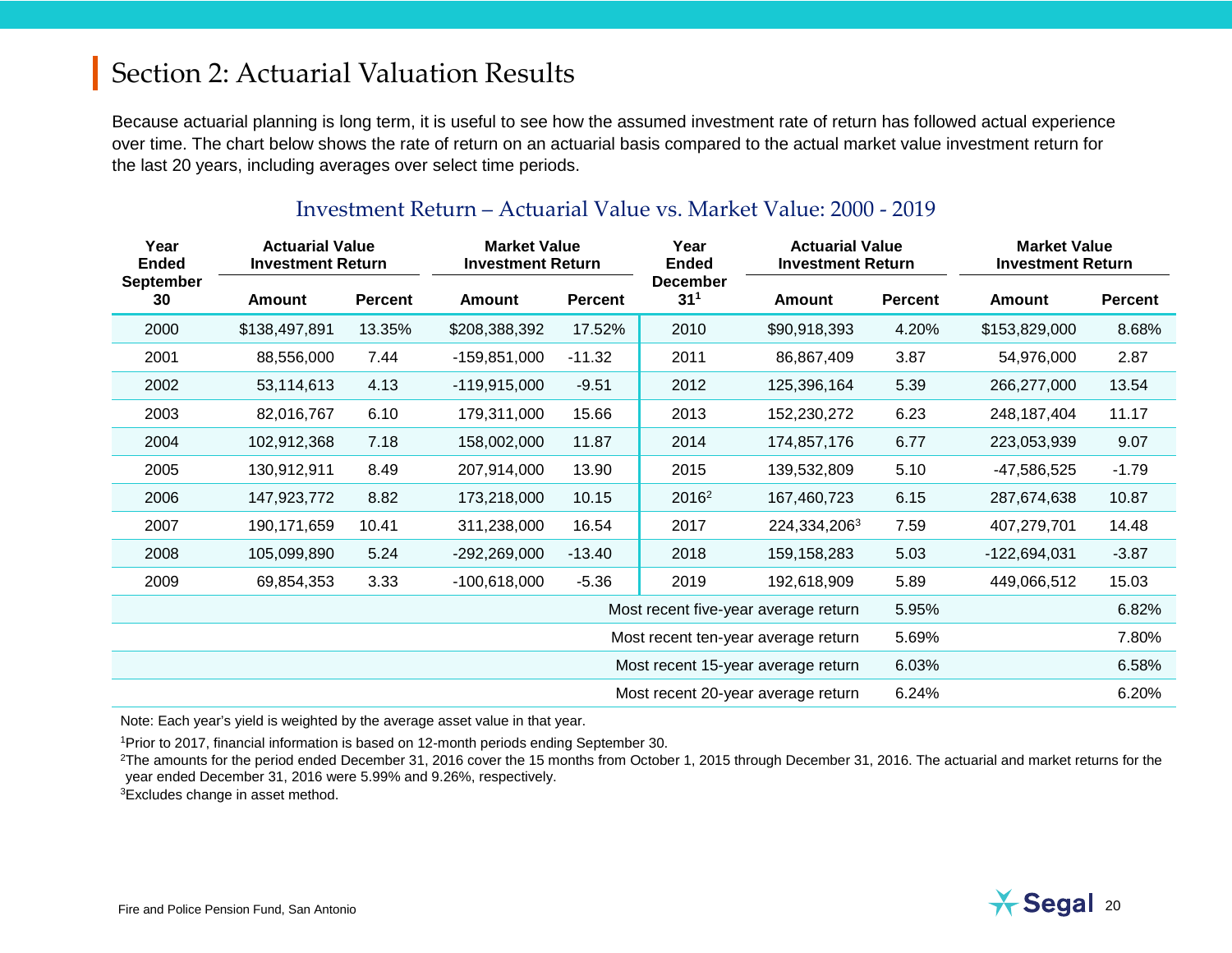As described earlier in this section, the actuarial asset valuation method gradually recognizes fluctuations in the market value rate of return. The goal of this is to stabilize the actuarial rate of return and to produce more level pension plan costs.

#### Market and Actuarial Rates of Return for Years Ended September 30, 2000 – December 31, 2019



\*Reflects a 15-month period due to the change in Plan Year from September 30 year-end to a December 31, year-end.

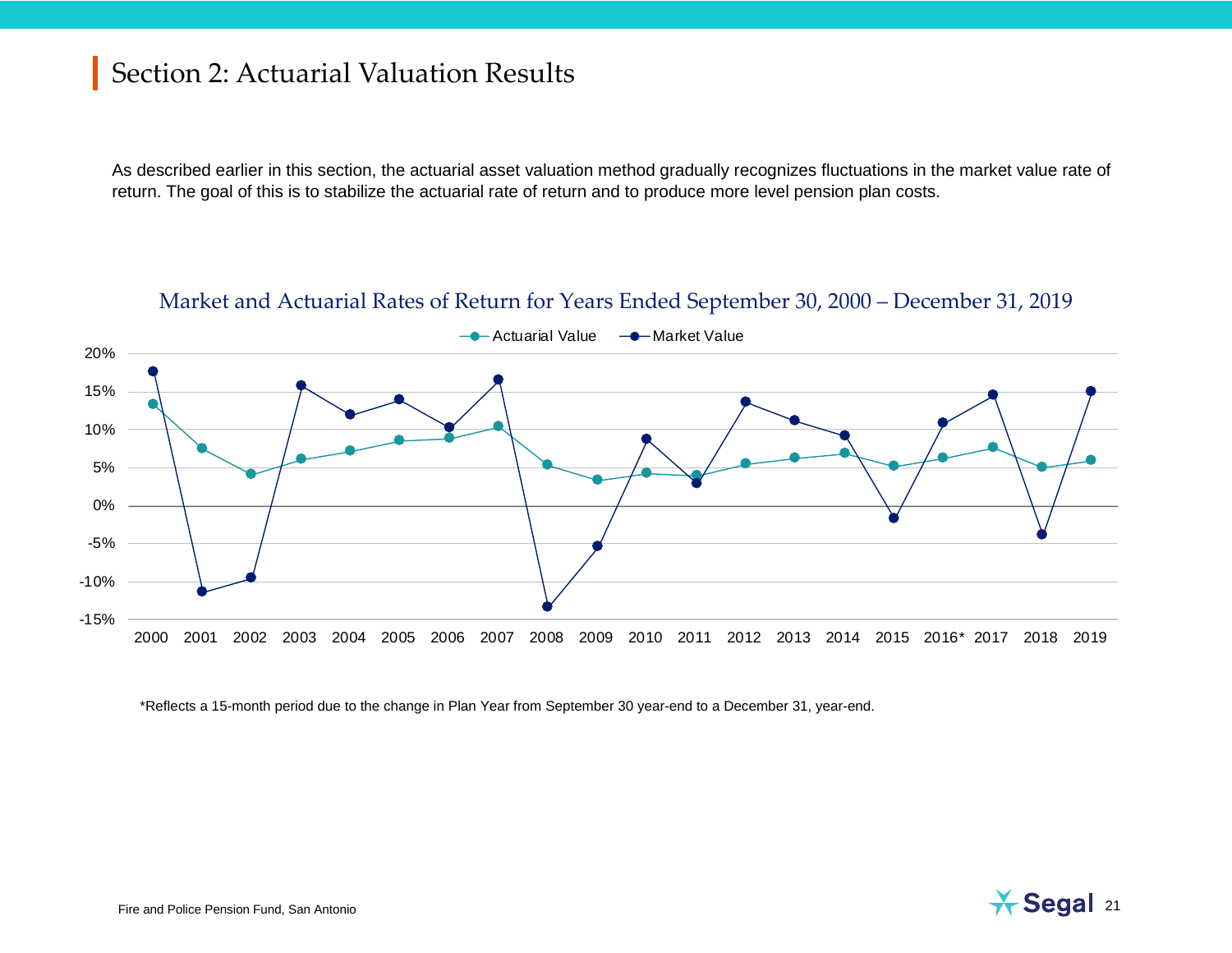#### **Contributions**

Contributions for the year ended December 31, 2019 totaled \$121,523,943, compared to the projected amount of \$114,008,928. This resulted in a gain of \$7,932,008 for the year, when adjusted for timing.

#### **Non-investment experience**

#### **Administrative expenses**

• Administrative expenses for the year ended December 31, 2019 totaled \$3,564,973, as compared to the assumption of \$3,200,000. This resulted in a loss of \$375,712 for the year. Based on average expenses in the last three years, we have changed the assumption from \$3,200,000 to \$3,400,000 for the current year.

#### **Mortality experience**

- Mortality experience (more or fewer than expected deaths) yields actuarial gains or losses.
- The average annual number of deaths for nondisabled pensioners in the 4.25-year period of the recent experience review study was 34 per year compared to 34.9 projected deaths per year. However, the average number of deaths for pensioners is too small to be statistically credible.

#### **Other experience**

There are other differences between the expected and the actual experience that appear when the new valuation is compared with the projections from the previous valuation. These include:

- the extent of turnover among participants,
- retirement experience (earlier or later than projected),
- the number of disability retirements (more or fewer than projected),
- salary increases (greater or smaller than projected), and
- inflationary cost-of-living adjustments higher or lower than anticipated.

The net gain from this other experience for the year ended December 31, 2019 amounted to \$24,497,934, which is 0.6% of the actuarial accrued liability. In part, this gain is attributable to a lower rate of inflation than assumed, which led to lower cost-of-living adjustments than anticipated.

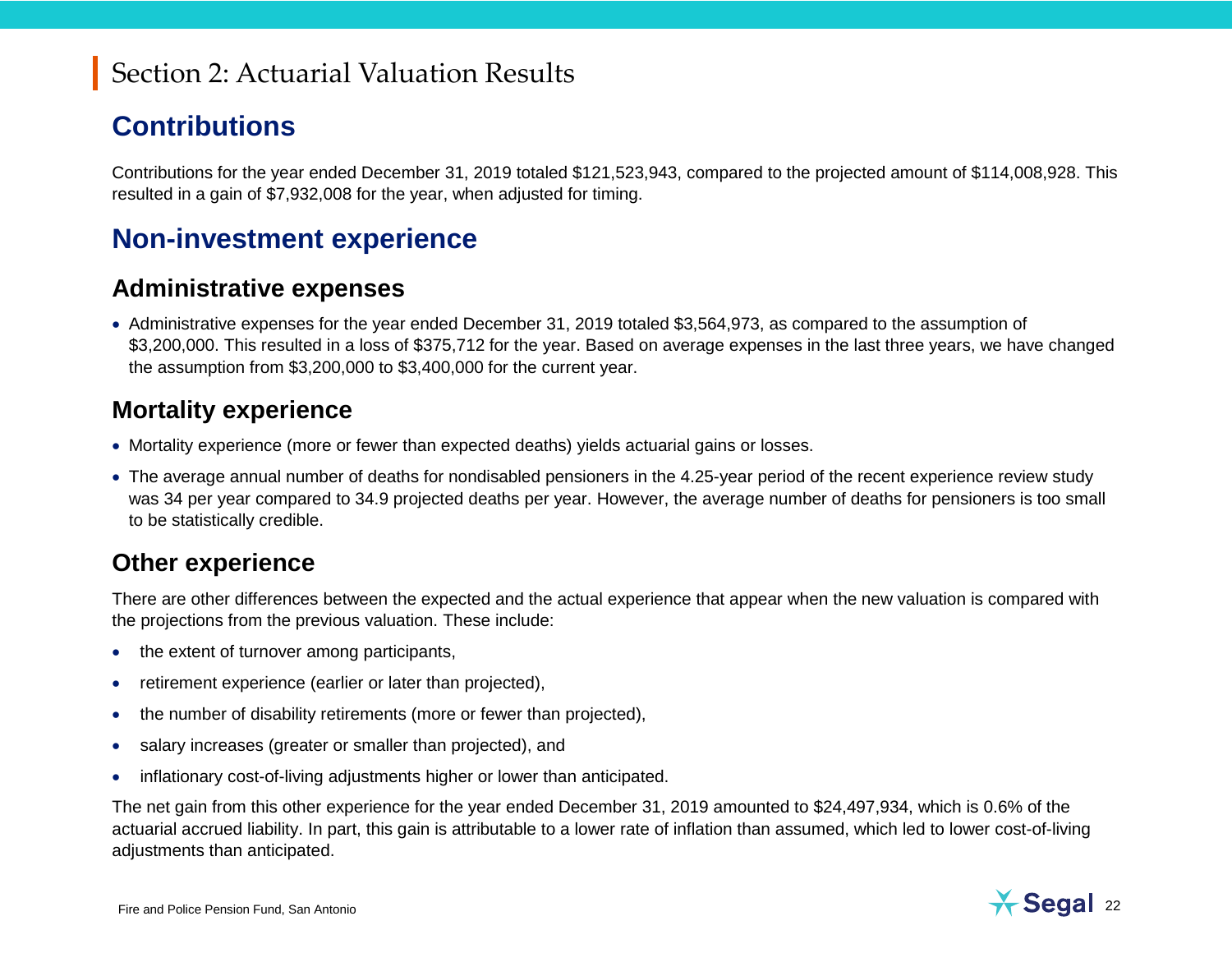#### **Actuarial assumptions**

- A comprehensive experience study was completed in 2019 for the period October 1, 2014 through December 31, 2018. Based on observed and expected future experience, changes were made in the majority of assumptions, including salary scale, payroll growth, mortality, disability, turnover, retirement, BackDROP utilization and other demographic assumptions. All changes are outlined in Section 4, Exhibit I.
- In addition to the recommended changes from the experience study, the administrative expense assumption increased from \$3,200,000 to \$3,400,000 for the year beginning January 1, 2020.
- These changes increased the actuarial accrued liability by \$20.4 million and lowered the normal cost by \$5.2 million. The net result was a decrease in the recommended contribution of \$2.4 million, or 0.44% of projected payroll.

Details on actuarial assumptions and methods are in Section 4, Exhibit I.

#### **Plan provisions**

There were no changes in plan provisions since the prior valuation. A summary of plan provisions is in Section 4, Exhibit II.

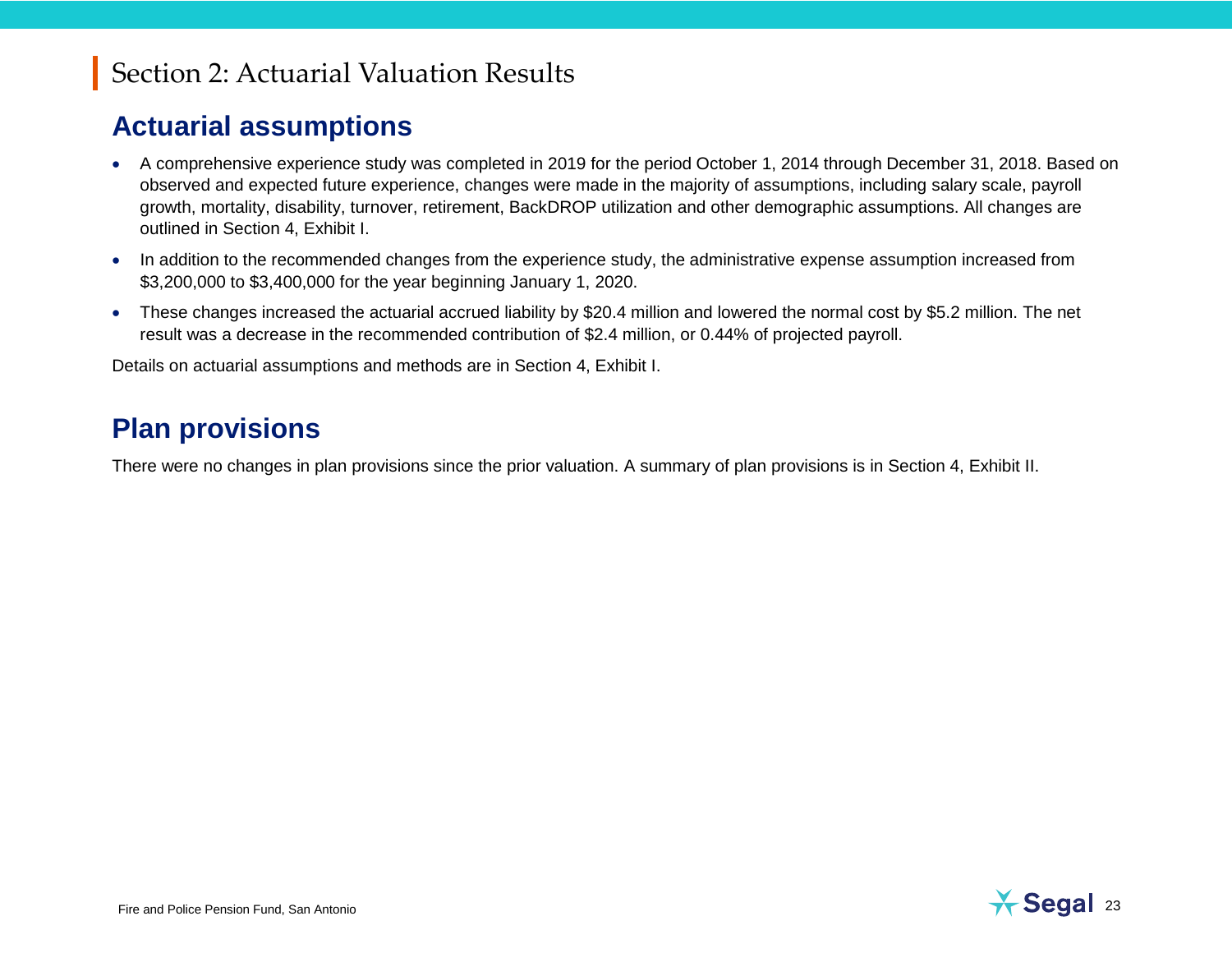#### Development of Unfunded Actuarial Accrued Liability

for Year Ended December 31, 2019

| 1            | Unfunded actuarial accrued liability at beginning of year |              | \$452,239,886  |
|--------------|-----------------------------------------------------------|--------------|----------------|
| $\mathbf{2}$ | Normal cost at beginning of year                          |              | 78,969,904     |
| 3            | <b>Total contributions</b>                                |              | $-121,523,943$ |
| 4            | Interest                                                  |              |                |
|              | • For whole year on $1 + 2$                               | \$38,512,710 |                |
|              | • For half year on 3                                      | $-4,405,243$ |                |
|              | <b>Total interest</b>                                     |              | 34,107,467     |
| 5            | Expected unfunded actuarial accrued liability             |              | \$443,793,314  |
| 6            | Changes due to:                                           |              |                |
|              | Experience gains and losses<br>$\bullet$                  | \$20,279,016 |                |
|              | • Assumptions                                             | 20,356,720   |                |
|              | Total changes                                             |              | \$40,635,736   |
|              | Unfunded actuarial accrued liability at end of year       |              | \$484,429,050  |

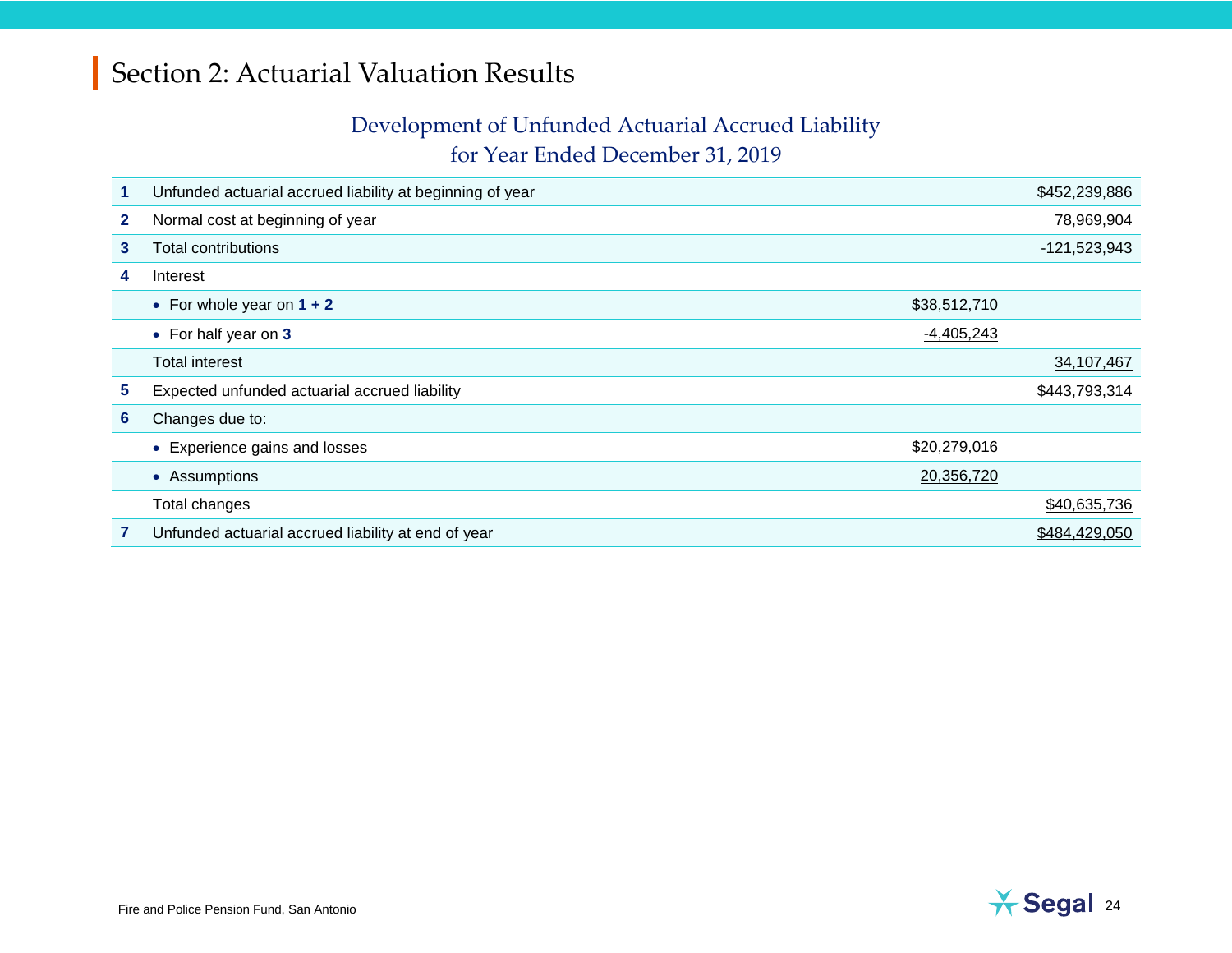#### **Recommended contribution**

The recommended contribution is equal to the normal cost payment and a 20-year level percentage-of-pay payment on the unfunded actuarial accrued liability. As of January 1, 2020, the recommended contribution is \$115,252,139, or 33.76% of payroll.

As set by State legislature, the total amount of annual contributions is comprised of a 12.32% of pay member contribution and a 24.64% of pay City contribution, for a total contribution of 36.96% of pay. Since the actuarially calculated contribution is 33.76% of payroll, there is a margin of 3.20% of projected pay.

The calculated normal cost (including expenses) is 23.25% of projected payroll after adjustment for timing. The remaining 13.71% of projected payroll will amortize the unfunded actuarial accrued liability over a period of 13.69 years if all assumptions are met. This is a reasonable amortization period, and complies with the Texas State Pension Review Board's Guidelines for Actuarial Soundness.

The contribution requirement as of January 1, 2020 is based on the data previously described, the actuarial assumptions and Plan provisions described in *Section 4*, including all changes affecting future costs adopted at the time of the actuarial valuation, actuarial gains and losses, and changes in the actuarial assumptions.

|    |                                                                      | 2020            |                                       | 2019            |                                       |
|----|----------------------------------------------------------------------|-----------------|---------------------------------------|-----------------|---------------------------------------|
|    |                                                                      | <b>Amount</b>   | $%$ of<br>Projected<br><b>Payroll</b> | Amount          | $%$ of<br>Projected<br><b>Payroll</b> |
| 1. | Normal cost                                                          | \$73,321,024    |                                       | \$75,879,955    |                                       |
| 2. | Administrative expenses                                              | 3,283,071       |                                       | 3,089,949       |                                       |
| 3. | Employer normal cost: $(1) + (2)$ , adjusted for timing              | \$79,380,993    | 23.25%                                | \$81,832,563    | 24.42%                                |
| 4. | Actuarial accrued liability                                          | \$3,918,523,796 |                                       | \$3,749,250,860 |                                       |
| 5. | Actuarial value of assets                                            | 3,434,094,746   |                                       | 3,297,010,974   |                                       |
| 6. | Unfunded actuarial accrued liability: (4) - (5)                      | \$484,429,050   |                                       | \$452,239,886   |                                       |
| 7. | Payment on unfunded actuarial accrued liability, adjusted for timing | 35,871,146      | 10.51%                                | 32,176,365      | 9.60%                                 |
| 8. | Total recommended contribution: $(3) + (7)$                          | \$115,252,139   | 33.76%                                | \$114,008,928   | 34.03%                                |
| 9. | Projected payroll                                                    | \$341,384,778   |                                       | \$335,065,889   |                                       |

Note: Recommended contributions are assumed to be paid at the middle of every year.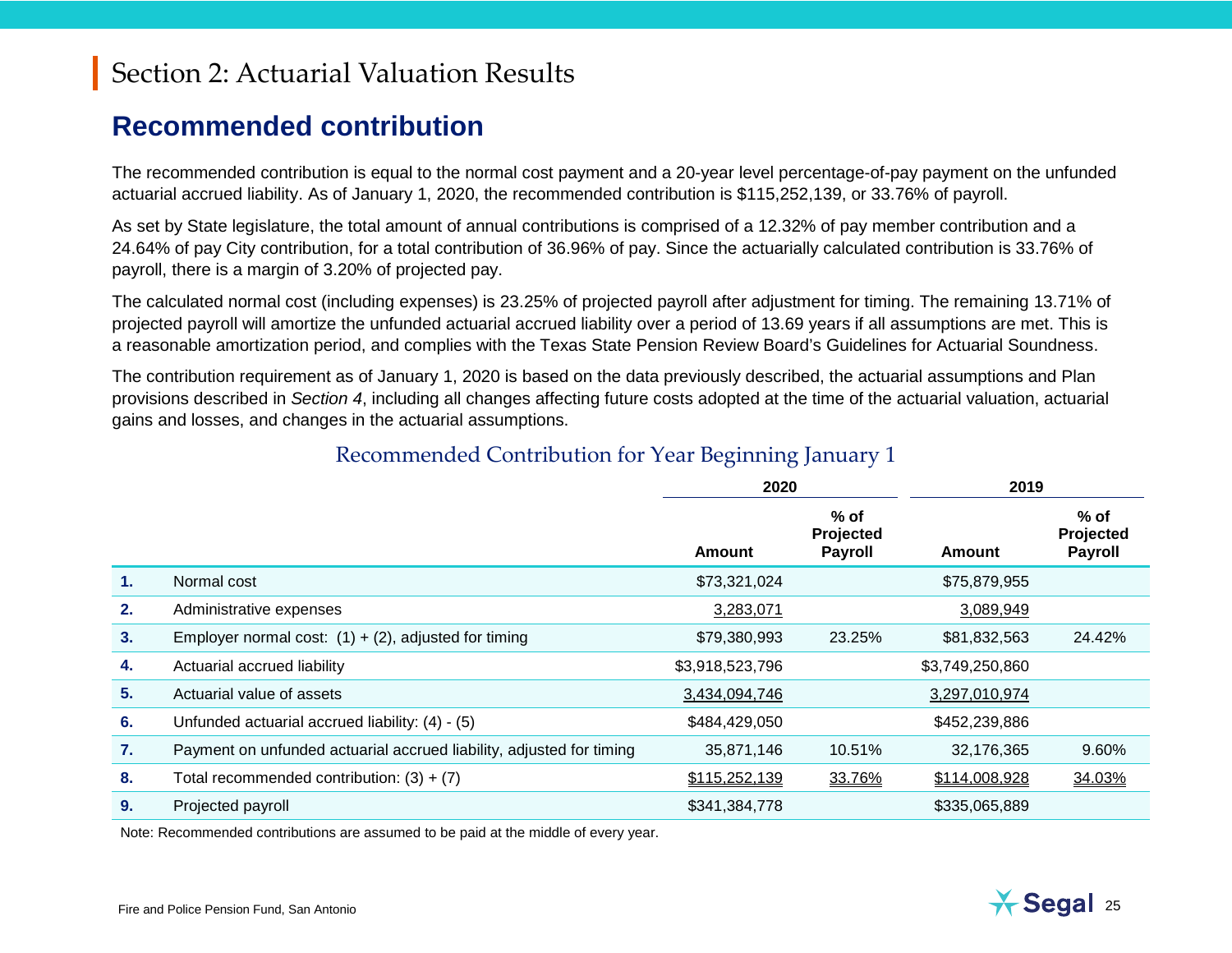#### **Reconciliation of recommended contribution**

The chart below details the changes in the recommended contribution from the prior valuation to the current year's valuation.

#### Reconciliation of Recommended Contribution from January 1, 2019 to January 1, 2020

|                                                                                            | <b>Amount</b> | % of Projected<br><b>Payroll</b> |
|--------------------------------------------------------------------------------------------|---------------|----------------------------------|
| Recommended Contribution as of January 1, 2019                                             | \$114,008,928 | 34.03%                           |
| • Effect of increase in projected payroll                                                  | 2,150,318     | $0.00\%$                         |
| Effect of contributions more than recommended contribution                                 | $-584,771$    | $-0.17%$                         |
| Effect of investment loss                                                                  | 3,273,392     | 0.95%                            |
| • Effect of other gains and losses on accrued liability                                    | $-1,778,362$  | $-0.52%$                         |
| Effect of maintaining 20-year amortization period                                          | $-1,194,566$  | $-0.35%$                         |
| • Effect of changes in actuarial assumptions                                               | $-2,595,224$  | $-0.76%$                         |
| Effect of change in administrative expense assumption                                      | 200,000       | 0.06%                            |
| Net effect of other changes, including composition and number of participants<br>$\bullet$ | 1,772,424     | 0.52%                            |
| Total change                                                                               | \$1,243,211   | $-0.27\%$                        |
| Recommended Contribution as of January 1, 2020                                             | \$115,252,139 | 33.76%                           |

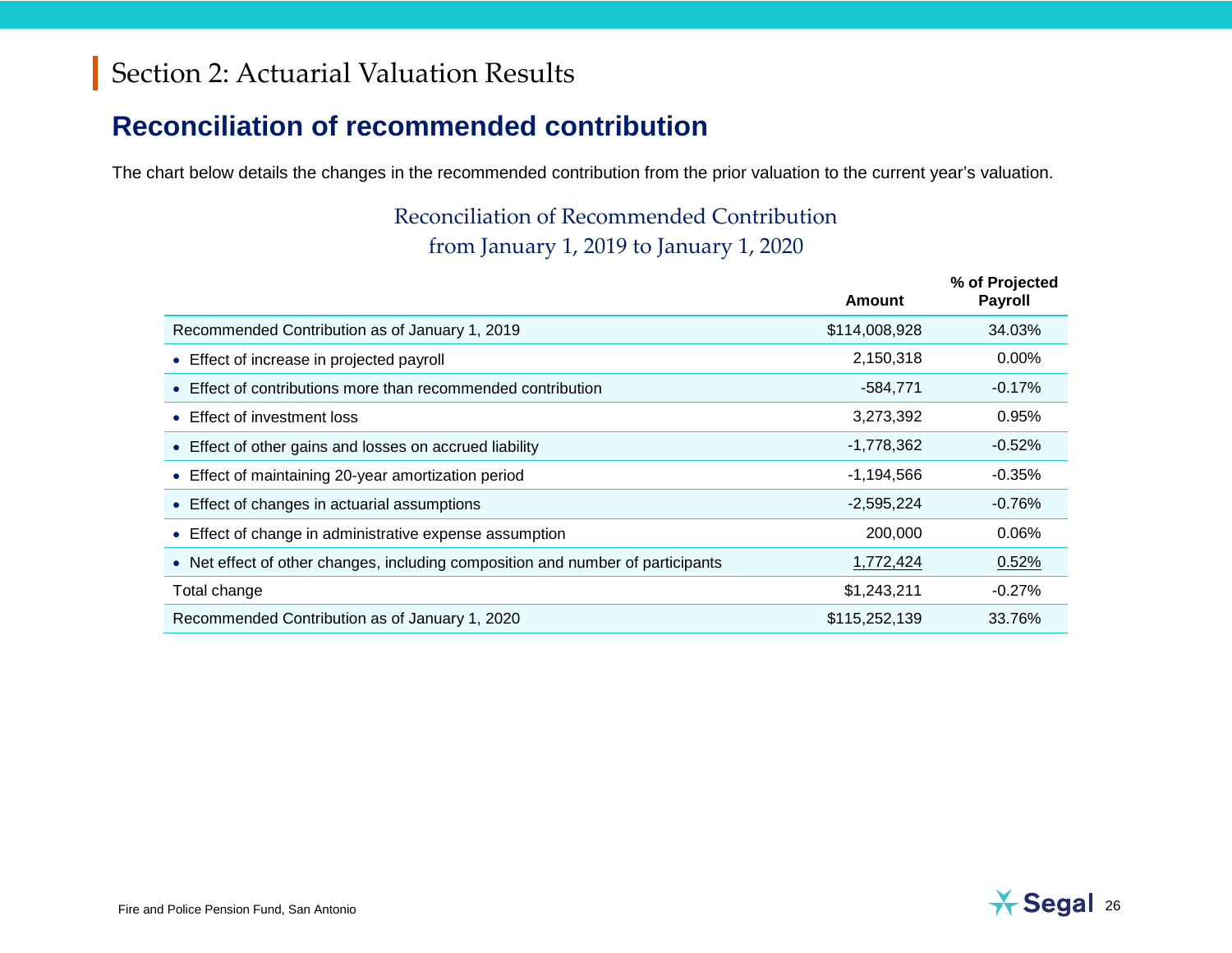#### **Risk**

Since the actuarial valuation results are dependent on a given set of assumptions and data as of a specific date, there is a risk that emerging results may differ significantly as actual experience differs from the assumptions.

This report does not contain a detailed analysis of the potential range of future measurements, but does include a brief discussion of some risks that may affect the Fund. A more detailed assessment of the risks would provide the Trustees with a better understanding of the risks inherent in the Plan. This assessment may include scenario testing, sensitivity testing, stress testing and stochastic modeling. We understand that the Board recently hired NEPC to complete an asset-liability study to assess the investment risks facing the Fund.

• Investment Risk (the risk that returns will be different than expected)

If the actual return on market value for the next Plan Year were 1% different from the assumed (either higher or lower), the projected unfunded actuarial liability would change by 19%, or about \$6.8 million.

Since the Plan's assets are much larger than contributions, investment performance may create volatility in contribution requirements. For example, for each 1% difference in return from the assumed return, the recommended contribution would increase or decrease by \$650,000 (0.18% of payroll).

The market value rate of return over the last 20 years has ranged from a low of -13.40% to a high of 17.52%.

• Longevity Risk (the risk that mortality experience will be different than expected)

The actuarial valuation includes an expectation of future improvement in life expectancy. Emerging plan experience that does not match these expectations will result in either an increase or decrease in the recommended contribution.

• Contribution Risk (the risk that actual contributions will be different from recommended contribution)

Plan contributions are set by statute. Periodic projections comparing expected statutory contributions with the projected recommended contributions may be developed to determine if the statutory amounts are sufficient to fund the Plan and to ensure the payment of promised benefits.

If contributions remain at current level and future experience matches the current assumptions, we project the unfunded actuarial accrued liability will be paid off in 13.7 years, in compliance with the Board's amortization policy. Currently, contribution risk for the Fund is negligible.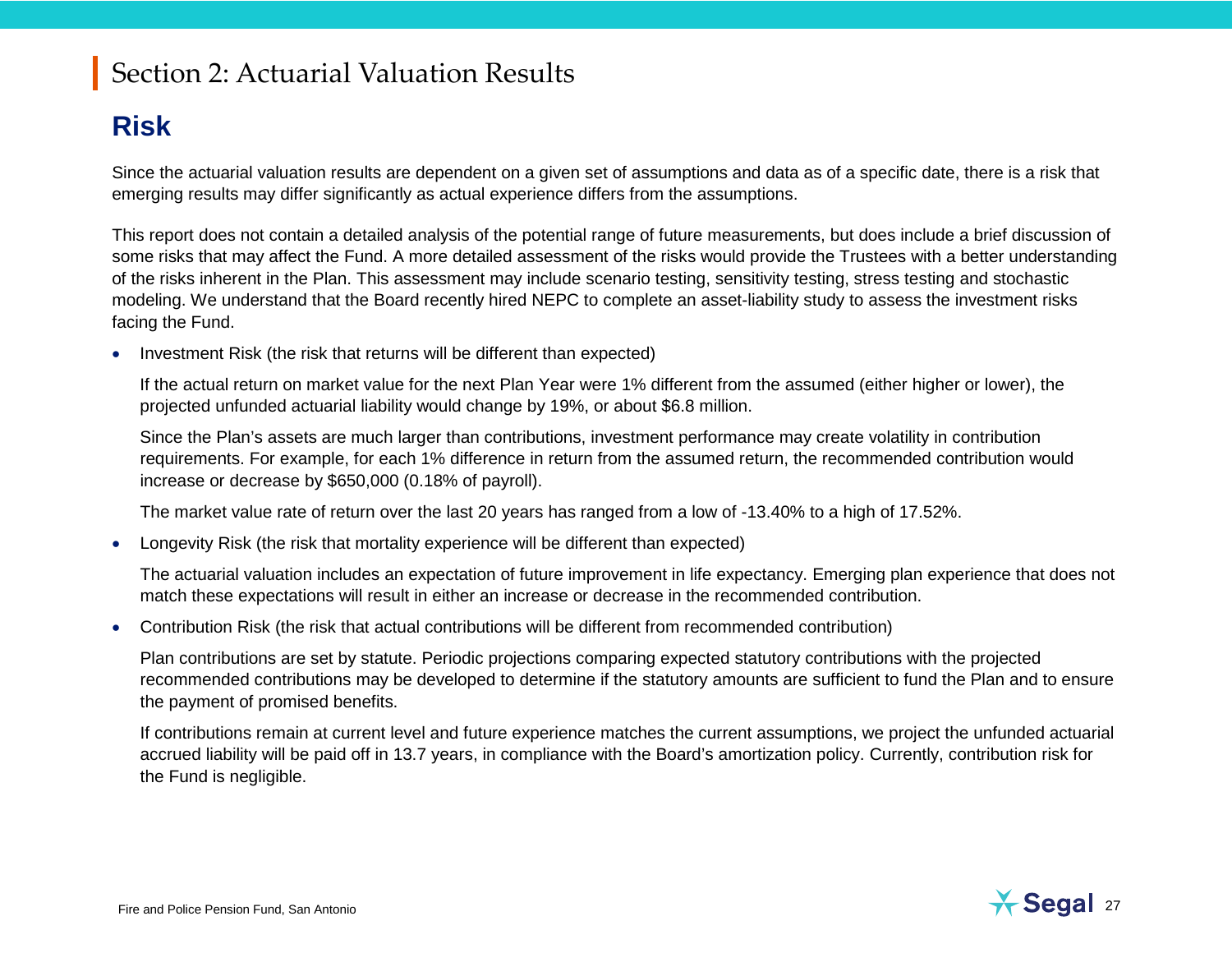• Demographic Risk (the risk that participant experience will be different than assumed)

Examples of this risk include:

- Actual retirements occurring earlier or later than assumed. The value of retirement plan benefits is sensitive to the rate of benefit accruals and any early retirement subsidies that apply.
- More or less active participant turnover than assumed.
- Actual Experience Over the Last ten years and Implications for the Future

Past experience can help demonstrate the sensitivity of key results to the Plan's actual experience. Over the past ten years:

The non-investment gain(loss) for a year has ranged from a loss of \$58,340,194 to a gain of \$61,366,761.

The funded percentage on the actuarial value of assets has ranged from a low of 87.6% to a high of 92.9% since 2010.

**Maturity Measures** 

As pension plans mature, the cash need to fulfill benefit obligations will increase over time. Therefore, cash flow projections and analysis should be performed to assure that the Plan's asset allocation is aligned to meet emerging pension liabilities.

Currently the Plan has a non-active to active participant ratio of 0.70. For the prior year benefits paid, including BackDROP payments and administrative expenses, were \$55,535,137.5 million more than contributions received. As the Plan matures, more cash will be needed from the investment portfolio to meet benefit payments.

While it is difficult to quantify the impact of potential experience, for the Pension Fund, each 1% change in the actuarial cost factors would result in a change in the recommended contribution of \$3.6 million.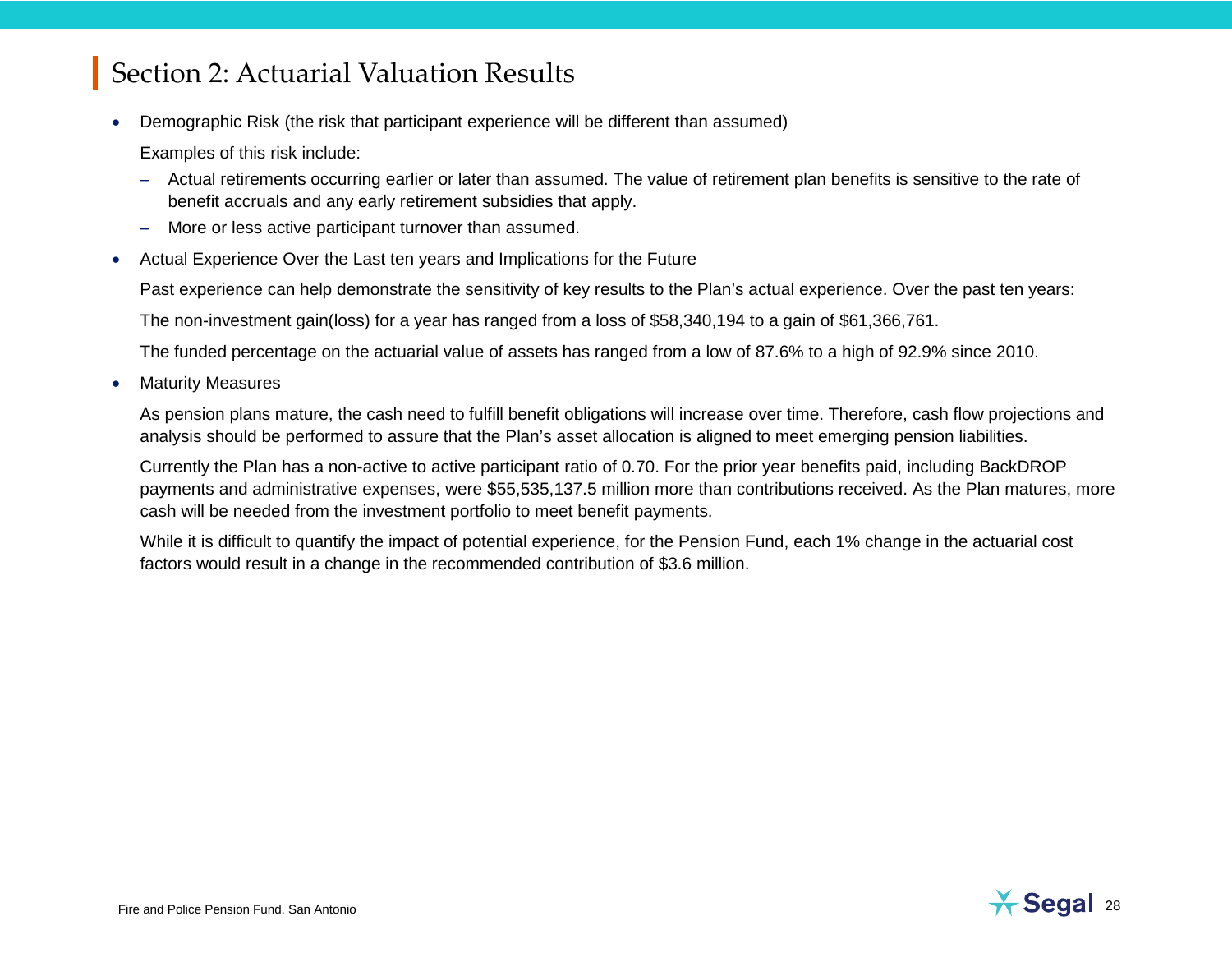#### **GFOA funded liability by type**

The Actuarial Accrued Liability represents the present value of benefits earned, calculated using the plan's actuarial cost method. The Actuarial Value of Assets reflects the financial resources available to liquidate the liability. The portion of the liability covered by assets reflects the extent to which accumulated plan assets are sufficient to pay future benefits, and is shown for liabilities associated with employee contributions, pensioner liabilities, and other liabilities. The Government Finance Officers Association (GFOA) recommends that the funding policy aim to achieve a funded ratio of 100 percent. The Board's funding policy targets 100 percent funding by December 31, 2044.

|                                                   | 2020            | 2019            |
|---------------------------------------------------|-----------------|-----------------|
| Actuarial accrued liability (AAL)                 |                 |                 |
| • Active member contributions                     | \$467,051,408   | \$454,806,679   |
| • Retirees and beneficiaries                      | 2,120,961,569   | 2,000,711,128   |
| • Active and inactive members (employer-financed) | 1,330,510,819   | 1,293,733,053   |
| Total                                             | \$3,918,523,796 | \$3,749,250,860 |
| Actuarial value of assets                         | \$3,434,094,746 | \$3,297,010,974 |
| Cumulative portion of AAL covered                 |                 |                 |
| • Active member contributions                     | 100.00%         | 100.00%         |
| • Retirees and beneficiaries                      | 100.00%         | 100.00%         |
| • Active and inactive members (employer-financed) | 63.59%          | 65.04%          |

#### GFOA Funded Liability by Type as of December 31

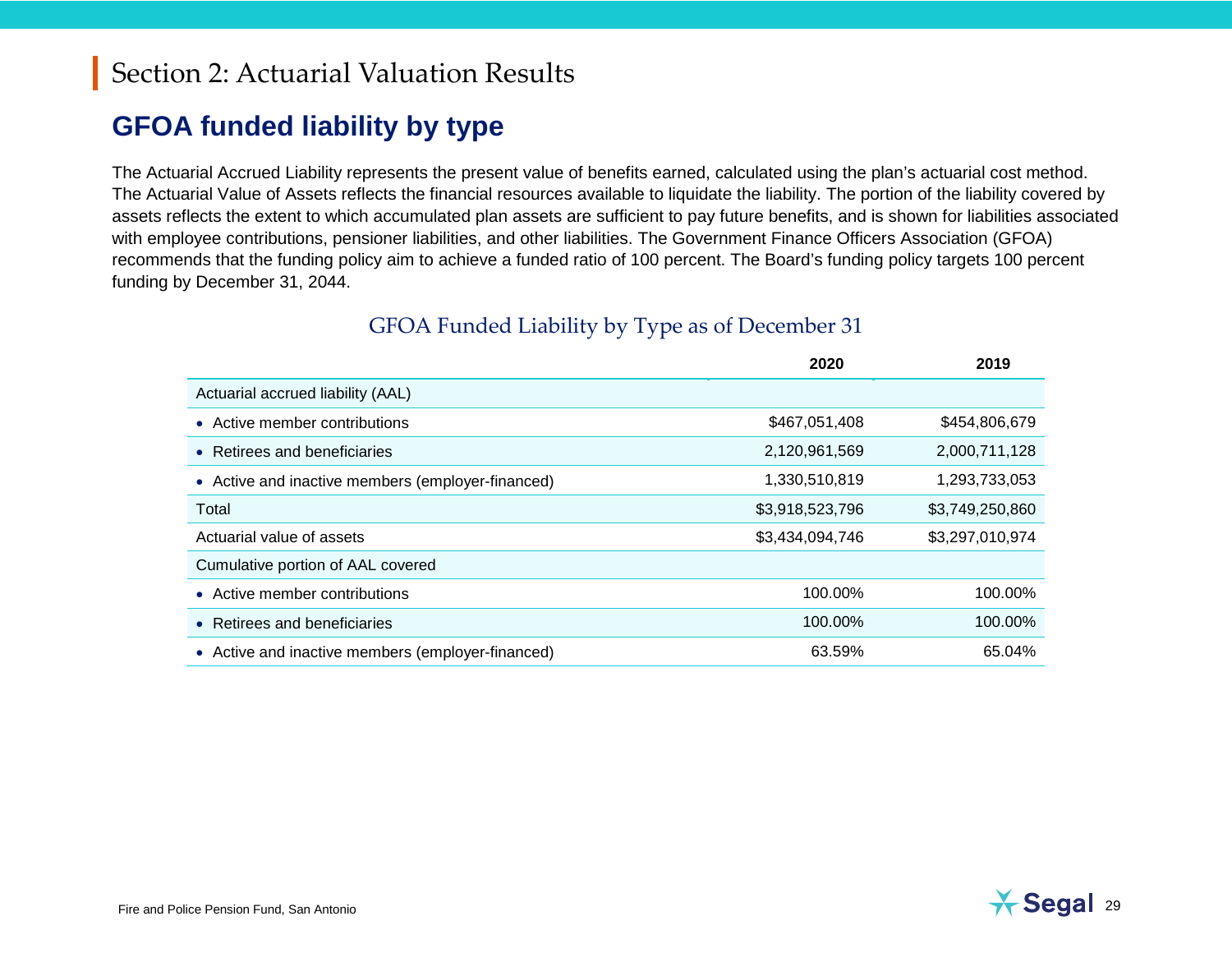#### **Volatility ratios**

Retirement plans are subject to volatility in the level of required contributions. This volatility tends to increase as retirement plans become more mature.

The Asset Volatility Ratio (AVR), which is equal to the market value of assets divided by total payroll, provides an indication of the potential contribution volatility for any given level of investment volatility. A higher AVR indicates that the plan is subject to a greater level of contribution volatility. This is a current measurement since it is based on the current level of assets.

The current AVR is about 10.6. This means that a 1% asset gain or loss (relative to the assumed investment return) translates to about 10.6% of one-year's payroll. Since actuarial gains and losses are amortized over 20 years, there would be a 0.8% of payroll decrease/(increase) in the required contribution for each 1% asset gain or loss. The Liability Volatility Ratio (LVR), which is equal to the Actuarial Accrued Liability divided by payroll, provides an indication of the longer-term potential for contribution volatility for any given level of investment volatility. This is because, over an extended period of time, the plan's assets should track the plan's liabilities. For example, if a plan is 50% funded on a market value basis, the liability volatility ratio would be double the asset volatility ratio and the plan sponsor should expect contribution volatility to increase over time as the plan becomes better funded.

The LVR also indicates how volatile contributions will be in response to changes in the Actuarial Accrued Liability due to actual experience or to changes in actuarial assumptions. The current LVR is about 12.2. This is about **15.1%** higher than the AVR. Therefore, we would expect that contribution volatility will increase over the long term.

| <b>Year Ended December 31</b> | <b>Asset Volatility Risk</b> | <b>Liability Volatility Risk</b> |
|-------------------------------|------------------------------|----------------------------------|
| 2010                          | 7.4                          | 9.5                              |
| 2011                          | 7.2                          | 9.3                              |
| 2012                          | 7.9                          | 9.4                              |
| 2013                          | 8.3                          | 9.5                              |
| 2014                          | 8.7                          | 9.6                              |
| 2015                          | 8.6                          | 10.7                             |
| 2016                          | 9.3                          | 11.1                             |
| 2017                          | 10.4                         | 11.5                             |
| 2018                          | 9.4                          | 11.7                             |
| 2019                          | 10.6                         | 12.2                             |

#### Volatility Ratios for Years Ended 2010 - 2019

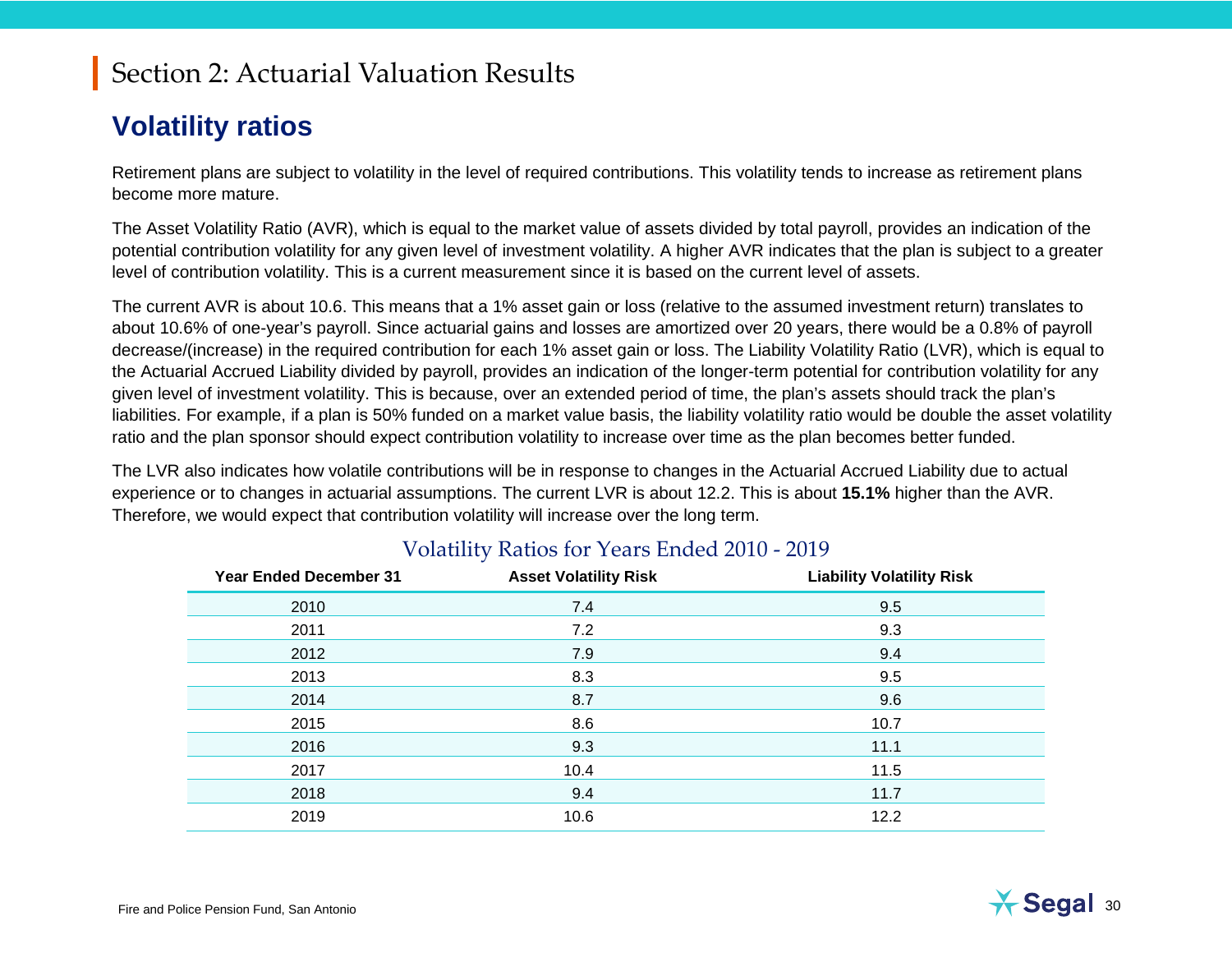# Supplemental Information

#### **Exhibit A: Table of Plan Coverage A-1 Total**

|                                              | <b>Year Ended December 31</b> |               |                                         |
|----------------------------------------------|-------------------------------|---------------|-----------------------------------------|
| Category                                     | 2019                          | 2018          | <b>Change From</b><br><b>Prior Year</b> |
| Active participants in valuation:            |                               |               |                                         |
| • Number                                     | 4,081                         | 4,042         | 1.0%                                    |
| • Average age                                | 41.9                          | 41.9          | 0.0                                     |
| • Average years of service                   | 14.2                          | 14.3          | $-0.1$                                  |
| • Total payroll                              | \$321,760,368                 | \$320,420,427 | 0.4%                                    |
| • Average payroll                            | 78,844                        | 79,273        | $-0.5%$                                 |
| • Account balances                           | 467,051,408                   | 454,806,679   | 2.7%                                    |
| • Total active vested participants           | 1,131                         | 1,165         | $-2.9%$                                 |
| Inactive vested participants <sup>1</sup>    | $\overline{2}$                | 1             | 100.0%                                  |
| Inactive nonvested participants due a refund | 35                            | 19            | 84.2%                                   |
| <b>Retired participants:</b>                 |                               |               |                                         |
| • Number in pay status                       | 2,314                         | 2,232         | 3.7%                                    |
| • Average age                                | 67.5                          | 67.2          | 0.3                                     |
| • Average monthly benefit                    | \$4,660                       | \$4,528       | 3.1%                                    |
| <b>Disabled participants:</b>                |                               |               |                                         |
| • Number in pay status                       | 63                            | 64            | $-1.6%$                                 |
| • Average age                                | 66.7                          | 66.8          | $-0.1$                                  |
| • Average monthly benefit                    | \$2,785                       | \$2,735       | 1.8%                                    |
| <b>Beneficiaries:</b>                        |                               |               |                                         |
| • Number in pay status                       | 481                           | 483           | $-0.4%$                                 |
| • Average age                                | 72.7                          | 72.4          | 0.3                                     |
| • Average monthly benefit                    | \$3,495                       | \$3,343       | 4.5%                                    |

1Terminated participants with 20 or more year of service are included as inactive vested participants.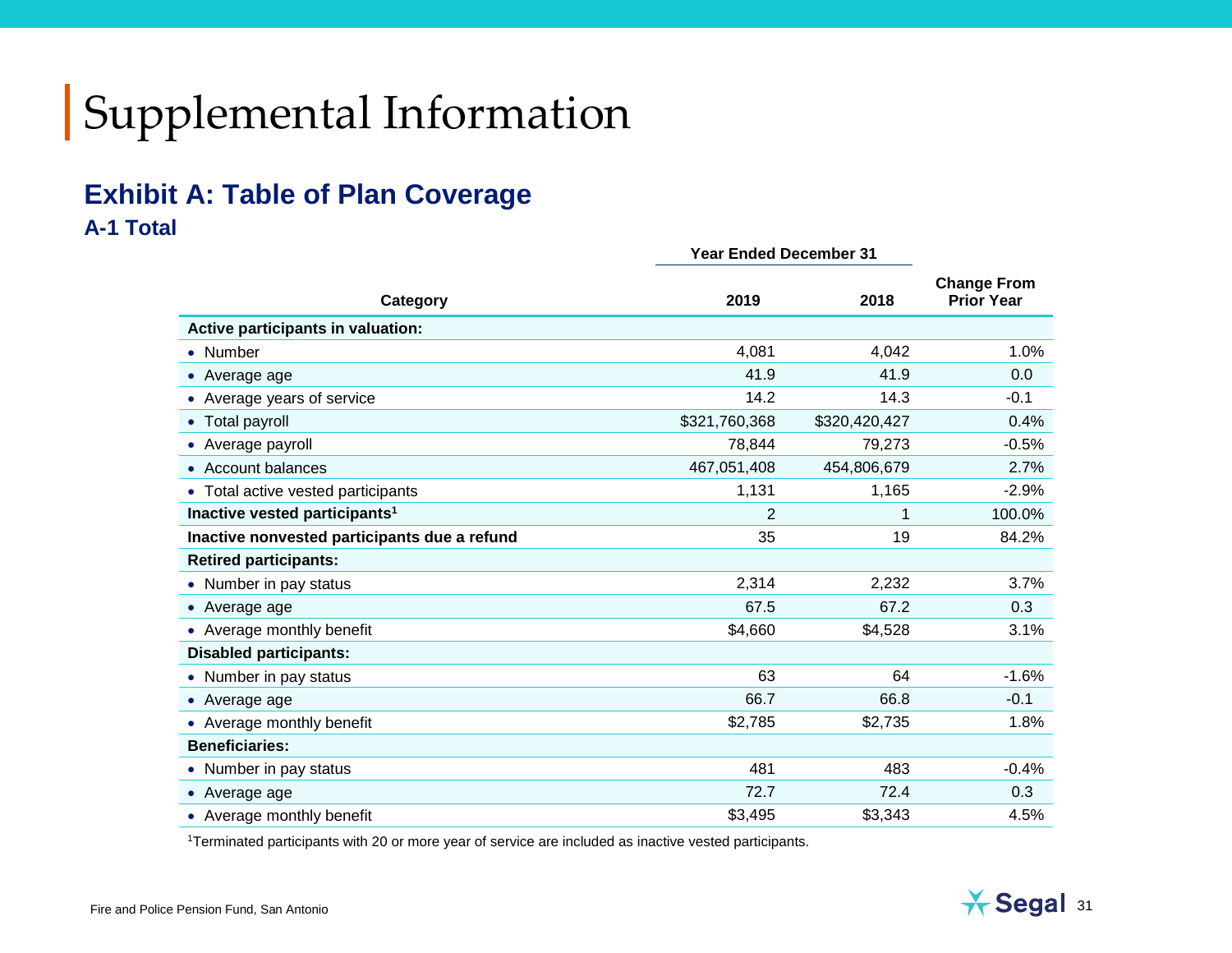#### **Exhibit A: Table of Plan Coverage A-2 Fire**

|                                              | <b>Year Ended December 31</b> |               |                                         |
|----------------------------------------------|-------------------------------|---------------|-----------------------------------------|
| Category                                     | 2019                          | 2018          | <b>Change From</b><br><b>Prior Year</b> |
| Active participants in valuation:            |                               |               |                                         |
| • Number                                     | 1,750                         | 1,778         | $-1.6%$                                 |
| • Average age                                | 42.1                          | 41.6          | 0.5                                     |
| • Average years of service                   | 14.6                          | 14.1          | 0.5                                     |
| Total payroll                                | \$134,386,224                 | \$136,523,301 | $-1.6%$                                 |
| • Average payroll                            | 76,792                        | 76,785        | 0.0%                                    |
| <b>Account balances</b>                      | 201,264,473                   | 194,492,769   | 3.5%                                    |
| • Total active vested participants           | 464                           | 460           | 0.9%                                    |
| Inactive vested participants <sup>1</sup>    | 1                             | 0             | 100.0%                                  |
| Inactive nonvested participants due a refund | 15                            | 9             | 66.7%                                   |
| <b>Retired participants:</b>                 |                               |               |                                         |
| • Number in pay status                       | 939                           | 916           | 2.5%                                    |
| • Average age                                | 68.3                          | 68.2          | 0.1                                     |
| • Average monthly benefit                    | \$4,697                       | \$4,593       | 2.3%                                    |
| <b>Disabled participants:</b>                |                               |               |                                         |
| • Number in pay status                       | 27                            | 28            | $-3.6%$                                 |
| • Average age                                | 70.4                          | 70.0          | 0.4                                     |
| • Average monthly benefit                    | \$2,793                       | \$2,752       | 1.5%                                    |
| <b>Beneficiaries:</b>                        |                               |               |                                         |
| • Number in pay status                       | 197                           | 195           | 1.0%                                    |
| • Average age                                | 74.5                          | 74.1          | 0.4                                     |
| • Average monthly benefit                    | \$3,740                       | \$3,589       | 4.2%                                    |

1Terminated participants with 20 or more year of service are included as inactive vested participants.

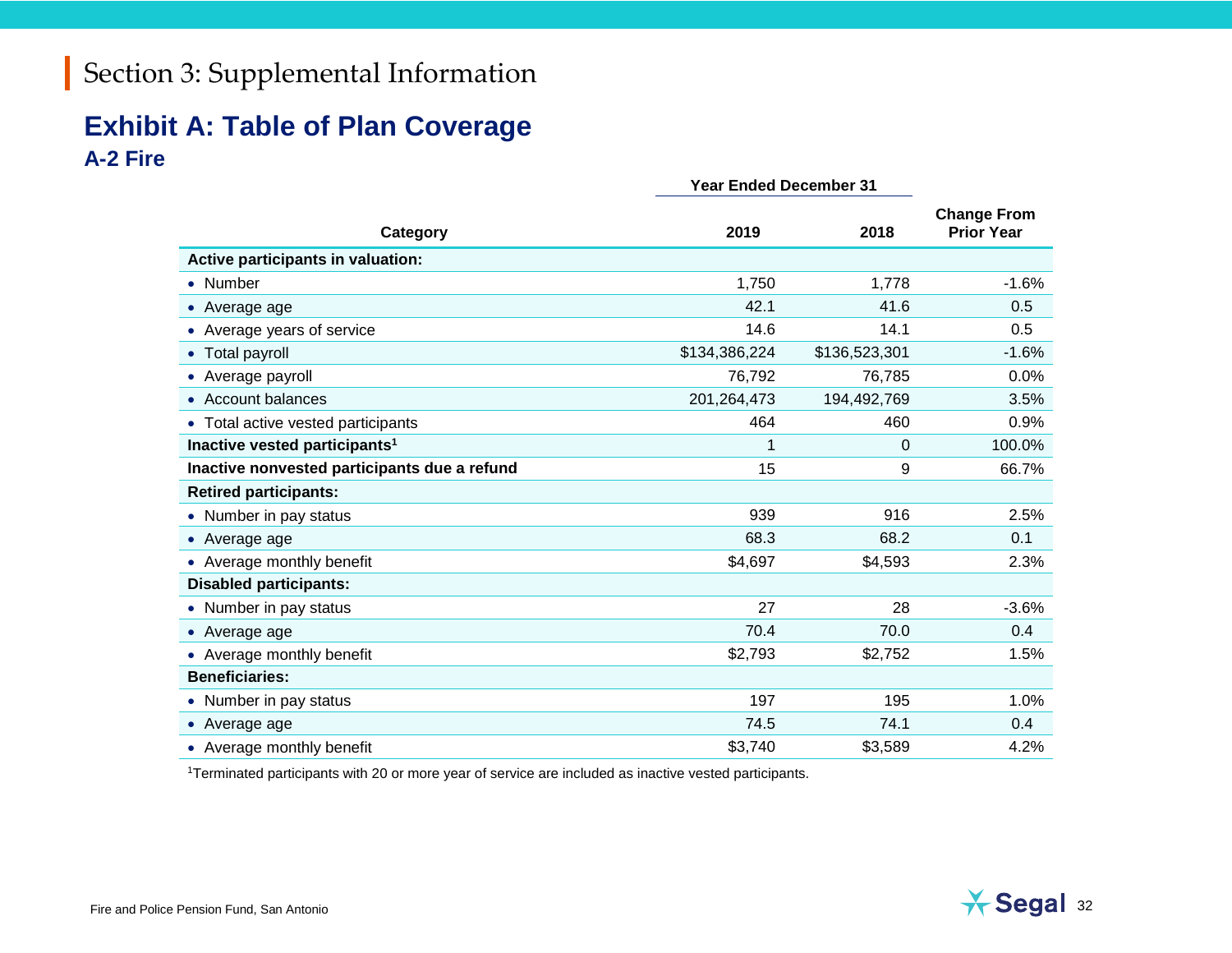#### **Exhibit A: Table of Plan Coverage A-3 Police**

|                                              | <b>Year Ended December 31</b> |               |                                         |
|----------------------------------------------|-------------------------------|---------------|-----------------------------------------|
| Category                                     | 2019                          | 2018          | <b>Change From</b><br><b>Prior Year</b> |
| Active participants in valuation:            |                               |               |                                         |
| • Number                                     | 2,331                         | 2,264         | 3.0%                                    |
| • Average age                                | 41.8                          | 42.3          | $-0.5$                                  |
| Average years of service                     | 14.0                          | 14.4          | $-0.4$                                  |
| <b>Total payroll</b>                         | \$187,374,144                 | \$183,897,046 | 1.9%                                    |
| Average payroll                              | 80,384                        | 81,227        | $-1.0%$                                 |
| • Account balances                           | 265,786,935                   | 260,313,909   | 2.1%                                    |
| • Total active vested participants           | 667                           | 705           | $-5.4%$                                 |
| Inactive vested participants <sup>1</sup>    | 1                             | 1             | 0.0%                                    |
| Inactive nonvested participants due a refund | 20                            | 10            | 100.0%                                  |
| <b>Retired participants:</b>                 |                               |               |                                         |
| Number in pay status                         | 1,375                         | 1,316         | 4.5%                                    |
| • Average age                                | 66.8                          | 66.5          | 0.3                                     |
| • Average monthly benefit                    | \$4,611                       | \$4,483       | 2.9%                                    |
| <b>Disabled participants:</b>                |                               |               |                                         |
| • Number in pay status                       | 36                            | 36            | 0.0%                                    |
| • Average age                                | 63.9                          | 64.3          | $-0.40$                                 |
| • Average monthly benefit                    | \$2,779                       | \$2,722       | 2.1%                                    |
| <b>Beneficiaries:</b>                        |                               |               |                                         |
| • Number in pay status                       | 284                           | 288           | $-1.4%$                                 |
| • Average age                                | 71.4                          | 71.2          | 0.2                                     |
| • Average monthly benefit                    | \$3,326                       | \$3,176       | 4.7%                                    |

1Terminated participants with 20 or more year of service are included as inactive vested participants.

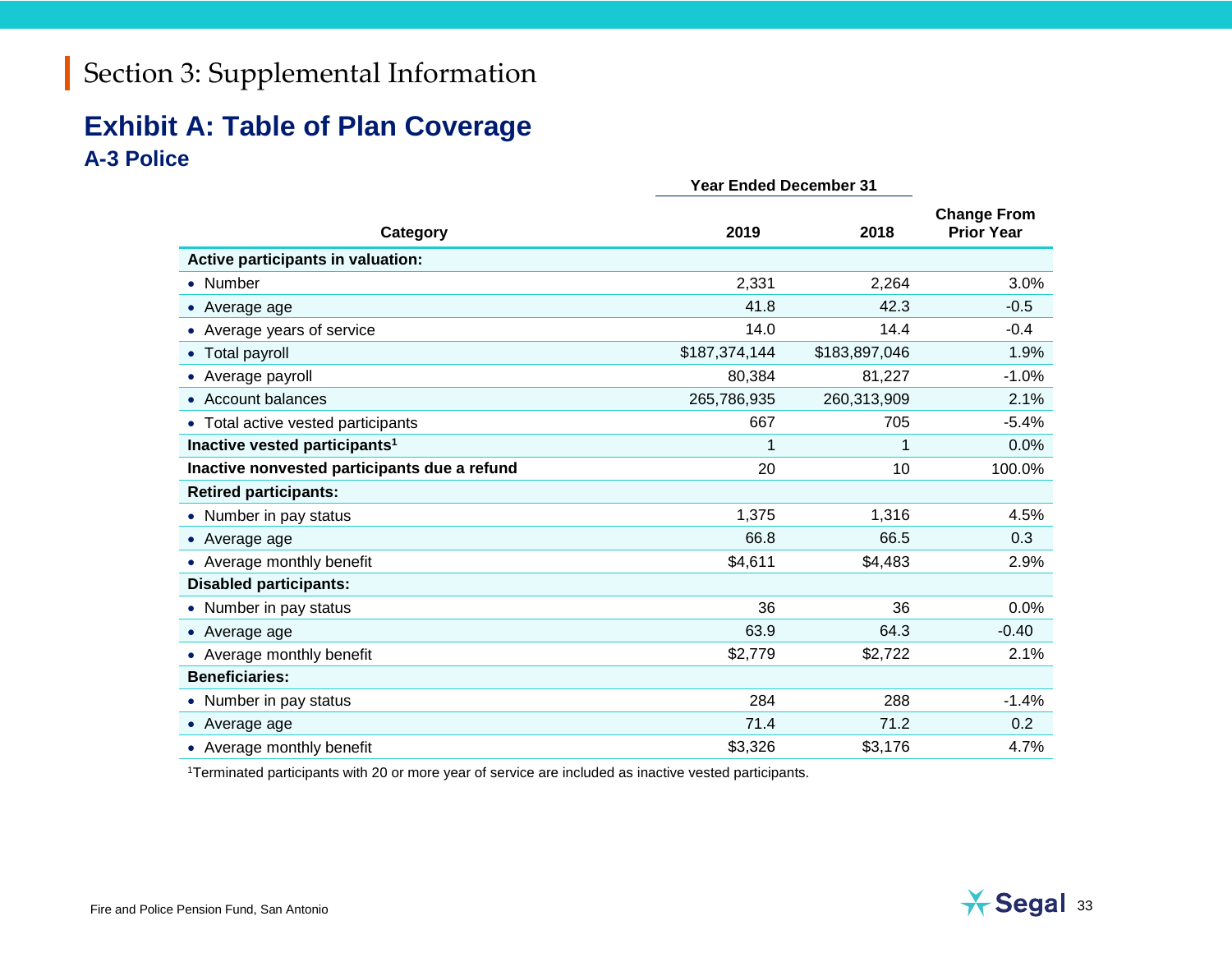#### **Exhibit B: Participants in Active Service as of December 31, 2019 by Age, Years of Service, and Average Payroll B-1 Total**

|           | <b>Years of Service</b> |               |                                          |               |               |                |                                                                                                                                                                                                                                                                                                                                                                                                                                                |                                          |               |                      |
|-----------|-------------------------|---------------|------------------------------------------|---------------|---------------|----------------|------------------------------------------------------------------------------------------------------------------------------------------------------------------------------------------------------------------------------------------------------------------------------------------------------------------------------------------------------------------------------------------------------------------------------------------------|------------------------------------------|---------------|----------------------|
| Age       | <b>Total</b>            | $0 - 4$       | $5 - 9$                                  | $10 - 14$     | $15 - 19$     | $20 - 24$      | $25 - 29$                                                                                                                                                                                                                                                                                                                                                                                                                                      | $30 - 34$                                | $35 - 39$     | <b>40 &amp; over</b> |
| Under 25  | 118                     | 118           | $\sim$ $\sim$                            | $\sim$ $\sim$ | $\sim$ $-$    | $\sim$ $\sim$  | $\frac{1}{2} \left( \frac{1}{2} \right) \frac{1}{2} \left( \frac{1}{2} \right) \frac{1}{2} \left( \frac{1}{2} \right) \frac{1}{2} \left( \frac{1}{2} \right) \frac{1}{2} \left( \frac{1}{2} \right) \frac{1}{2} \left( \frac{1}{2} \right) \frac{1}{2} \left( \frac{1}{2} \right) \frac{1}{2} \left( \frac{1}{2} \right) \frac{1}{2} \left( \frac{1}{2} \right) \frac{1}{2} \left( \frac{1}{2} \right) \frac{1}{2} \left( \frac{1}{2} \right)$ | $\frac{1}{2}$                            | $\frac{1}{2}$ | $ -$                 |
|           | \$40,027                | \$40,027      | $\sim$ $\sim$                            | $ \,$ $-$     | $ -$          | $\sim$ $-$     | $\frac{1}{2}$                                                                                                                                                                                                                                                                                                                                                                                                                                  | $\sim$ $\sim$                            | $\sim$ $-$    | $ -$                 |
| $25 - 29$ | 420                     | 374           | 46                                       | $\frac{1}{2}$ | $\frac{1}{2}$ | $ -$           | $ -$                                                                                                                                                                                                                                                                                                                                                                                                                                           | $\frac{1}{2} \left( \frac{1}{2} \right)$ | $\frac{1}{2}$ | - -                  |
|           | 59,856                  | 58,081        | \$74,288                                 | $\frac{1}{2}$ | $\sim$ $\sim$ | $\sim$ $\sim$  | $\sim$ $\sim$                                                                                                                                                                                                                                                                                                                                                                                                                                  | $\sim$ $\sim$                            | $ -$          | $- -$                |
| $30 - 34$ | 569                     | 252           | 235                                      | 82            | $ -$          | $ -$           | $ -$                                                                                                                                                                                                                                                                                                                                                                                                                                           | $\frac{1}{2}$                            | $ -$          |                      |
|           | 67,627                  | 57,503        | 74,648                                   | \$78,619      | $ -$          | $ -$           | $ -$                                                                                                                                                                                                                                                                                                                                                                                                                                           | $ -$                                     | $ -$          |                      |
| $35 - 39$ | 664                     | 90            | 188                                      | 334           | 52            | $ -$           | - -                                                                                                                                                                                                                                                                                                                                                                                                                                            | $ -$                                     | $ -$          |                      |
|           | 75,055                  | 59,941        | 73,680                                   | 78,463        | \$84,295      | $ -$           | $ -$                                                                                                                                                                                                                                                                                                                                                                                                                                           | $\frac{1}{2}$                            | $ -$          | - -                  |
| $40 - 44$ | 674                     | 18            | 74                                       | 246           | 311           | 25             | $\frac{1}{2}$                                                                                                                                                                                                                                                                                                                                                                                                                                  | $\frac{1}{2}$                            | $ -$          | - -                  |
|           | 81,224                  | 46,963        | 72,706                                   | 78,320        | 86,391        | \$95,411       | $\frac{1}{2}$                                                                                                                                                                                                                                                                                                                                                                                                                                  | $\frac{1}{2}$                            | $ -$          | $ -$                 |
| $45 - 49$ | 712                     | 5             | 12                                       | 96            | 280           | 265            | 54                                                                                                                                                                                                                                                                                                                                                                                                                                             | $\frac{1}{2}$                            | $\frac{1}{2}$ | $ -$                 |
|           | 87,909                  | 54,127        | 77,835                                   | 77,369        | 85,642        | 92,722         | \$100,143                                                                                                                                                                                                                                                                                                                                                                                                                                      | $\sim$ $\sim$                            | $ -$          |                      |
| $50 - 54$ | 514                     | $\sim$ $\sim$ | 8                                        | 30            | 71            | 194            | 155                                                                                                                                                                                                                                                                                                                                                                                                                                            | 56                                       | $ -$          |                      |
|           | 92,805                  | $ -$          | 75,990                                   | 78,295        | 82,843        | 92,949         | 98,354                                                                                                                                                                                                                                                                                                                                                                                                                                         | \$99,752                                 | $ -$          |                      |
| $55 - 59$ | 316                     | $\sim$ $\sim$ | $\sim$ $\sim$                            | 8             | 12            | 68             | 110                                                                                                                                                                                                                                                                                                                                                                                                                                            | 113                                      | 5             | $ -$                 |
|           | 94,121                  | $\frac{1}{2}$ | $\sim$ $\sim$                            | 85,497        | 87,016        | 88,541         | 95,135                                                                                                                                                                                                                                                                                                                                                                                                                                         | 97,881                                   | \$93,593      |                      |
| $60 - 64$ | 86                      | $ -$          | $\frac{1}{2}$                            | $\sim$ $\sim$ | 8             | 14             | 17                                                                                                                                                                                                                                                                                                                                                                                                                                             | 34                                       | 11            | $\overline{2}$       |
|           | 93,739                  | $\frac{1}{2}$ | $\sim$ $\sim$                            | $- -$         | 81,233        | 92,068         | 94,956                                                                                                                                                                                                                                                                                                                                                                                                                                         | 94,747                                   | 101,146       | \$87,261             |
| 65 & over | 8                       | $\frac{1}{2}$ | $\frac{1}{2} \left( \frac{1}{2} \right)$ | $\sim$ $\sim$ | $\sim$ $\sim$ | $\overline{1}$ | 2                                                                                                                                                                                                                                                                                                                                                                                                                                              | 2                                        | $ -$          | 3                    |
|           | 92,462                  | $ -$          | $ -$                                     | $\sim$ $\sim$ | $\sim$ $\sim$ | 87,726         | 92,721                                                                                                                                                                                                                                                                                                                                                                                                                                         | 103,009                                  | $\sim$ $\sim$ | 86,838               |
| Total     | 4,081                   | 857           | 563                                      | 796           | 734           | 567            | 338                                                                                                                                                                                                                                                                                                                                                                                                                                            | 205                                      | 16            | $\sqrt{5}$           |
|           | \$78,844                | \$55,364      | \$74,127                                 | \$78,367      | \$85,568      | \$92,392       | \$97,388                                                                                                                                                                                                                                                                                                                                                                                                                                       | \$97,922                                 | \$98,786      | \$87,007             |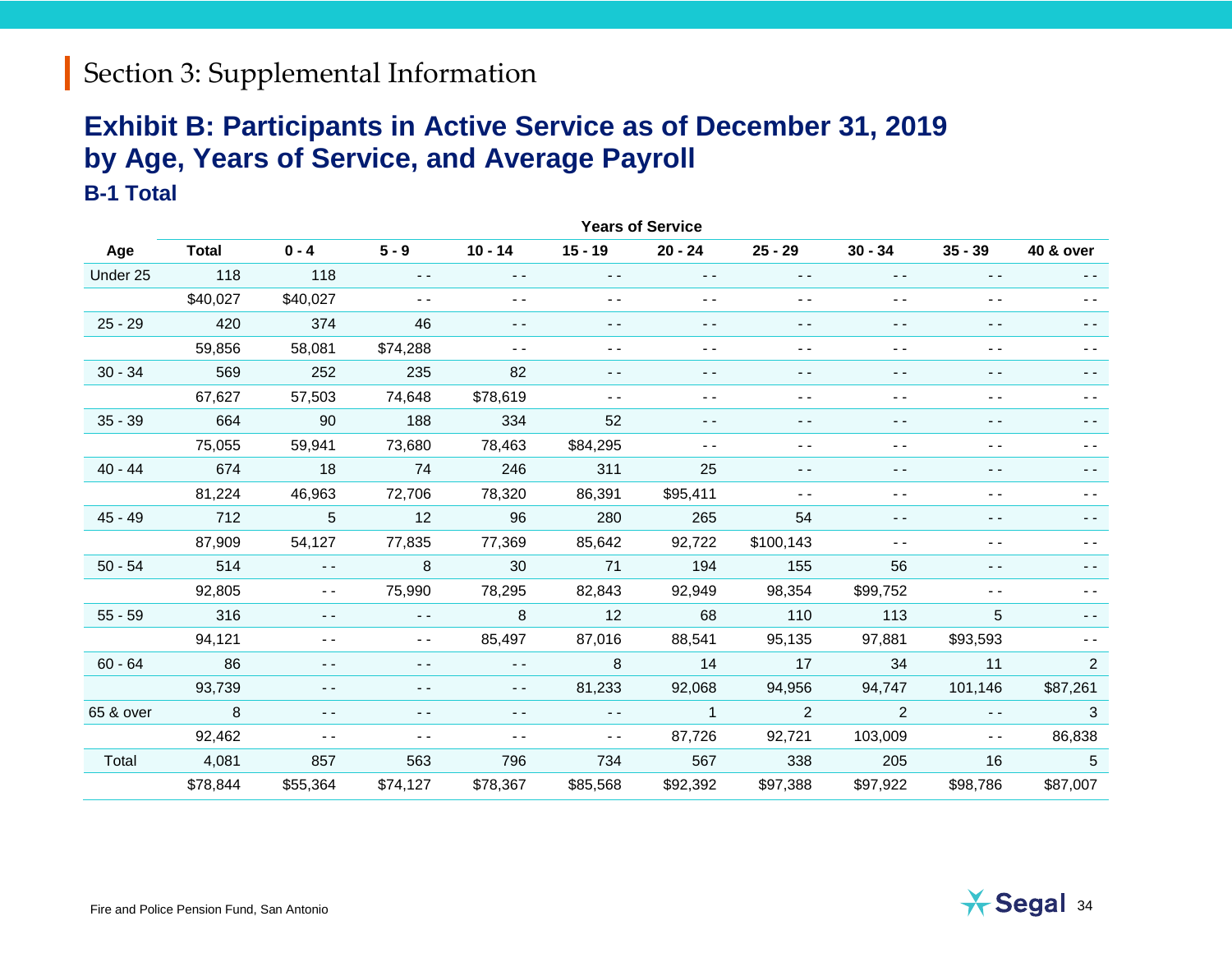#### **Exhibit B: Participants in Active Service as of December 31, 2019 by Age, Years of Service, and Average Payroll B-2 Fire**

|           | <b>Years of Service</b> |               |                |               |               |               |                |               |               |                |
|-----------|-------------------------|---------------|----------------|---------------|---------------|---------------|----------------|---------------|---------------|----------------|
| Age       | <b>Total</b>            | $0 - 4$       | $5 - 9$        | $10 - 14$     | $15 - 19$     | $20 - 24$     | $25 - 29$      | $30 - 34$     | $35 - 39$     | 40 & over      |
| Under 25  | 19                      | 19            | $\sim$ $\sim$  | $\sim$ $-$    | $\sim$ $\sim$ | $\sim$ $\sim$ | $\sim$ $-$     | $\sim$ $\sim$ | $\sim$ $\sim$ | $\sim$ $\sim$  |
|           | \$52,281                | \$52,281      | $\sim$ $\sim$  | $\sim$ $\sim$ | $ -$          | $\sim$ $\sim$ | $\sim$ $\sim$  | $\sim$ $\sim$ | $ -$          | $ -$           |
| $25 - 29$ | 132                     | 122           | 10             | $\sim$ $\sim$ | $\sim$ $\sim$ | $\sim$ $\sim$ | $ -$           | $\sim$ $\sim$ | $\frac{1}{2}$ | $\frac{1}{2}$  |
|           | 59,405                  | 58,648        | \$68,639       | $\frac{1}{2}$ | $ -$          | $\frac{1}{2}$ | $\sim$ $\sim$  | $\frac{1}{2}$ | $ -$          |                |
| $30 - 34$ | 265                     | 141           | 90             | 34            | $ -$          | $ -$          | $ -$           | $ -$          | $ -$          | $ -$           |
|           | 64,032                  | 57,843        | 69,682         | \$74,748      | $ -$          | $ -$          | $ -$           | $ -$          | $ -$          | - -            |
| $35 - 39$ | 343                     | 53            | 111            | 148           | 31            | $\frac{1}{2}$ | $ -$           | $\frac{1}{2}$ | $ -$          | $ -$           |
|           | 72,129                  | 62,611        | 70,399         | 74,768        | \$81,993      | $\sim$ $\sim$ | $ -$           | $\sim$ $\sim$ | $ -$          | $ -$           |
| $40 - 44$ | 341                     | $\sim$ $\sim$ | 38             | 138           | 148           | 17            | $\sim$ $-$     | $\frac{1}{2}$ | $ -$          | $ -$           |
|           | 79,335                  | $\sim$ $\sim$ | 69,600         | 74,932        | 83,978        | \$96,425      | $\sim$ $\sim$  | $\sim$ $\sim$ | $ -$          | $ -$           |
| $45 - 49$ | 308                     | $\sim$ $\sim$ | $\overline{1}$ | 47            | 132           | 112           | 16             | $ -$          | $ -$          |                |
|           | 84,973                  | $\sim$ $\sim$ | 65,142         | 73,644        | 83,778        | 89,277        | \$99,234       | $\sim$ $\sim$ | $ -$          |                |
| $50 - 54$ | 168                     | $\frac{1}{2}$ | $\sim$ $-$     | $\sim$ $\sim$ | 23            | 67            | 46             | 32            | $ -$          | - -            |
|           | 88,568                  | $\sim$ $\sim$ | $- -$          | $\sim$ $\sim$ | 79,163        | 86,934        | 93,797         | \$91,233      | $ -$          | - -            |
| $55 - 59$ | 137                     | $\frac{1}{2}$ | $\frac{1}{2}$  | $- -$         | $\sim$ $\sim$ | 21            | 42             | 69            | 5             | $\frac{1}{2}$  |
|           | 90,066                  | $\frac{1}{2}$ | $\sim$ $\sim$  | $\sim$ $\sim$ | $\sim$ $\sim$ | 84,750        | 90,814         | 90,974        | \$93,593      | $ -$           |
| $60 - 64$ | 34                      | $\frac{1}{2}$ | - -            | $\frac{1}{2}$ | $\frac{1}{2}$ | $\sim$ $\sim$ | $\overline{4}$ | 20            | 8             | $\overline{2}$ |
|           | 92,310                  | $ -$          | $\blacksquare$ | $ -$          | $ -$          | $\sim$ $\sim$ | 91,846         | 91,593        | 95,599        | \$87,261       |
| 65 & over | $\overline{3}$          | $\frac{1}{2}$ | $ -$           | $ -$          | $ -$          | $\sim$ $\sim$ | $\sim$ $\sim$  | $\sim$ $\sim$ | $\sim$ $\sim$ | 3              |
|           | 86,838                  | $ -$          | $\sim$ $\sim$  | $ -$          | $ -$          | $\sim$ $\sim$ | $\sim$ $\sim$  | $\frac{1}{2}$ | $\sim$ $\sim$ | 86,838         |
| Total     | 1,750                   | 335           | 250            | 367           | 334           | 217           | 108            | 121           | 13            | 5              |
|           | \$76,792                | \$58,575      | \$69,928       | \$74,684      | \$83,383      | \$88,675      | \$93,370       | \$91,144      | \$94,828      | \$87,007       |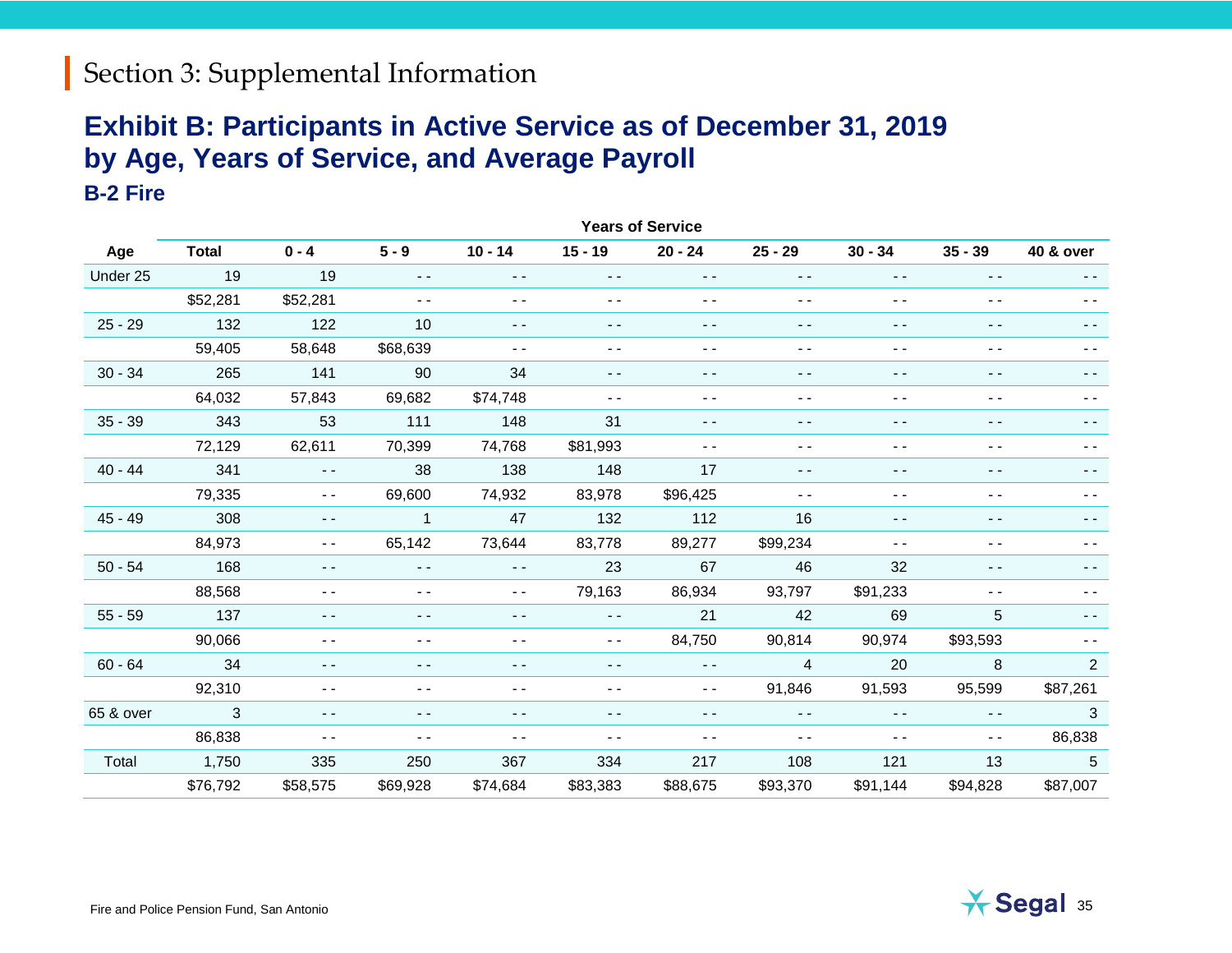#### **Exhibit B: Participants in Active Service as of December 31, 2019 by Age, Years of Service, and Average Payroll B-3 Police**

|           | <b>Years of Service</b> |               |               |               |               |                |               |                                          |           |  |
|-----------|-------------------------|---------------|---------------|---------------|---------------|----------------|---------------|------------------------------------------|-----------|--|
| Age       | <b>Total</b>            | $0 - 4$       | $5-9$         | $10 - 14$     | $15 - 19$     | $20 - 24$      | $25 - 29$     | $30 - 34$                                | 35 & over |  |
| Under 25  | 99                      | 99            | $\sim$ $\sim$ | $\sim$ $\sim$ | $\sim$ $-$    | $\sim$ $-$     | $\sim$ $\sim$ | $\frac{1}{2} \left( \frac{1}{2} \right)$ | $ -$      |  |
|           | \$37,675                | \$37,675      | $ -$          | $ -$          | $ -$          | $ -$           | $ -$          | $ -$                                     | $ -$      |  |
| $25 - 29$ | 288                     | 252           | 36            | $\frac{1}{2}$ | $ -$          | $- -$          | $ -$          | $ -$                                     |           |  |
|           | 60,062                  | 57,806        | \$75,857      | $ -$          | $ -$          | $ -$           | $ -$          | $ -$                                     |           |  |
| $30 - 34$ | 304                     | 111           | 145           | 48            | $ -$          | $ -$           | $ -$          | $ -$                                     |           |  |
|           | 70,760                  | 57,070        | 77,730        | \$81,362      | $\sim$ $\sim$ | $ -$           | $ -$          | $ -$                                     |           |  |
| $35 - 39$ | 321                     | 37            | 77            | 186           | 21            | $ -$           | $ -$          | $ -$                                     | - -       |  |
|           | 78,183                  | 56,118        | 78,410        | 81,404        | \$87,693      | $ -$           | $ -$          | $ -$                                     | $ -$      |  |
| $40 - 44$ | 333                     | 18            | 36            | 108           | 163           | 8              | $ -$          | $\frac{1}{2}$                            | - -       |  |
|           | 83,159                  | 46,963        | 75,985        | 82,650        | 88,582        | \$93,257       | $ -$          | $ -$                                     | $ -$      |  |
| $45 - 49$ | 404                     | 5             | 11            | 49            | 148           | 153            | 38            | $ -$                                     |           |  |
|           | 90,146                  | 54,127        | 78,989        | 80,942        | 87,305        | 95,244         | \$100,525     | $ -$                                     |           |  |
| $50 - 54$ | 346                     | $\sim$ $-$    | 8             | 30            | 48            | 127            | 109           | 24                                       | - -       |  |
|           | 94,862                  | $\sim$ $\sim$ | 75,990        | 78,295        | 84,606        | 96,123         | 100,277       | \$111,112                                | - -       |  |
| $55 - 59$ | 179                     | $\frac{1}{2}$ | $\sim$ $-$    | 8             | 12            | 47             | 68            | 44                                       | - -       |  |
|           | 97,225                  | $ -$          | $\frac{1}{2}$ | 85,497        | 87,016        | 90,235         | 97,804        | 108,713                                  | $ -$      |  |
| $60 - 64$ | 52                      | $ -$          | $ -$          | $\sim$ $\sim$ | 8             | 14             | 13            | 14                                       | 3         |  |
|           | 94,674                  | $ -$          | $ -$          | $ -$          | 81,233        | 92,068         | 95,914        | 99,252                                   | \$115,938 |  |
| 65 & over | 5                       | $ -$          | $ -$          | $ -$          | $ -$          | $\overline{1}$ | 2             | 2                                        | $ -$      |  |
|           | 95,837                  | $ -$          | $ -$          | $ -$          | $ -$          | 87,726         | 92,721        | 103,009                                  |           |  |
| Total     | 2,331                   | 522           | 313           | 429           | 400           | 350            | 230           | 84                                       | 3         |  |
|           | \$80,384                | \$53,303      | \$77,481      | \$81,519      | \$87,392      | \$94,696       | \$99,275      | \$107,686                                | \$115,938 |  |

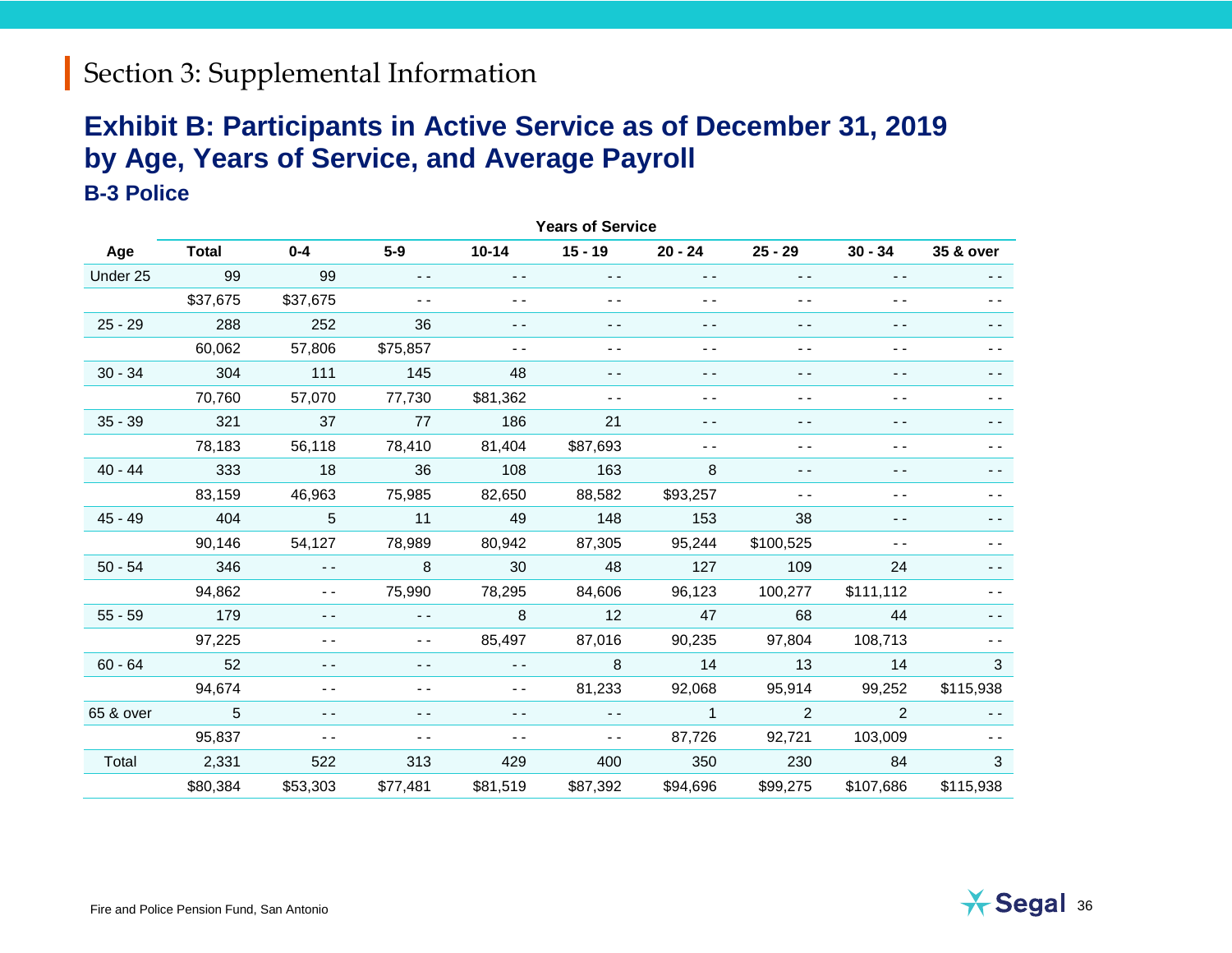#### **Exhibit C: Reconciliation of Participant Data**

|                                                      | <b>Active</b><br><b>Participants</b> | <b>Inactive</b><br><b>Vested</b><br><b>Participants</b> | <b>Disableds</b> | <b>Retired</b><br><b>Participants</b> | <b>Beneficiaries</b> | <b>Total</b> |
|------------------------------------------------------|--------------------------------------|---------------------------------------------------------|------------------|---------------------------------------|----------------------|--------------|
| Number as of January 1, 2019                         | 4,042                                | 1                                                       | 64               | 2,232                                 | 483                  | 6,822        |
| • New participants                                   | 187                                  | N/A                                                     | N/A              | N/A                                   | N/A                  | 187          |
| • Terminations - with vested rights                  | $-2$                                 | $\overline{2}$                                          | $\mathbf 0$      | 0                                     | 0                    | $\Omega$     |
| • Terminations - without vested rights               | $-18$                                | N/A                                                     | N/A              | N/A                                   | N/A                  | $-18$        |
| • Retirements                                        | $-111$                               | $\mathbf 0$                                             | N/A              | 111                                   | N/A                  | 0            |
| • New disabilities                                   | $-1$                                 | $\pmb{0}$                                               |                  | N/A                                   | N/A                  | $\Omega$     |
| • Return to work                                     |                                      | -1                                                      | 0                | 0                                     | N/A                  | 0            |
| • Died with beneficiary                              | $-2$                                 | 0                                                       | $-2$             | $-40$                                 | $-27$                | $-71$        |
| • Died without beneficiary                           | $\Omega$                             | 0                                                       | 0                | 0                                     | 29                   | 29           |
| • Lump sum cash-outs                                 | $-15$                                | 0                                                       | $\Omega$         | 0                                     | 0                    | $-15$        |
| • Rehire                                             | $\mathbf 0$                          | $\pmb{0}$                                               | N/A              | 0                                     | N/A                  | $\Omega$     |
| • Payment period for dependent<br>children expired   | N/A                                  | N/A                                                     | 0                | 0                                     | $-4$                 | $-4$         |
| • Data adjustments                                   | 0                                    | 0                                                       | 0                | 0                                     | 0                    | 0            |
| • Active participants no longer<br>accruing benefits | $\Omega$                             | 0                                                       | N/A              | N/A                                   | N/A                  | 0            |
| • QDRO adjustments <sup>1</sup>                      | $\mathbf 0$                          | $\pmb{0}$                                               | 0                | 11                                    | 0                    | 11           |
| Number as of January 1, 2020                         | 4,081                                | $\mathbf 2$                                             | 63               | 2,314                                 | 481                  | 6,941        |

Note: Chart excludes terminated participants due a refund of employee contributions.

<sup>1</sup>The data includes 11 new former spouses receiving benefit under qualified domestic relations orders (QDROs), and excludes two former spouses whose benefit terminated during the year.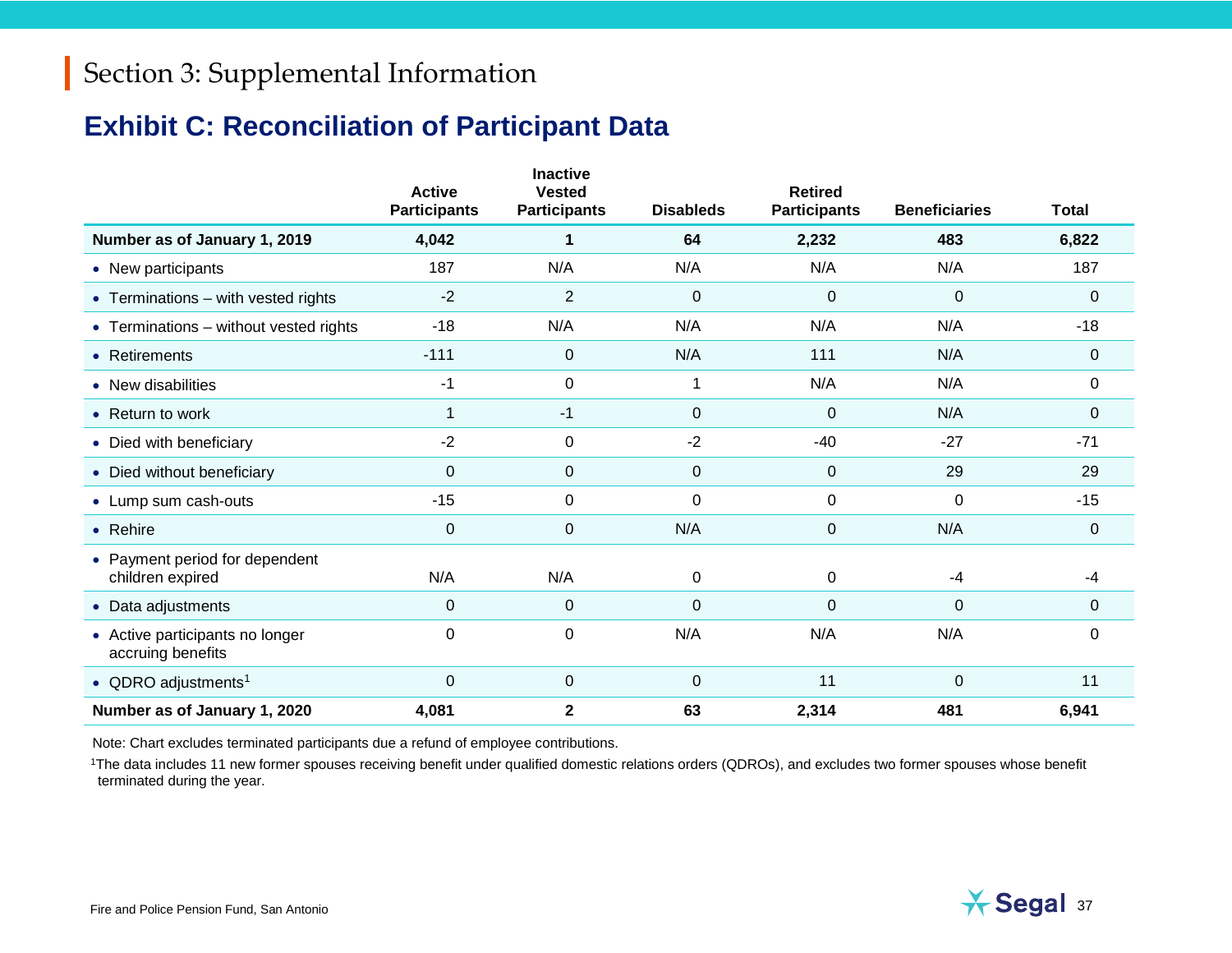#### **Exhibit D: Summary Statement of Income and Expenses on a Market Value Basis**

|                                                         |                 | <b>Year Ended</b><br>December 31, 2019 | <b>Year Ended</b><br>December 31, 2018 |                       |
|---------------------------------------------------------|-----------------|----------------------------------------|----------------------------------------|-----------------------|
| Net assets at market value at the beginning of the year |                 | \$3,015,158,660                        |                                        | \$3,196,529,718       |
| <b>Contribution income:</b>                             |                 |                                        |                                        |                       |
| • City contributions                                    | \$81,016,332    |                                        | \$78,312,472                           |                       |
| • Member contributions                                  | 40,507,611      |                                        | 39,182,276                             |                       |
| • Less administrative expenses                          | $-3,564,973$    |                                        | $-3,479,408$                           |                       |
| Net contribution income                                 |                 | \$117,958,970                          |                                        | \$114,015,340         |
| Investment income:                                      |                 |                                        |                                        |                       |
| • Interest, dividends and other income                  | \$69,548,748    |                                        | \$60,942,510                           |                       |
| • Asset appreciation                                    | 395,739,670     |                                        | $-168, 171, 996$                       |                       |
| • Less investment fees                                  | $-16,221,906$   |                                        | $-15,464,545$                          |                       |
| Net investment income                                   |                 | \$449,066,512                          |                                        | <u>-\$122,694,031</u> |
| Total income available for benefits                     |                 | \$567,025,482                          |                                        | $-$8,678,691$         |
| Less benefit payments:                                  |                 |                                        |                                        |                       |
| • Benefits                                              | $-$148,724,828$ |                                        | $-$152,400,479$                        |                       |
| • BackDROP payments                                     | $-23,596,830$   |                                        | $-19,373,514$                          |                       |
| $\bullet$ Refunds                                       | $-1,172,449$    |                                        | $-918,374$                             |                       |
| Net benefit payments                                    |                 | -\$173,494,107                         |                                        | -\$172,692,367        |
| Change in market value of assets                        |                 | \$393,531,375                          |                                        | -\$181,371,058        |
| Net assets at market value at the end of the year       |                 | \$3,408,690,035                        |                                        | \$3,015,158,660       |

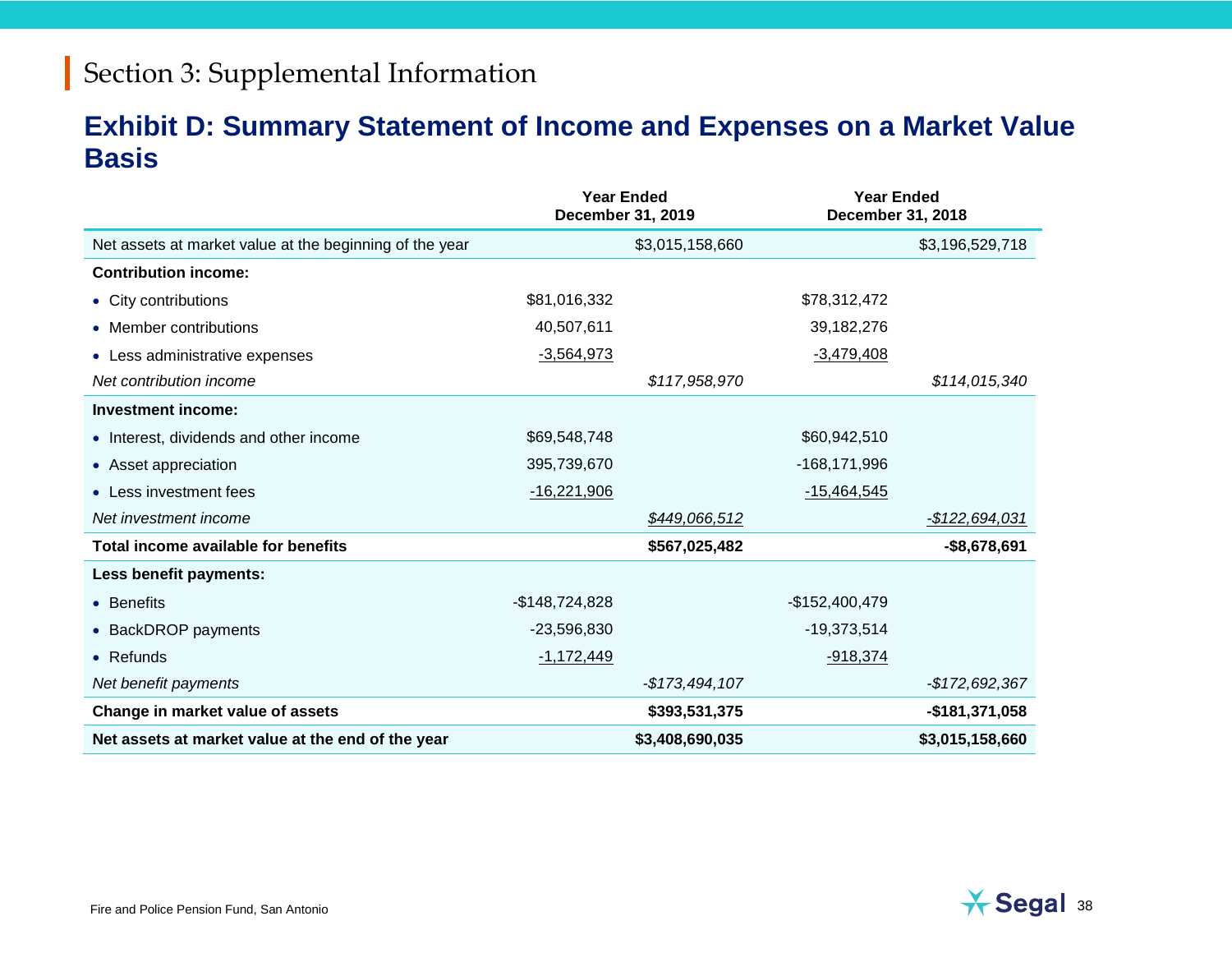#### **Exhibit E: Summary Statement of Plan Assets**

|                                              | December 31, 2019 | <b>December 31, 2018</b> |                 |
|----------------------------------------------|-------------------|--------------------------|-----------------|
| Cash equivalents                             | \$91,443,273      |                          | \$57,717,618    |
| Total accounts receivable                    | \$35,413,239      |                          | \$17,071,460    |
| Investments:                                 |                   |                          |                 |
| • Equities                                   | \$1,889,424,491   | \$1,766,873,231          |                 |
| • Fixed income                               | 1,033,934,624     | 801,735,469              |                 |
| • Real estate and real assets                | 378,994,861       | 386,278,955              |                 |
| • Property, plant and equipment <sup>1</sup> | 748,274           | 515,913                  |                 |
| Total investments at market value            | \$3,303,102,250   |                          | \$2,955,403,568 |
| Total assets                                 | \$3,429,958,762   |                          | \$3,030,192,646 |
| Total accounts payable                       |                   | $-21,268,727$            | $-15,033,986$   |
| Net assets at market value                   | \$3,408,690,035   |                          | \$3,015,158,660 |
| Net assets at actuarial value                | \$3,434,094,746   |                          | \$3,297,010,974 |

1Represents less than 0.1% of the total investments



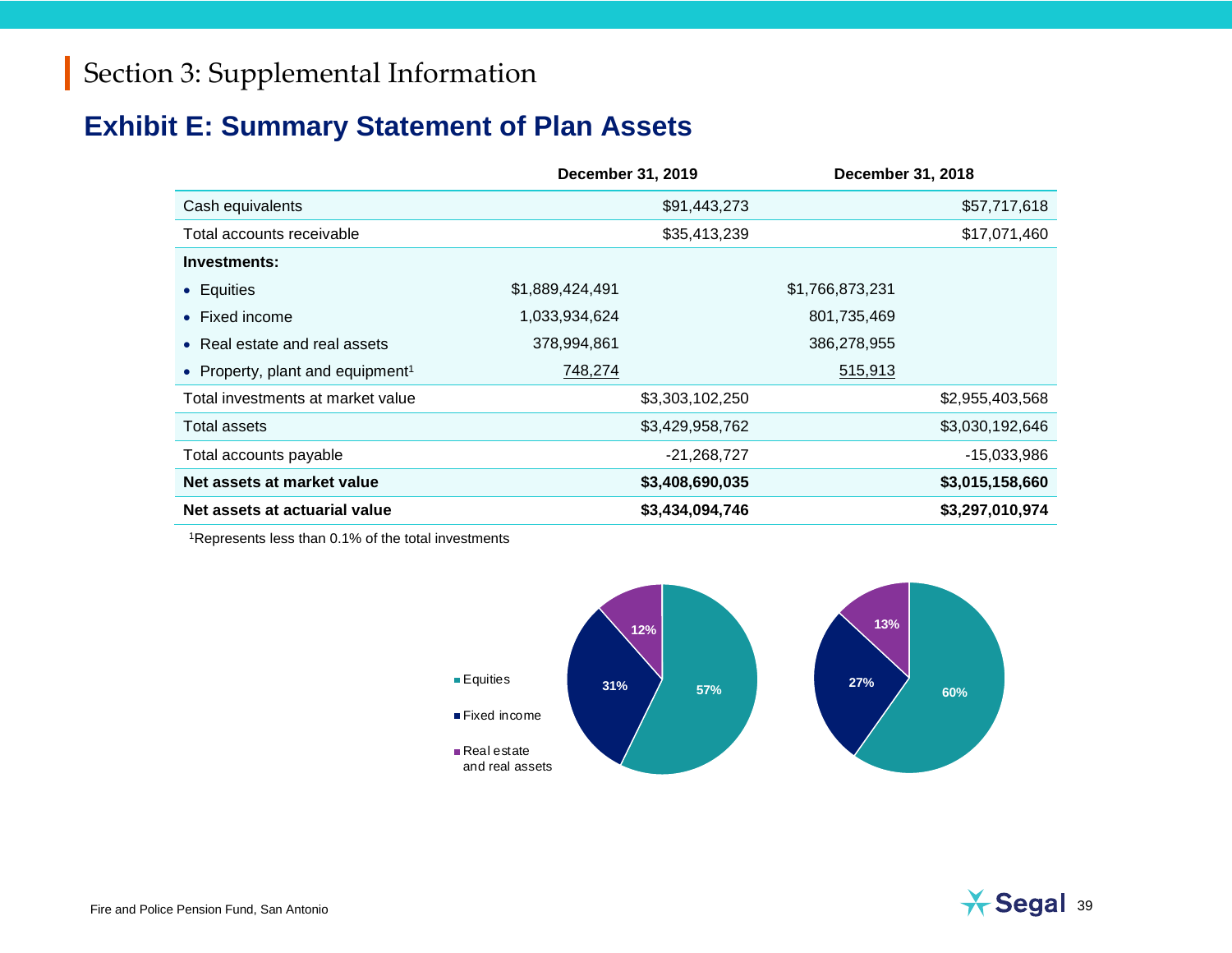#### **Exhibit F: Development of the Fund through December 31, 2019**

| Year<br><b>Ended</b><br><b>December</b><br>31 <sup>1</sup> | City<br><b>Contributions</b> | <b>Member</b><br><b>Contributions</b> | <b>Net</b><br><b>Investment</b><br>Return <sup>2</sup> | Admin.<br><b>Expenses</b> | <b>Benefit</b><br><b>Payments</b> | <b>Market</b><br><b>Value of</b><br>Assets at<br>Year-End | <b>Actuarial</b><br><b>Value of</b><br>Assets at<br>Year-End | <b>Actuarial</b><br>Value as a<br><b>Percent of</b><br><b>Market</b><br>Value |
|------------------------------------------------------------|------------------------------|---------------------------------------|--------------------------------------------------------|---------------------------|-----------------------------------|-----------------------------------------------------------|--------------------------------------------------------------|-------------------------------------------------------------------------------|
| 2010                                                       | \$64,498,000                 | \$34,849,000                          | \$153,829,000                                          | \$0                       | \$106,640,000                     | \$1,921,974,000                                           | \$2,250,549,152                                              | 117.1%                                                                        |
| 2011                                                       | 67,328,000                   | 33,663,000                            | 54,976,000                                             | 2,728,000                 | 105,159,000                       | 1,970,054,000                                             | 2,330,520,561                                                | 118.3%                                                                        |
| 2012                                                       | 70,389,000                   | 35,193,000                            | 266,277,000                                            | 2,747,000                 | 111,164,000                       | 2,228,002,000                                             | 2,447,587,725                                                | 109.9%                                                                        |
| 2013                                                       | 73,255,620                   | 36,629,009                            | 248,187,404                                            | 2,714,633                 | 118,680,884                       | 2,464,678,516                                             | 2,588,307,109                                                | 105.0%                                                                        |
| 2014                                                       | 76,145,635                   | 38,072,618                            | 223,053,939                                            | 2,789,578                 | 122,305,997                       | 2,676,855,133                                             | 2,752,286,963                                                | 102.8%                                                                        |
| 2015                                                       | 75,801,715                   | 37,901,064                            | -47,586,525                                            | 2,903,392                 | 144, 157, 312                     | 2,595,910,683                                             | 2,858,461,847                                                | 110.1%                                                                        |
| 2016 <sup>3</sup>                                          | 94,972,075                   | 47,485,016                            | 287,674,638                                            | 3,568,003                 | 187,925,984                       | 2,834,548,425                                             | 2,976,885,674                                                | 105.0%                                                                        |
| 2017                                                       | 75,915,522                   | 37,958,082                            | 407,279,701                                            | 3,034,563                 | 156,137,449                       | 3,196,529,718                                             | 3,196,529,718                                                | 100.0%                                                                        |
| 2018                                                       | 78,312,472                   | 39,182,276                            | -122,694,031                                           | 3,479,408                 | 172,692,367                       | 3,015,158,660                                             | 3,297,010,974                                                | 109.3%                                                                        |
| 2019                                                       | 81,016,332                   | 40,507,611                            | 449,066,512                                            | 3,564,973                 | 173,494,107                       | 3,408,690,035                                             | 3,434,094,746                                                | 100.7%                                                                        |
|                                                            |                              |                                       |                                                        |                           |                                   |                                                           |                                                              |                                                                               |

1Prior to 2016, financial information was based on 12-month periods ending September 30.

2On a market basis, net of investment fees.

3Reflects the 15-month period from October 1, 2015 through December 31, 2016.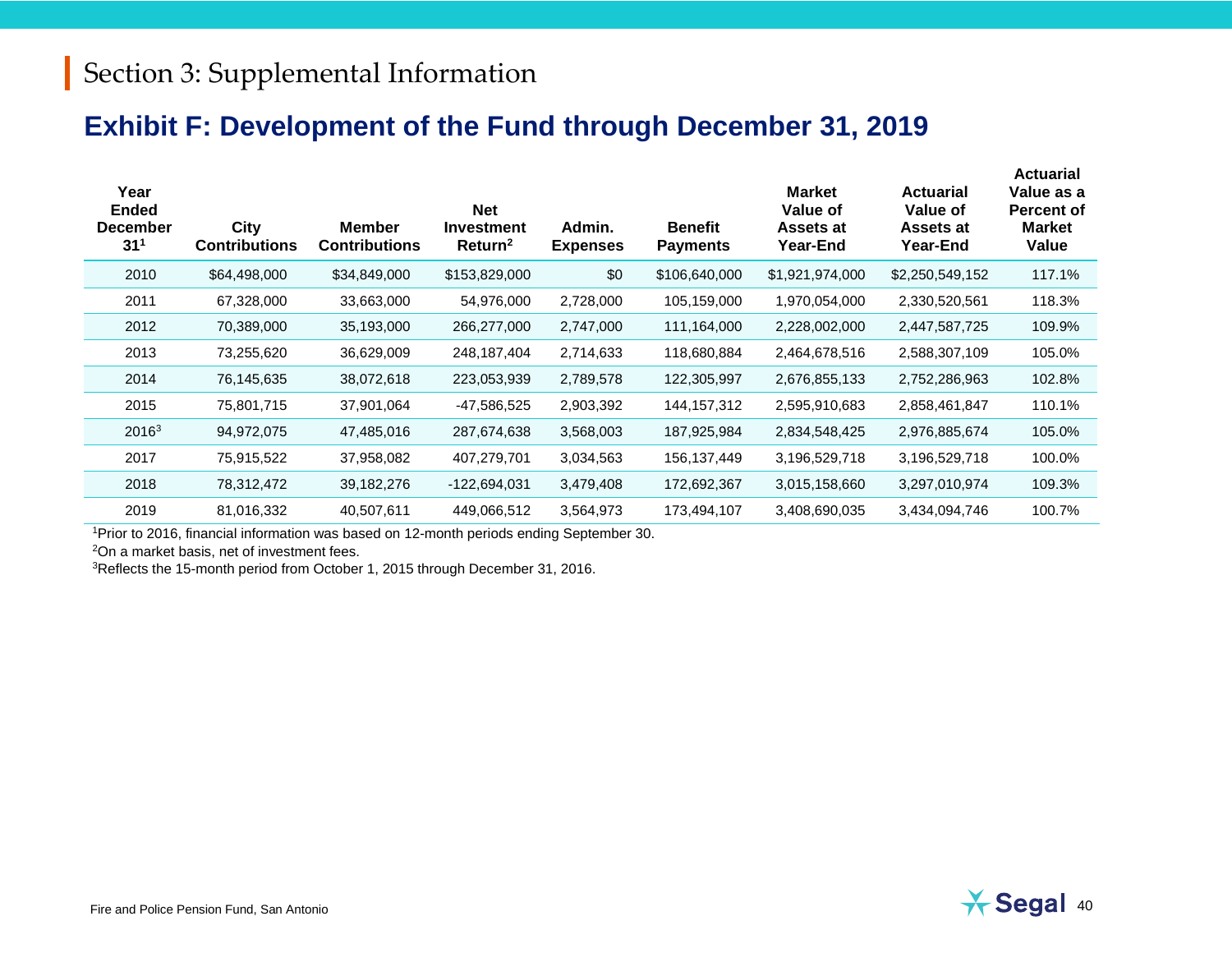#### **Exhibit G: Definition of Pension Terms**

The following list defines certain technical terms for the convenience of the reader:

| <b>Actuarial Accrued Liability for Actives:</b>                                | The equivalent of the accumulated normal costs allocated to the years before the valuation<br>date.                                                                                                                                                                                                                                                                                                                                                                                                                                                                                                                                                                                                                                                                                                                                                                                                                                                                                                                                                                                                                                                                               |
|--------------------------------------------------------------------------------|-----------------------------------------------------------------------------------------------------------------------------------------------------------------------------------------------------------------------------------------------------------------------------------------------------------------------------------------------------------------------------------------------------------------------------------------------------------------------------------------------------------------------------------------------------------------------------------------------------------------------------------------------------------------------------------------------------------------------------------------------------------------------------------------------------------------------------------------------------------------------------------------------------------------------------------------------------------------------------------------------------------------------------------------------------------------------------------------------------------------------------------------------------------------------------------|
| <b>Actuarial Accrued Liability for Pensioners and</b><br><b>Beneficiaries:</b> | The single-sum value of lifetime benefits to existing pensioners and beneficiaries. This sum<br>takes account of life expectancies appropriate to the ages of the annuitants and the interest<br>that the sum is expected to earn before it is entirely paid out in benefits.                                                                                                                                                                                                                                                                                                                                                                                                                                                                                                                                                                                                                                                                                                                                                                                                                                                                                                     |
| <b>Actuarial Cost Method:</b>                                                  | A procedure allocating the Actuarial Present Value of Future Benefits to various time<br>periods; a method used to determine the Normal Cost and the Actuarial Accrued Liability<br>that are used to determine the recommended contribution.                                                                                                                                                                                                                                                                                                                                                                                                                                                                                                                                                                                                                                                                                                                                                                                                                                                                                                                                      |
| <b>Actuarial Gain or Loss:</b>                                                 | A measure of the difference between actual experience and that expected based upon a<br>set of Actuarial Assumptions, during the period between two Actuarial Valuation dates.<br>Through the actuarial assumptions, rates of decrements, rates of salary increases, and<br>rates of fund earnings have been forecasted. To the extent that actual experience differs<br>from that assumed, Actuarial Accrued Liabilities emerge which may be the same as<br>forecasted, or may be larger or smaller than projected. Actuarial gains are due to favorable<br>experience, e.g., assets earn more than projected, salary increases are less than assumed,<br>members retire later than assumed, etc. Favorable experience means actual results<br>produce actuarial liabilities not as large as projected by the actuarial assumptions. On the<br>other hand, actuarial losses are the result of unfavorable experience, i.e., actual results<br>yield in actuarial liabilities that are larger than projected. Actuarial gains will shorten the<br>time required for funding of the actuarial balance sheet deficiency while actuarial losses will<br>lengthen the funding period. |
| <b>Actuarially Equivalent:</b>                                                 | Of equal actuarial present value, determined as of a given date and based on a given set of<br><b>Actuarial Assumptions.</b>                                                                                                                                                                                                                                                                                                                                                                                                                                                                                                                                                                                                                                                                                                                                                                                                                                                                                                                                                                                                                                                      |
| <b>Actuarial Present Value (APV):</b>                                          | The value of an amount or series of amounts payable or receivable at various times,<br>determined as of a given date by the application of a particular set of Actuarial Assumptions.<br>Each such amount or series of amounts is:                                                                                                                                                                                                                                                                                                                                                                                                                                                                                                                                                                                                                                                                                                                                                                                                                                                                                                                                                |
|                                                                                | Adjusted for the probable financial effect of certain intervening events (such as changes in<br>compensation levels, marital status, etc.)                                                                                                                                                                                                                                                                                                                                                                                                                                                                                                                                                                                                                                                                                                                                                                                                                                                                                                                                                                                                                                        |
|                                                                                | Multiplied by the probability of the occurrence of an event (such as survival, death, disability,<br>withdrawal, etc.) on which the payment is conditioned, and                                                                                                                                                                                                                                                                                                                                                                                                                                                                                                                                                                                                                                                                                                                                                                                                                                                                                                                                                                                                                   |
|                                                                                | Discounted according to an assumed rate (or rates) of return to reflect the time value of<br>money.                                                                                                                                                                                                                                                                                                                                                                                                                                                                                                                                                                                                                                                                                                                                                                                                                                                                                                                                                                                                                                                                               |

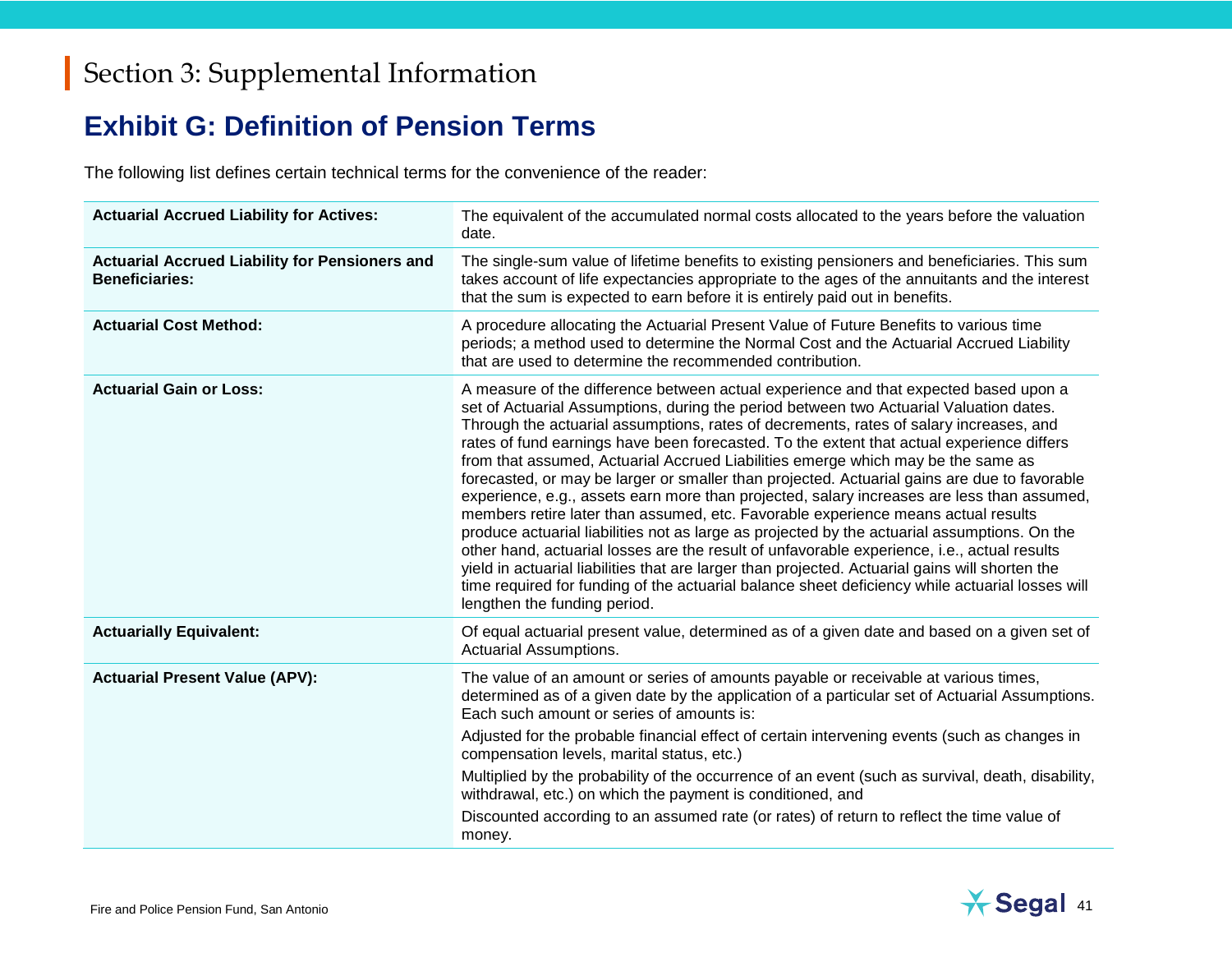| <b>Actuarial Present Value of Future Plan</b><br><b>Benefits:</b> | The Actuarial Present Value of benefit amounts expected to be paid at various future times<br>under a particular set of Actuarial Assumptions, taking into account such items as the effect<br>of advancement in age, anticipated future compensation, and future service credits. The<br>Actuarial Present Value of Future Plan Benefits includes the liabilities for active members,<br>retired members, beneficiaries receiving benefits, and inactive members entitled to either a<br>refund or a future retirement benefit. Expressed another way, it is the value that would have<br>to be invested on the valuation date so that the amount invested plus investment earnings<br>would provide sufficient assets to pay all projected benefits and expenses when due. |
|-------------------------------------------------------------------|------------------------------------------------------------------------------------------------------------------------------------------------------------------------------------------------------------------------------------------------------------------------------------------------------------------------------------------------------------------------------------------------------------------------------------------------------------------------------------------------------------------------------------------------------------------------------------------------------------------------------------------------------------------------------------------------------------------------------------------------------------------------------|
| <b>Actuarial Valuation:</b>                                       | The determination, as of a valuation date, of the Normal Cost, Actuarial Accrued Liability,<br>Actuarial Value of Assets, and related Actuarial Present Values for a plan. An Actuarial<br>Valuation for a governmental retirement system typically also includes calculations of items<br>needed for compliance with GASB, such as the Actuarially Determined Contribution (ADC)<br>and the Net Pension Liability (NPL).                                                                                                                                                                                                                                                                                                                                                    |
| <b>Actuarial Value of Assets (AVA):</b>                           | The value of the Fund's assets as of a given date, used by the actuary for valuation<br>purposes. This may be the market or fair value of plan assets, but commonly plans use a<br>smoothed value in order to reduce the year-to-year volatility of calculated results, such as the<br>funded ratio and the ADC.                                                                                                                                                                                                                                                                                                                                                                                                                                                             |
| <b>Actuarially Determined:</b>                                    | Values that have been determined utilizing the principles of actuarial science. An actuarially<br>determined value is derived by application of the appropriate actuarial assumptions to<br>specified values determined by provisions of the law.                                                                                                                                                                                                                                                                                                                                                                                                                                                                                                                            |
| <b>Actuarially Determined Contribution (ADC):</b>                 | The employer's periodic required contributions, expressed as a dollar amount or a<br>percentage of covered plan compensation, determined under the Plan's funding policy. The<br>ADC consists of the Employer Normal Cost and the Amortization Payment.                                                                                                                                                                                                                                                                                                                                                                                                                                                                                                                      |
| <b>Amortization Method:</b>                                       | A method for determining the Amortization Payment. The most common methods used are<br>level dollar and level percentage of payroll. Under the Level Dollar method, the Amortization<br>Payment is one of a stream of payments, all equal, whose Actuarial Present Value is equal to<br>the UAAL. Under the Level Percentage of Pay method, the Amortization Payment is one of a<br>stream of increasing payments, whose Actuarial Present Value is equal to the UAAL. Under<br>the Level Percentage of Pay method, the stream of payments increases at the assumed rate<br>at which total covered payroll of all active members will increase.                                                                                                                              |
| <b>Amortization Payment:</b>                                      | The portion of the pension plan contribution, or ADC, that is designed to pay interest on and<br>to amortize the Unfunded Actuarial Accrued Liability.                                                                                                                                                                                                                                                                                                                                                                                                                                                                                                                                                                                                                       |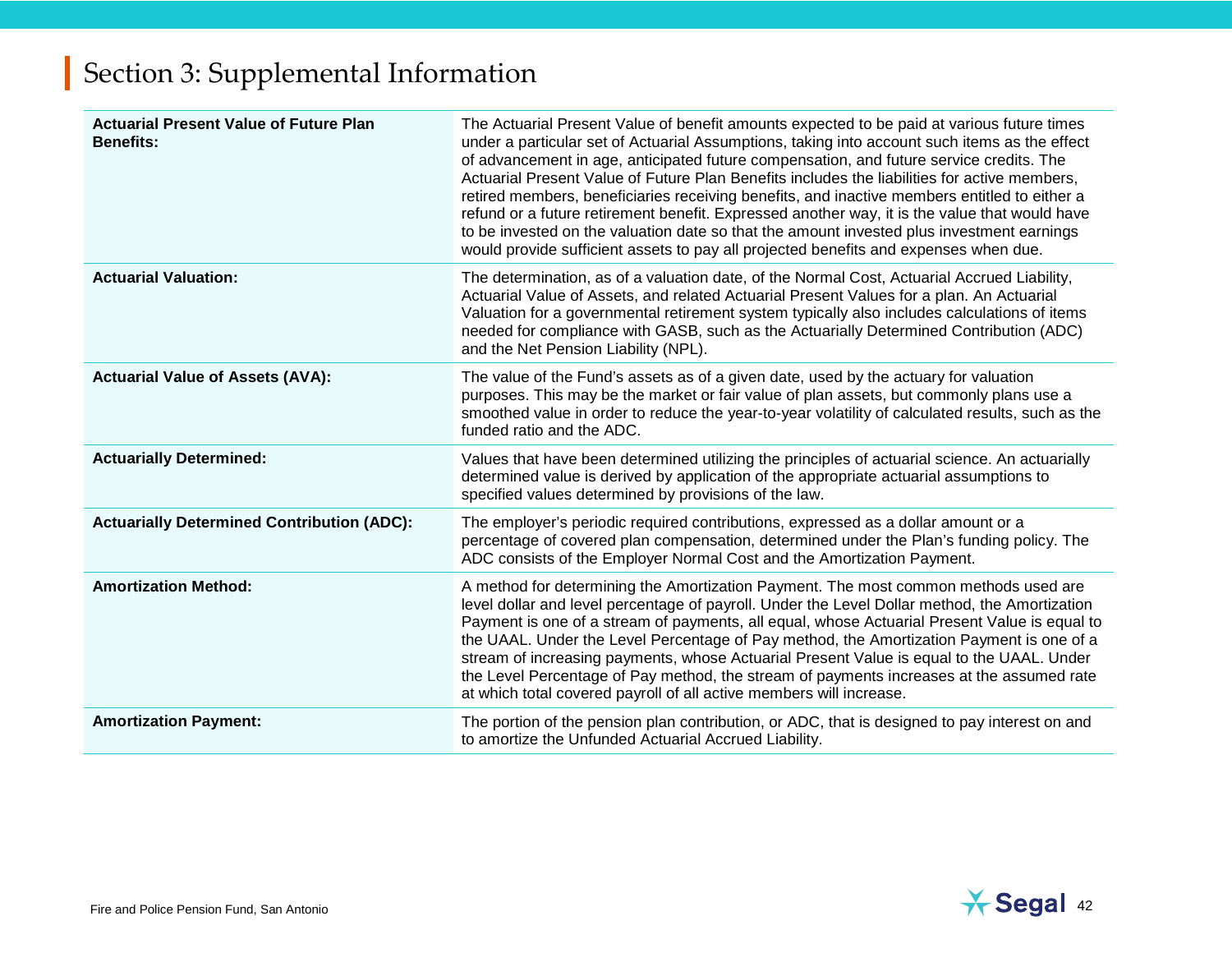| <b>Assumptions or Actuarial Assumptions:</b> | The estimates upon which the cost of the Fund is calculated, including:                                                                                                                                                                                                                                               |
|----------------------------------------------|-----------------------------------------------------------------------------------------------------------------------------------------------------------------------------------------------------------------------------------------------------------------------------------------------------------------------|
|                                              | Investment return - the rate of investment yield that the Fund will earn over the long-term<br>future;                                                                                                                                                                                                                |
|                                              | Mortality rates - the death rates of employees and pensioners; life expectancy is based on<br>these rates;                                                                                                                                                                                                            |
|                                              | Retirement rates - the rate or probability of retirement at a given age or service;                                                                                                                                                                                                                                   |
|                                              | Disability rates – the probability of disability retirement at a given age;                                                                                                                                                                                                                                           |
|                                              | Withdrawal rates - the rates at which employees of various ages are expected to leave<br>employment for reasons other than death, disability, or retirement;                                                                                                                                                          |
|                                              | Salary increase rates - the rates of salary increase due to inflation and productivity growth.                                                                                                                                                                                                                        |
| <b>Closed Amortization Period:</b>           | A specific number of years that is counted down by one each year, and therefore declines to<br>zero with the passage of time. For example, if the amortization period is initially set at 30<br>years, it is 29 years at the end of one year, 28 years at the end of two years, etc. See Open<br>Amortization Period. |
| <b>Decrements:</b>                           | Those causes/events due to which a member's status (active-inactive-retiree-beneficiary)<br>changes, that is: death, retirement, disability, or withdrawal.                                                                                                                                                           |
| <b>Defined Benefit Plan:</b>                 | A retirement plan in which benefits are defined by a formula applied to the member's<br>compensation and/or years of service.                                                                                                                                                                                         |
| <b>Defined Contribution Plan:</b>            | A retirement plan, such as a 401(k) plan, a 403(b) plan, or a 457 plan, in which the<br>contributions to the plan are assigned to an account for each member, the plan's earnings<br>are allocated to each account, and each member's benefits are a direct function of the<br>account balance.                       |
| <b>Employer Normal Cost:</b>                 | The portion of the Normal Cost to be paid by the employer. This is equal to the Normal Cost<br>less expected member contributions.                                                                                                                                                                                    |
| <b>Experience Study:</b>                     | A periodic review and analysis of the actual experience of the Fund that may lead to a<br>revision of one or more actuarial assumptions. Actual rates of decrement and salary<br>increases are compared to the actuarially assumed values and modified as deemed<br>appropriate by the Actuary.                       |
| <b>Funded Ratio:</b>                         | The ratio of the actuarial value of assets (AVA) to the actuarial accrued liability (AAL). Plans<br>sometimes calculate a market funded ratio, using the market value of assets (MVA), rather<br>than the AVA.                                                                                                        |

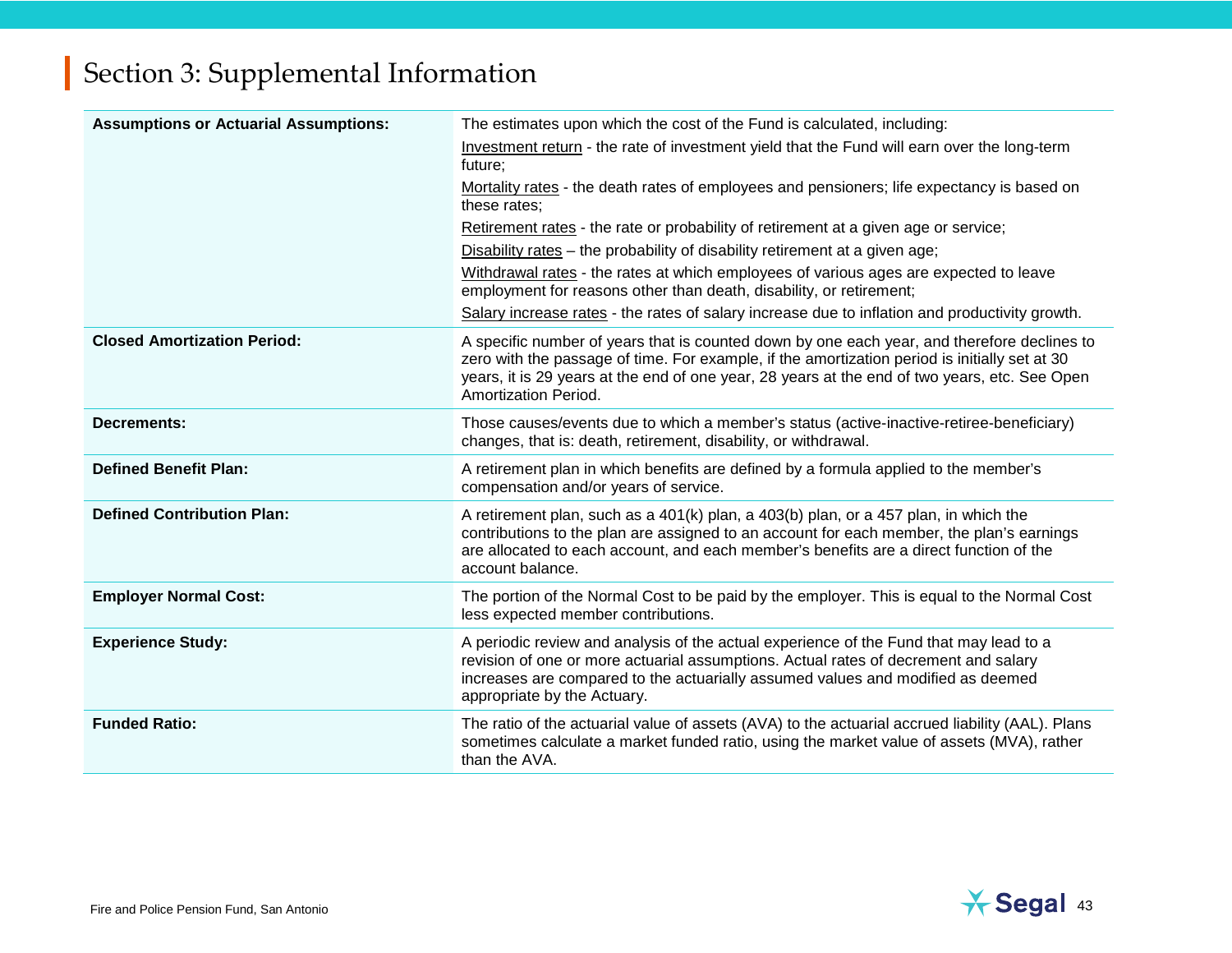| GASB 67 and GASB 68:                               | Governmental Accounting Standards Board (GASB) Statements No. 67 and No. 68. These<br>are the governmental accounting standards that set the accounting rules for public retirement<br>systems and the employers that sponsor or contribute to them. Statement No. 68 sets the<br>accounting rules for the employers that sponsor or contribute to public retirement systems,<br>while Statement No. 67 sets the rules for the systems themselves.                                                                                                          |
|----------------------------------------------------|-------------------------------------------------------------------------------------------------------------------------------------------------------------------------------------------------------------------------------------------------------------------------------------------------------------------------------------------------------------------------------------------------------------------------------------------------------------------------------------------------------------------------------------------------------------|
| <b>Investment Return:</b>                          | The rate of earnings of the Fund from its investments, including interest, dividends and<br>capital gain and loss adjustments, computed as a percentage of the average value of the<br>fund. For actuarial purposes, the investment return often reflects a smoothing of the capital<br>gains and losses to avoid significant swings in the value of assets from one year to the next.                                                                                                                                                                      |
| <b>Net Pension Liability (NPL):</b>                | The Net Pension Liability is equal to the Total Pension Liability minus the Plan Fiduciary Net<br>Position.                                                                                                                                                                                                                                                                                                                                                                                                                                                 |
| <b>Normal Cost:</b>                                | That portion of the Actuarial Present Value of pension plan benefits and expenses allocated<br>to a valuation year by the Actuarial Cost Method. Any payment in respect of an Unfunded<br>Actuarial Accrued Liability is not part of Normal Cost (see Amortization Payment). For<br>pension plan benefits that are provided in part by employee contributions, Normal Cost refers<br>to the total of employee contributions and employer Normal Cost unless otherwise specifically<br>stated.                                                               |
| <b>Open Amortization Period:</b>                   | An open amortization period is one which is used to determine the Amortization Payment but<br>which does not change over time. If the initial period is set as 30 years, the same 30-year<br>period is used in determining the Amortization Period each year. In theory, if an Open<br>Amortization Period with level percentage of payroll is used to amortize the Unfunded<br>Actuarial Accrued Liability, the UAAL will never decrease, but will become smaller each year,<br>in relation to covered payroll, if the actuarial assumptions are realized. |
| <b>Plan Fiduciary Net Position:</b>                | Market value of assets.                                                                                                                                                                                                                                                                                                                                                                                                                                                                                                                                     |
| <b>Total Pension Liability (TPL):</b>              | The actuarial accrued liability under the entry age normal cost method and based on the<br>blended discount rate as described in GASB 67 and 68.                                                                                                                                                                                                                                                                                                                                                                                                            |
| <b>Unfunded Actuarial Accrued Liability:</b>       | The excess of the Actuarial Accrued Liability over the Actuarial Value of Assets. This value<br>may be negative, in which case it may be expressed as a negative Unfunded Actuarial<br>Accrued Liability, also called the Funding Surplus.                                                                                                                                                                                                                                                                                                                  |
| <b>Valuation Date or Actuarial Valuation Date:</b> | The date as of which the value of assets is determined and as of which the Actuarial Present<br>Value of Future Plan Benefits is determined. The expected benefits to be paid in the future<br>are discounted to this date.                                                                                                                                                                                                                                                                                                                                 |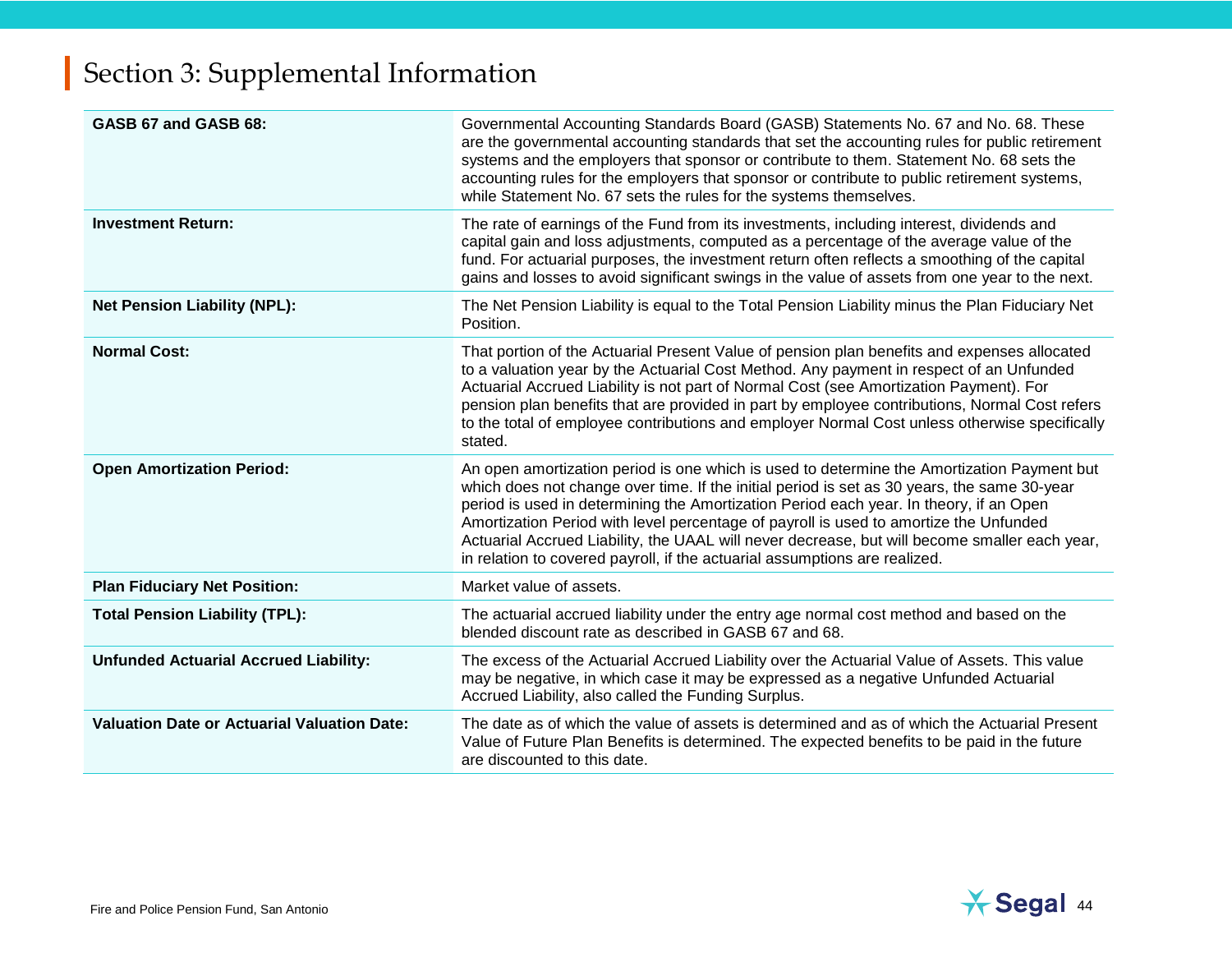# Actuarial Valuation Basis

#### **Exhibit I: Actuarial Assumptions and Actuarial Cost Method**

| <b>Rationale for Assumptions:</b> |                                                                                                                                                                                                                                                                                                                                                                                            |          | The assumptions and methods upon which this valuation is based were set by the Board of Trustees,<br>based on recommendations by Segal following a 4.25-year experience study for the period ended<br>December 31, 2018. The information and analysis used in selecting each assumption are shown in that<br>experience study report. Assumptions are generally reviewed and updated on a five-year cycle. |  |  |  |
|-----------------------------------|--------------------------------------------------------------------------------------------------------------------------------------------------------------------------------------------------------------------------------------------------------------------------------------------------------------------------------------------------------------------------------------------|----------|------------------------------------------------------------------------------------------------------------------------------------------------------------------------------------------------------------------------------------------------------------------------------------------------------------------------------------------------------------------------------------------------------------|--|--|--|
| <b>Net Investment Return:</b>     | 7.25%.                                                                                                                                                                                                                                                                                                                                                                                     |          | The net investment return assumption was chosen by the Pension Fund's Board of Trustees, with input                                                                                                                                                                                                                                                                                                        |  |  |  |
|                                   | from the actuary. The assumption is a long-term estimate derived from historical data, current and recent<br>market expectations, and professional judgment. As part of the analysis, a building block approach was<br>used that reflects inflation expectations and anticipated risk premiums for each of the portfolio's asset<br>classes as well as the Fund's target asset allocation. |          |                                                                                                                                                                                                                                                                                                                                                                                                            |  |  |  |
| <b>Administrative Expenses:</b>   | the beginning of the year)                                                                                                                                                                                                                                                                                                                                                                 |          | \$3,400,000 payable mid-year for the year beginning January 1, 2020 (equivalent to \$3,283,071 payable at                                                                                                                                                                                                                                                                                                  |  |  |  |
| <b>Salary Increases:</b>          | <b>Years of Service</b>                                                                                                                                                                                                                                                                                                                                                                    | Rate (%) |                                                                                                                                                                                                                                                                                                                                                                                                            |  |  |  |
|                                   |                                                                                                                                                                                                                                                                                                                                                                                            | 14.00%   |                                                                                                                                                                                                                                                                                                                                                                                                            |  |  |  |
|                                   | $\overline{2}$                                                                                                                                                                                                                                                                                                                                                                             | 9.00     |                                                                                                                                                                                                                                                                                                                                                                                                            |  |  |  |
|                                   | 3                                                                                                                                                                                                                                                                                                                                                                                          | 6.00     |                                                                                                                                                                                                                                                                                                                                                                                                            |  |  |  |
|                                   | 4                                                                                                                                                                                                                                                                                                                                                                                          | 5.00     |                                                                                                                                                                                                                                                                                                                                                                                                            |  |  |  |
|                                   | 5                                                                                                                                                                                                                                                                                                                                                                                          | 4.00     |                                                                                                                                                                                                                                                                                                                                                                                                            |  |  |  |
|                                   | 6                                                                                                                                                                                                                                                                                                                                                                                          | 3.75     |                                                                                                                                                                                                                                                                                                                                                                                                            |  |  |  |
|                                   | $\overline{7}$                                                                                                                                                                                                                                                                                                                                                                             | 3.50     |                                                                                                                                                                                                                                                                                                                                                                                                            |  |  |  |
|                                   | 8                                                                                                                                                                                                                                                                                                                                                                                          | 3.25     |                                                                                                                                                                                                                                                                                                                                                                                                            |  |  |  |
|                                   | 9 or more                                                                                                                                                                                                                                                                                                                                                                                  | 3.00     |                                                                                                                                                                                                                                                                                                                                                                                                            |  |  |  |
|                                   | Includes an underlying 3.00% inflation component<br>Assumed to occur at the beginning of each year                                                                                                                                                                                                                                                                                         |          |                                                                                                                                                                                                                                                                                                                                                                                                            |  |  |  |
| <b>Payroll Growth:</b>            |                                                                                                                                                                                                                                                                                                                                                                                            |          | 3.00% (used to amortize the unfunded actuarial accrued liability as a level percentage of payroll)                                                                                                                                                                                                                                                                                                         |  |  |  |

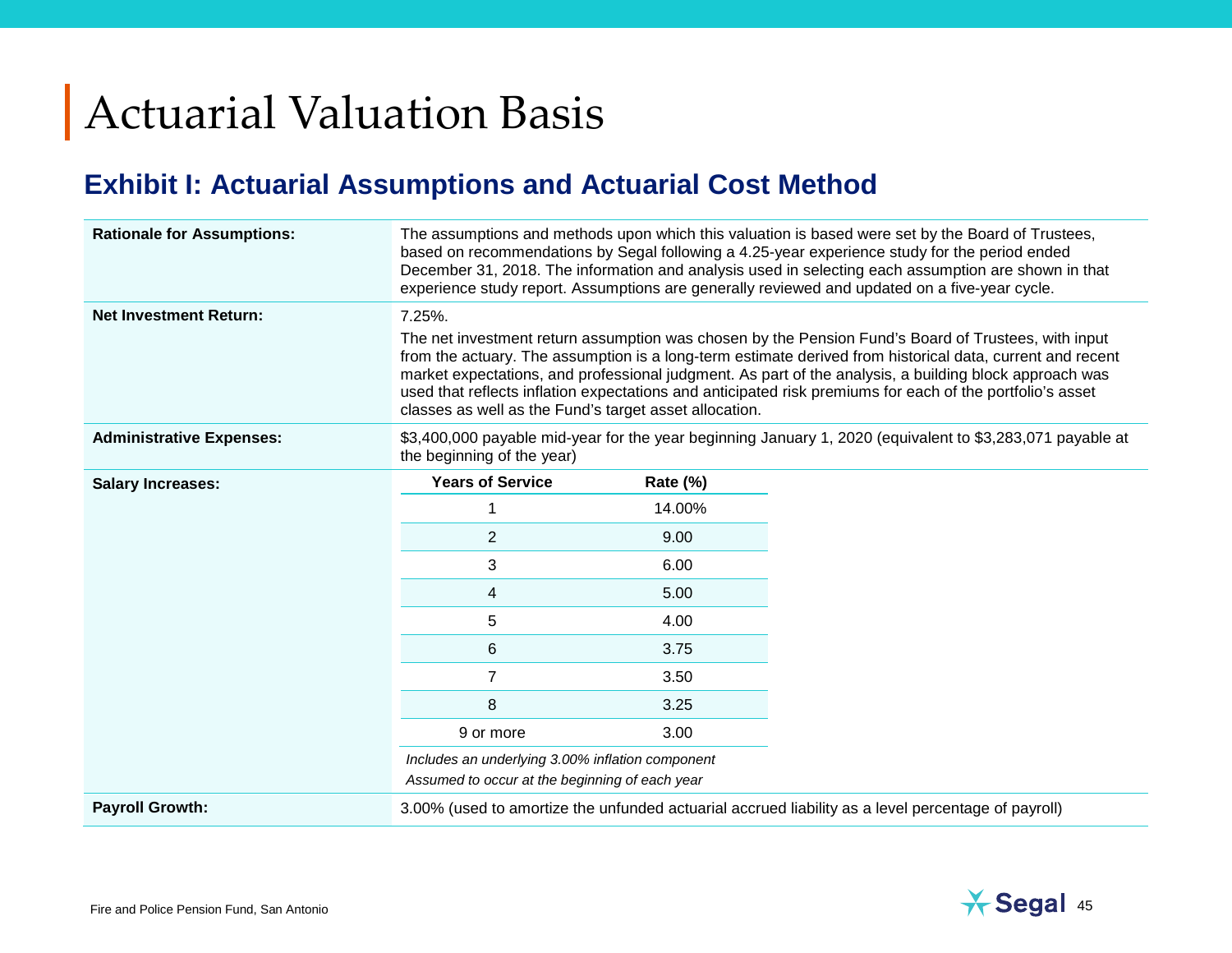| <b>Cost-of-Living Adjustments:</b>      |                                                                                                                                                                                                                                                                          |
|-----------------------------------------|--------------------------------------------------------------------------------------------------------------------------------------------------------------------------------------------------------------------------------------------------------------------------|
| Retirement before October 1, 1999:      | 3.00%                                                                                                                                                                                                                                                                    |
| Retirement on or after October 1, 1999: | 2.25%                                                                                                                                                                                                                                                                    |
|                                         | Valuation liabilities reflect the actual COLA granted for 2020. The stated assumptions apply to 2021<br>forward, at the beginning of each year.                                                                                                                          |
| <b>Mortality Rates:</b>                 |                                                                                                                                                                                                                                                                          |
| Pre-retirement:                         | PUBS-2010 Safety Employee Amount-Weighted Table, generationally projected using Scale SSA2019-2D                                                                                                                                                                         |
| Healthy annuitants:                     | PUBS-2010 Safety Healthy Retiree Amount-Weighted Table, generationally projected using Scale<br>SSA2019-2D                                                                                                                                                               |
| Disabled annuitants:                    | PUBS-2010 Safety Disabled Retiree Amount-Weighted Table, generationally projected using Scale<br>SSA2019-2D                                                                                                                                                              |
| Beneficiaries:                          | PUBS-2010 Safety Contingent Survivor Amount-Weighted Table, generationally projected using Scale<br>SSA2019-2D                                                                                                                                                           |
|                                         | The tables above, projected to 2020, reasonably reflect the mortality experience of the Fire and Police<br>Pension Fund as of the measurement date. The mortality tables are generationally projected using Scale<br>SSA2019-2D to reflect future mortality improvement. |
| <b>Duty Death Percentages:</b>          | 10% of deaths are assumed to be in the line of duty                                                                                                                                                                                                                      |

#### **Annuitant Mortality Rates:**

| minuitant mortality Rates: |     |       |                                                                            |       | Rate (%) <sup>1</sup> |       |                    |
|----------------------------|-----|-------|----------------------------------------------------------------------------|-------|-----------------------|-------|--------------------|
|                            |     |       | <b>Healthy</b>                                                             |       | <b>Disabled</b>       |       | <b>Beneficiary</b> |
|                            | Age | Male  | Female                                                                     | Male  | Female                | Male  | Female             |
|                            | 55  | 0.31  | 0.26                                                                       | 0.48  | 0.46                  | 0.82  | 0.45               |
|                            | 60  | 0.51  | 0.45                                                                       | 0.74  | 0.70                  | 1.01  | 0.62               |
|                            | 65  | 0.88  | 0.77                                                                       | 1.19  | 1.06                  | 1.38  | 0.90               |
|                            | 70  | 1.57  | 1.33                                                                       | 1.91  | 1.61                  | 2.13  | 1.35               |
|                            | 75  | 2.83  | 2.30                                                                       | 3.24  | 2.44                  | 3.38  | 2.15               |
|                            | 80  | 5.10  | 3.96                                                                       | 5.60  | 3.96                  | 5.36  | 3.57               |
|                            | 85  | 9.14  | 6.84                                                                       | 9.21  | 6.84                  | 8.74  | 6.32               |
|                            | 90  | 15.86 | 11.82                                                                      | 15.86 | 11.82                 | 14.42 | 11.33              |
|                            |     |       | 1 Detected the computer and the children concentration of a set of the set |       |                       |       |                    |

*1Rates shown do not include generational projection.*

Catastrophic Disability: 0% of disabilities are assumed to be catastrophic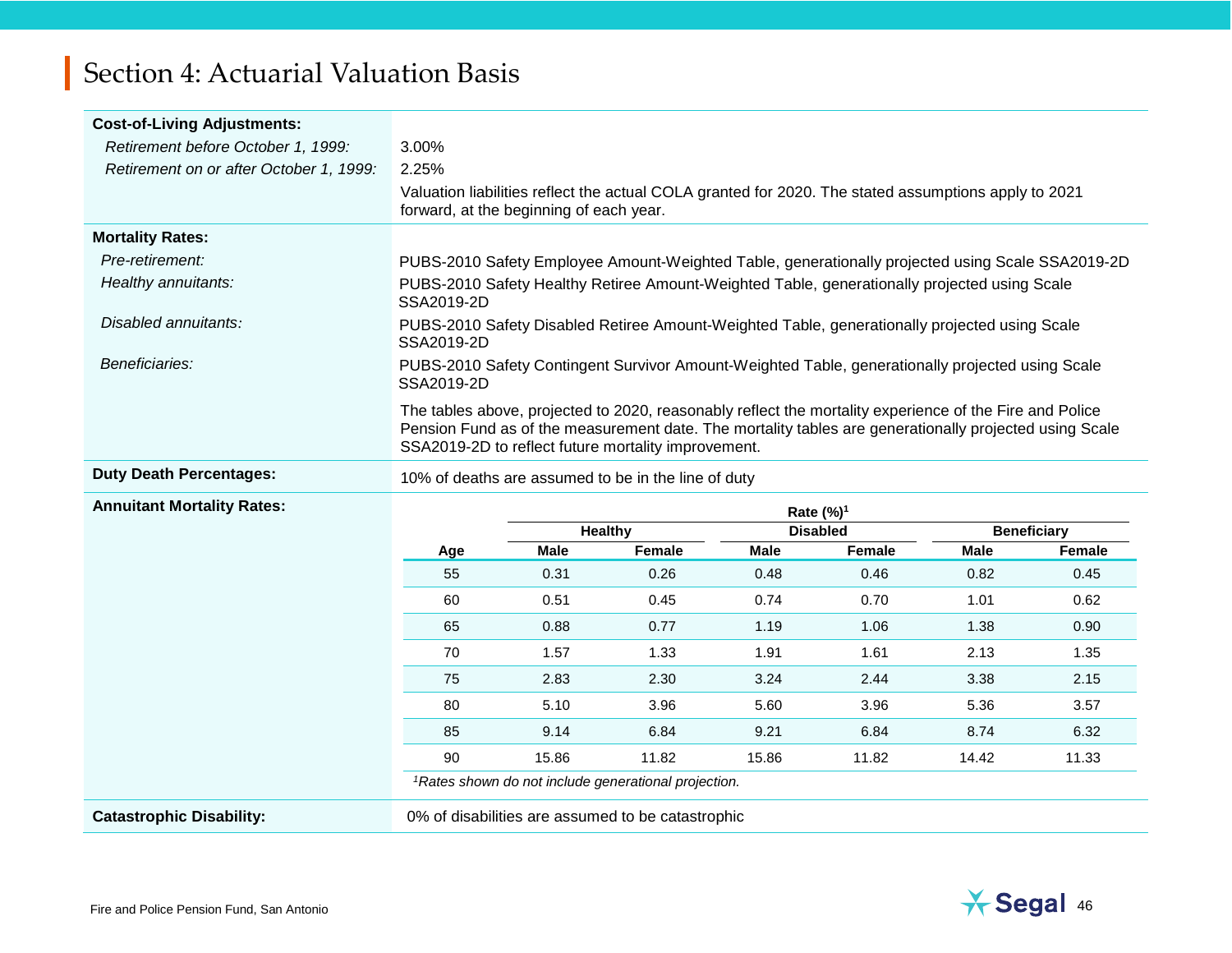| <b>Termination Rates before Retirement:</b> |     | Rate (%)               |        |             |                         |                         |             |               |
|---------------------------------------------|-----|------------------------|--------|-------------|-------------------------|-------------------------|-------------|---------------|
|                                             |     | Mortality <sup>1</sup> |        |             | Disability <sup>2</sup> | Withdrawal <sup>3</sup> |             |               |
|                                             | Age | Male                   | Female | <b>Fire</b> | <b>Police</b>           | <b>Years of Service</b> | <b>Fire</b> | <b>Police</b> |
|                                             | 20  | 0.04                   | 0.02   | 0.01        | 0.01                    | Less than 1             | 1.00        | 2.25          |
|                                             | 25  | 0.04                   | 0.02   | 0.01        | 0.01                    |                         | 1.00        | 2.25          |
|                                             | 30  | 0.04                   | 0.03   | 0.01        | 0.01                    | $\overline{2}$          | 0.60        | 2.25          |
|                                             | 35  | 0.05                   | 0.04   | 0.01        | 0.01                    | 3                       | 0.50        | 2.25          |
|                                             | 40  | 0.06                   | 0.05   | 0.02        | 0.02                    | $4 - 7$                 | 0.40        | 2.25          |
|                                             | 45  | 0.08                   | 0.07   | 0.04        | 0.04                    | 8                       | 0.40        | 2.00          |
|                                             | 50  | 0.12                   | 0.09   | 0.00        | 0.00                    | $9 - 11$                | 0.40        | 0.50          |
|                                             | 55  | 0.18                   | 0.12   | 0.00        | 0.00                    | $12 - 20$               | 0.10        | 0.50          |
|                                             | 60  | 0.26                   | 0.17   | 0.00        | 0.00                    | 20 or more              | 0.00        | 0.00          |

*1Rates shown do not include generational projection.*

*2Disability rates cease at 21 years of service*

*3Withdrawal rates cease at first eligibility for retirement*

| <b>Retirement Rates:</b> | Fire                    |          | <b>Police</b>           |          |
|--------------------------|-------------------------|----------|-------------------------|----------|
|                          | <b>Years of Service</b> | Rate (%) | <b>Years of Service</b> | Rate (%) |
|                          | $20 - 25$               | 1.5      | $20 - 22$               | 2.5      |
|                          | 26                      | 2.0      | $23 - 24$               | 3.0      |
|                          | $27 - 28$               | 3.0      | 25                      | 4.0      |
|                          | 29                      | 8.0      | 26                      | 5.0      |
|                          | 30                      | 10.0     | 27                      | 10.0     |
|                          | 31                      | 15.0     | 28                      | 12.0     |
|                          | 32                      | 30.0     | 29                      | 17.0     |
|                          | $33 - 35$               | 45.0     | 30                      | 27.0     |
|                          | 36                      | 35.0     | 31                      | 30.0     |
|                          | 37                      | 55.0     | 32                      | 50.0     |
|                          | 38                      | 30.0     | 33                      | 60.0     |
|                          | 39                      | 25.0     | 34                      | 50.0     |
|                          | 40                      | 35.0     | $35 - 38$               | 45.0     |
|                          | 41                      | 15.0     | 39                      | 70.0     |
|                          | 42                      | 40.0     | 40                      | 100.0    |
|                          | 43                      | 100.0    |                         |          |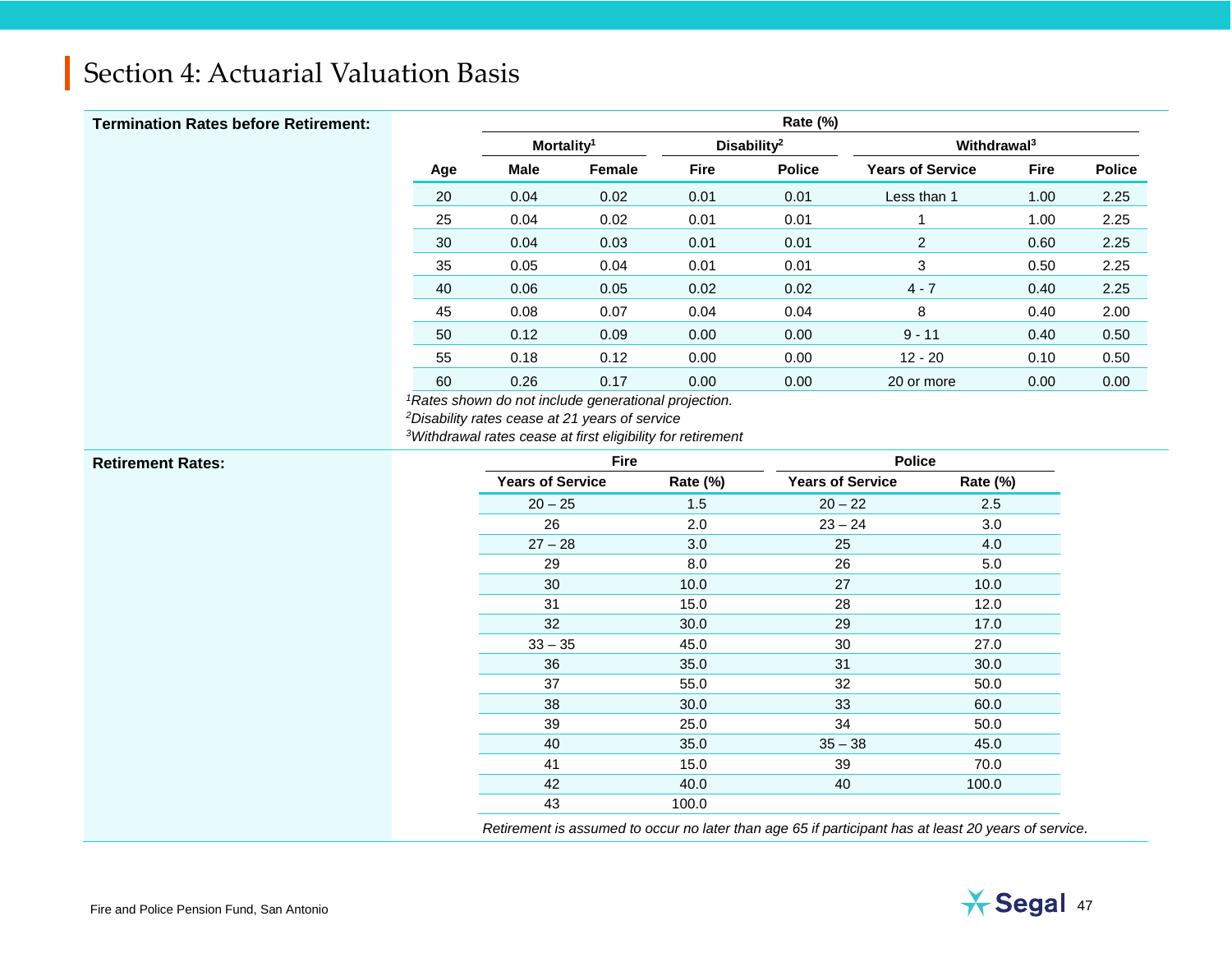| <b>Retirement Rates for Inactive Vested</b><br><b>Participants:</b> | Former participants with rights to deferred benefits are assumed to retire at earliest eligibility.                                                                                                                                                                                                                                                                                                                                                                                                                                                        |
|---------------------------------------------------------------------|------------------------------------------------------------------------------------------------------------------------------------------------------------------------------------------------------------------------------------------------------------------------------------------------------------------------------------------------------------------------------------------------------------------------------------------------------------------------------------------------------------------------------------------------------------|
| <b>Description of Weighted Average</b><br><b>Retirement Age:</b>    | Age 59.3 for Firefighters and 57.2 for Police Officers, determined as follows: The weighted average<br>retirement age for each participant is calculated as the sum of the product of each potential current or<br>future retirement age times the probability of surviving from current age to that age and then retiring at that<br>age, assuming no other decrements. The overall weighted retirement age is the average of the individual<br>retirement ages based on all the active participants included in the January 1, 2020 actuarial valuation. |
| <b>Percent Married:</b>                                             | Males: 95%<br>Females: 60%                                                                                                                                                                                                                                                                                                                                                                                                                                                                                                                                 |
| Age of Spouse:                                                      | Females three years younger than males                                                                                                                                                                                                                                                                                                                                                                                                                                                                                                                     |
| <b>Marriage after Retirement:</b>                                   | The retiree liability includes a 0.20% load and the disability liability includes a 0.40% load to account for<br>unmarried retirees marrying after retirement.                                                                                                                                                                                                                                                                                                                                                                                             |
| <b>Beneficiary Liability:</b>                                       | The spousal beneficiary liability includes a 2% load to account for future increased spousal benefits when<br>dependent children receiving benefits reach the age of majority and are no longer eligible to receive<br>benefits.                                                                                                                                                                                                                                                                                                                           |
| <b>Utilization of BackDROP:</b>                                     | 90% of retiring Firefighters and new beneficiaries are assumed to elect a four-year BackDROP. Firefighters<br>who retire prior to 24 years of service are not assumed to utilize the BackDROP provisions of the plan.<br>75% of retiring Police Officers and new beneficiaries are assumed to elect a three-year BackDROP. Police<br>Officers who retire prior to 23 years of service are not assumed to utilize the BackDROP provisions of the<br>plan.                                                                                                   |
| 13th and 14th Checks:                                               | For purposes of estimating the cost of this asymmetric benefit, active liabilities are loaded by 0.03% and<br>non-active liabilities are loaded by 0.1%.                                                                                                                                                                                                                                                                                                                                                                                                   |
| <b>Sick Leave:</b>                                                  | For purposes of calculating Fund benefits, total service at decrement is increased by 1.0% for Firefighters<br>and 0.2% for Police Officers to recognize inclusion of sick leave.                                                                                                                                                                                                                                                                                                                                                                          |
| <b>Decrement Methodology:</b>                                       | Decrement rates are independent probabilities, and all decrements are assumed to occur at the beginning<br>of the valuation year.                                                                                                                                                                                                                                                                                                                                                                                                                          |
| <b>Benefit Limits:</b>                                              | Salary and benefit limitations under IRC Sections 401(a)(17) and 415 are disregarded for purposes of<br>determining the valuation liabilities.                                                                                                                                                                                                                                                                                                                                                                                                             |
| <b>Actuarial Value of Assets:</b>                                   | Market value of assets less unrecognized returns in each of the last five years. Unrecognized return is<br>equal to the difference between the actual market return and the expected return on the market value, and<br>is recognized over a five-year period, further adjusted, if necessary, to be within 20% of the market value.                                                                                                                                                                                                                       |
| <b>Actuarial Cost Method:</b>                                       | Entry Age Actuarial Cost Method. Entry Age is age at the member's hire date. Normal Cost and Actuarial<br>Accrued Liability are calculated on an individual basis and are based on costs allocated as a level<br>percentage of compensation.                                                                                                                                                                                                                                                                                                               |

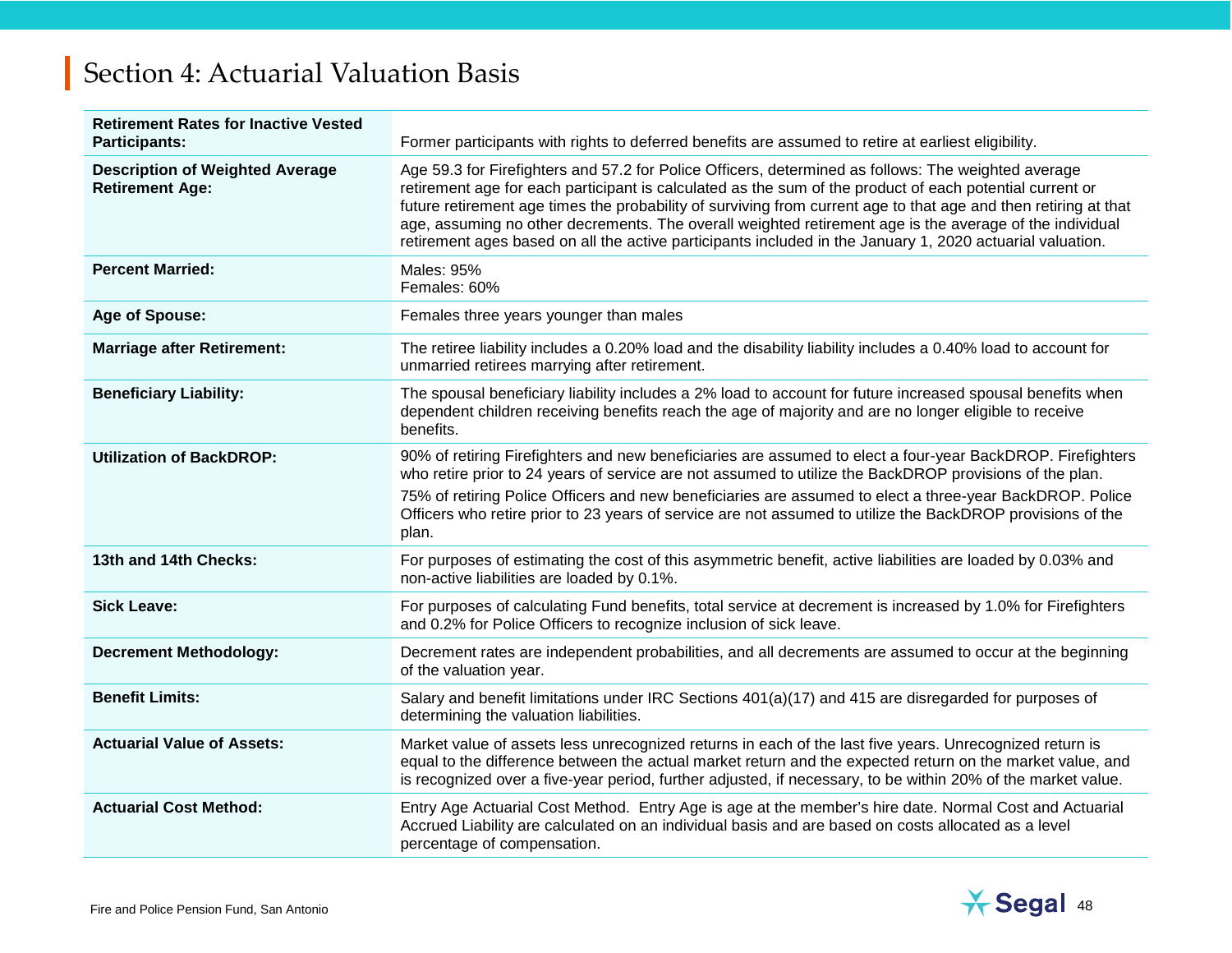| Justification for Change in Actuarial<br><b>Assumptions and Methods:</b> | A comprehensive Actuarial Experience Review, covering the period October 1, 2014 through December 31,<br>2018, was completed in 2019. As a result of that study, the following assumption changes were proposed<br>by the actuary and subsequently were approved by the Board. These changes are reflected for the first<br>time in this valuation: |
|--------------------------------------------------------------------------|-----------------------------------------------------------------------------------------------------------------------------------------------------------------------------------------------------------------------------------------------------------------------------------------------------------------------------------------------------|
|                                                                          | • The pre-retirement mortality assumption was changed from the sex-distinct RP-2014 Employee Mortality<br>Table, with rates loaded 7% for females, to the PUBS-2010 Safety Employee Amount-Weighted Table<br>for males and females.                                                                                                                 |
|                                                                          | • The post-retirement mortality assumption for healthy annuitants was changed from the sex-distinct RP-<br>2014 Healthy Annuitant Mortality Table, with rates loaded 7% for females, to the PUBS-2010 Safety<br>Healthy Retiree Amount-Weighted Table for males and females.                                                                        |
|                                                                          | • The mortality assumption for disabled retirees was changed from the sex-distinct RP-2014 Healthy<br>Annuitant Mortality Table, set forward six years, with rates loaded 7% for females, to the PUBS-2010<br>Safety Disabled Retiree Amount-Weighted Table for males and females.                                                                  |
|                                                                          | The mortality assumption for beneficiaries was changed from the sex-distinct RP-2014 Healthy<br>Annuitant Mortality Table, with rates loaded 7% for females, to the PUBS-2010 Safety Contingent<br>Survivor Amount-Weighted Table for males and females.                                                                                            |
|                                                                          | • The generational projection scale was changed from 50% of the sex-distinct Scale MP-2014 projected<br>from 2014 to Scale SSA2019-2D projected from 2010.                                                                                                                                                                                          |
|                                                                          | • The existing service-based retirement rates for both Fire and Police were modified to more accurately<br>reflect observed retirement patterns.                                                                                                                                                                                                    |
|                                                                          | • The assumption for BackDROP utilization was decreased from 95% to 90% for Firefighters.                                                                                                                                                                                                                                                           |
|                                                                          | • The load for marriage after retirement was reduced from 0.35% to 0.20% for retirees and from 0.80% to<br>0.40% for disabled annuitants.                                                                                                                                                                                                           |
|                                                                          | • Disability rates were lowered from 30% to 10% of OASDI rates for Police Officers.                                                                                                                                                                                                                                                                 |
|                                                                          | • The age-based withdrawal rates for both Fire and Police were modified to reflect service-based rates for<br>each group, with rates zeroing out after 20 years of service.                                                                                                                                                                         |
|                                                                          | The service-based salary scale table was maintained for both Public Safety groups. The modified rates<br>$\bullet$<br>start at 14.00% with an ultimate rate of 3.00% after nine years of service.                                                                                                                                                   |
|                                                                          | • The percent married assumption was increased from 90% to 95% for males and lowered from 90% to<br>60% for females.                                                                                                                                                                                                                                |
|                                                                          | • The payroll growth assumption was lowered from 3.50% to 3.00%.                                                                                                                                                                                                                                                                                    |
|                                                                          | Based on past experience and future expectations, the administrative expense assumption was increased<br>from \$3,200,000 to \$3,400,000.                                                                                                                                                                                                           |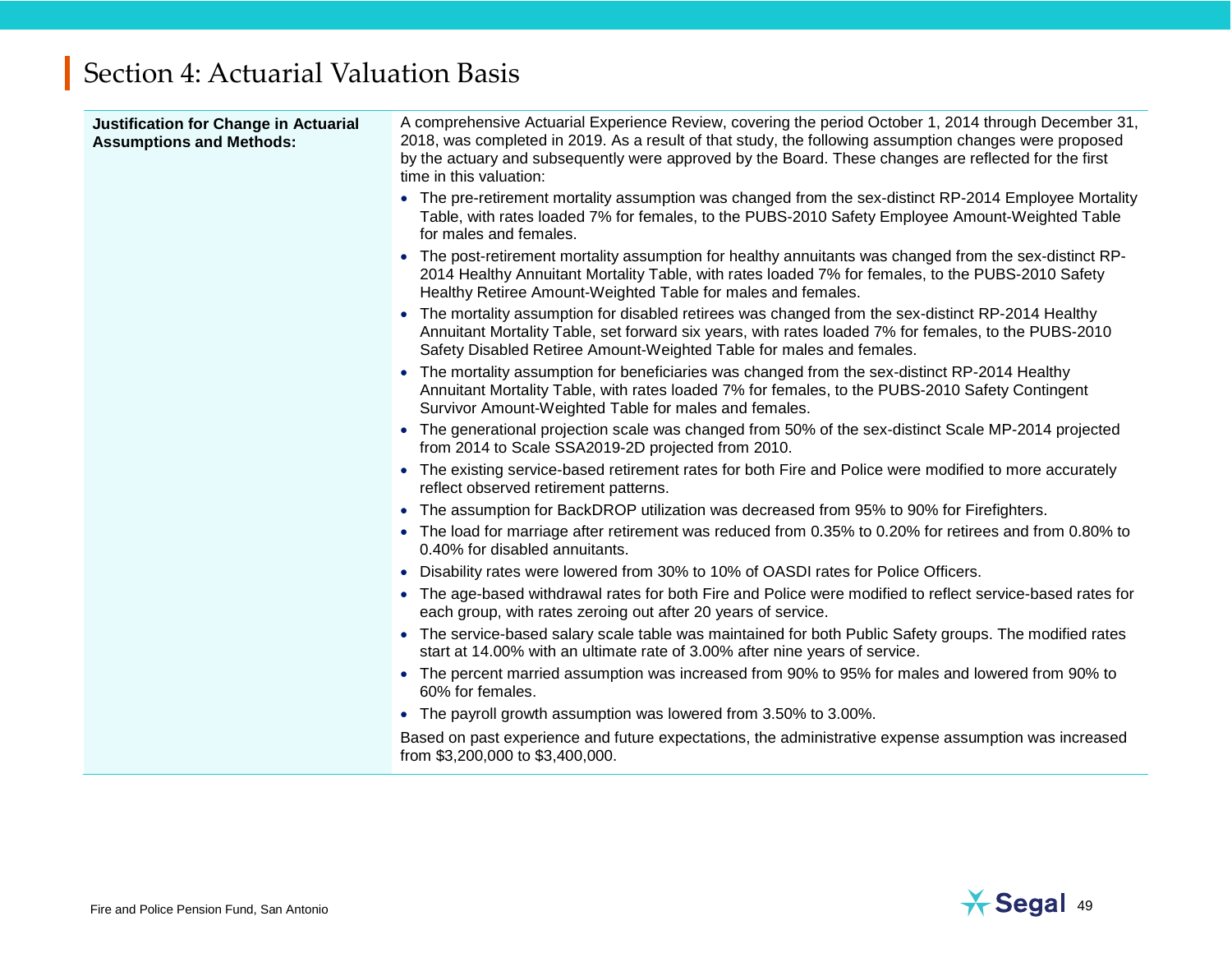#### **Exhibit II: Summary of Plan Provisions**

This exhibit summarizes the major provisions of the Plan included in the valuation. It is not intended to be, nor should it be interpreted as, a complete statement of all plan provisions.

| <b>Plan Year:</b>                      | January 1 through December 31                                                                                                                                                                     |
|----------------------------------------|---------------------------------------------------------------------------------------------------------------------------------------------------------------------------------------------------|
| <b>Plan Status:</b>                    | Ongoing                                                                                                                                                                                           |
| <b>Normal Retirement:</b>              |                                                                                                                                                                                                   |
| Service Requirement                    | • 20 years of service and contributions, regardless of age                                                                                                                                        |
| Amount                                 | • 2.25% of Average Salary for each of the first 20 years of service, plus                                                                                                                         |
|                                        | • 5.00% of Average Salary for each of the next 7 years of service, plus                                                                                                                           |
|                                        | • 2.00% of Average Salary for each of the next 3 years of service, plus                                                                                                                           |
|                                        | • 0.50% of Average Salary for each year of service thereafter, with a maximum benefit percentage of 87.50%.                                                                                       |
| Average Salary                         | • The average of the highest three years of annual salary during the five-year period ending on the date of<br>retirement.                                                                        |
| Disability:                            |                                                                                                                                                                                                   |
| Eligibility                            | • Immediately eligible upon membership, payable after 30 days of continuous disability                                                                                                            |
| Amount                                 | • 50% of Average Salary                                                                                                                                                                           |
| <b>Catastrophic Injury Disability:</b> |                                                                                                                                                                                                   |
| Eligibility                            | • Be unable to secure any type of third-party employment, or engage in any self-employment, and as a result<br>make an annual income below the poverty level.                                     |
| Amount                                 | • 87.50% of Average Salary                                                                                                                                                                        |
| <b>Termination Benefits:</b>           | • No benefits are vested prior to eligibility for disability or normal retirement benefits, or at death. However, a<br>participant may receive a refund of member contributions without interest. |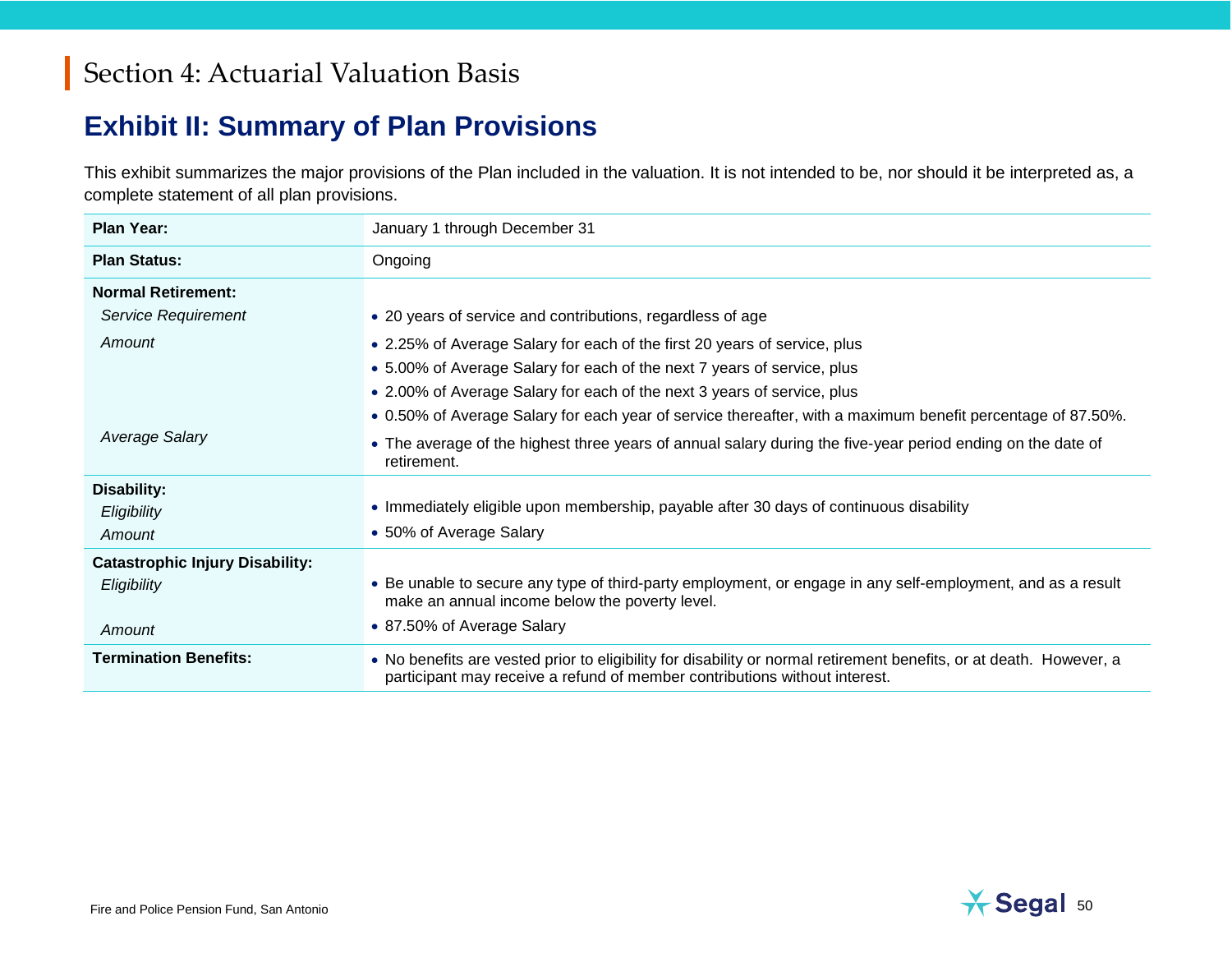| <b>Survivor's Pre-Retirement Death</b><br>Benefit (death not in line of duty): |                                                                                                                                                                                                                                                                                                                                                                                                                                                                                                                                                                                            |
|--------------------------------------------------------------------------------|--------------------------------------------------------------------------------------------------------------------------------------------------------------------------------------------------------------------------------------------------------------------------------------------------------------------------------------------------------------------------------------------------------------------------------------------------------------------------------------------------------------------------------------------------------------------------------------------|
| Eligibility                                                                    | • Immediately upon membership                                                                                                                                                                                                                                                                                                                                                                                                                                                                                                                                                              |
| Amount                                                                         | • Spouse - Participant's accrued benefit, with a minimum of 50% of average salary and a maximum based on<br>27 years of service. 25% of the benefit is paid to the children who are under age 18 or disabled, if any, divided<br>equally among them.                                                                                                                                                                                                                                                                                                                                       |
|                                                                                | • Children only (under age 18, or disabled) -Participant's accrued benefit, with a minimum of 50% of average<br>salary and a maximum based on 27 years of service. Benefits are divided equally among the children.                                                                                                                                                                                                                                                                                                                                                                        |
|                                                                                | • Dependent parents, no wife or children - 33% of Average Salary, if two; 25% if one.                                                                                                                                                                                                                                                                                                                                                                                                                                                                                                      |
|                                                                                | • No dependents - Lump sum equal to ten times the accrued retirement benefit based on service and salary at<br>time of death, or a refund of member contributions, if greater.                                                                                                                                                                                                                                                                                                                                                                                                             |
|                                                                                | . Wholly-dependent orphaned children - 100% of the surviving spouse's benefit for life.                                                                                                                                                                                                                                                                                                                                                                                                                                                                                                    |
| <b>Survivor's Pre-Retirement Death</b><br>Benefit (death in line of duty):     |                                                                                                                                                                                                                                                                                                                                                                                                                                                                                                                                                                                            |
| Eligibility                                                                    | • Immediately upon membership                                                                                                                                                                                                                                                                                                                                                                                                                                                                                                                                                              |
| Amount                                                                         | • Surviving spouse and dependent children will receive a total pension equal to the salary, including longevity<br>pay, of the member at the time of death.                                                                                                                                                                                                                                                                                                                                                                                                                                |
| <b>Post-Retirement Death Benefit:</b>                                          |                                                                                                                                                                                                                                                                                                                                                                                                                                                                                                                                                                                            |
| Amount                                                                         | • Percentage of Average Salary available for retirement benefit, with a maximum benefit based on 27 years of<br>service, with the percentage based on the formula in effect on the date of the retiree's death minus<br>BackDROP period; maximum benefit equal to benefit being received by retiree at death.<br>• For marriages after retirement if the widow was married less than five years a lump sum of \$15,000 is payable<br>and if the widow was married at least five years than the widow is eligible for the entire death benefit of a<br>surviving spouse starting at age 55. |
|                                                                                | • If a retiree dies leaving no beneficiaries, the estate is entitled to an amount equal to ten times the annual<br>annuity awarded on the date of retirement, minus any payments already made to the retiree.                                                                                                                                                                                                                                                                                                                                                                              |
| <b>Cost-of-Living Adjustments:</b>                                             | • If retirement was before October 1, 1999, the benefits are adjusted annually by 100% of the CPI, provided the<br>index shows an increase, if the percentage increase is 8% or less. If the increase is more than 8%, the<br>benefits shall be increased by 8% plus a percentage equal to 75% of the percentage increase that is more<br>than 8%. If retirement is on or after October 1, 1999, benefits are adjusted by 75% of the CPI.                                                                                                                                                  |
| 13th and 14th Pension Checks:                                                  | • The Board may authorize the disbursement of a 13 <sup>th</sup> pension check in a year in which the arithmetic average<br>of the annual rates of return for the most recent five years exceeds the assumed rate by at least 100 basis<br>points. A 14 <sup>th</sup> check may be authorized if the five-year average return exceeds the assumed rate by at least<br>300 basis points.                                                                                                                                                                                                    |